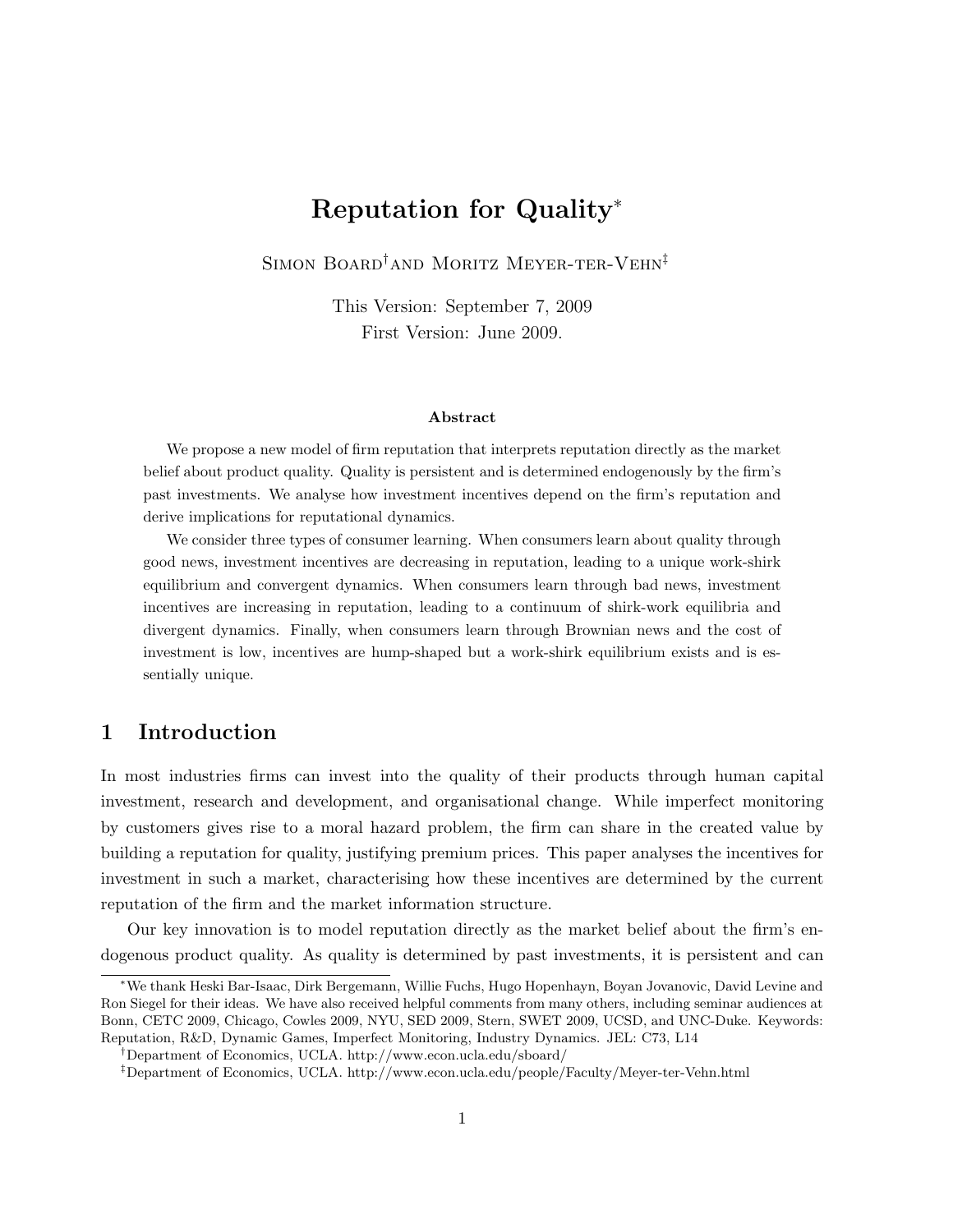serve as a Markovian state variable. This is in contrast to repeated games models, which do not have a state variable, and reputation models in which the state variable is exogenous. As a consequence, reputational dynamics in our model are endogenously driven by reputational incentives, rather than trailing exogenous shocks.

The model captures key features of many important industries. In labour markets such as those for academics, artists and advertising executives, agents spend much of their time investing in skills and perfecting their trade. Their reputation and future compensation, however, depends heavily on their best paper, performance or campaign. In the computer industry, component manufacturers invest heavily into research and development while customers are only able to observe the performance of the entire computer. Customers therefore often learn about the quality of the product through newsworthy incidences, such as Dell's 2006 recall of 4 million Sony lithium-ion batteries.<sup>1</sup> In the car industry, firms devote considerable resources to improving quality standards through organisational change and new production processes. Since these investments are not observable, customers only learn about the true quality slowly, through consumer reports and the media.<sup>2</sup>

In the model, illustrated in figure 1, one long-lived firm sells a product of high or low quality to a continuum of identical short-lived consumers. Product quality is a function of the firm's past investments. The quality then determines future prices through imperfect market learning: a high quality product generally leads to a higher consumer utility than a low quality product, but learning is obstructed by noise. At each point in time, consumers' willingness to pay is determined by the market belief that the quality is high,  $x_t$ , which we call the *reputation* of the firm. This reputation changes over time as a function of (a) the equilibrium beliefs of the firm's investments, and (b) market learning about the product quality. Our model nests three types of market information structures that have received attention in the literature on imperfect monitoring:

- 1. In the good news case the product usually generates constant utility. However, at random times a high-quality product enjoys a breakthrough, revealing its high quality. Such good news may occur in academia when a paper becomes famous, in the bio-tech industry when a trial succeeds, and for actors when they win an Oscar.
- 2. In the bad news case the product usually generates constant utility. However, at random times the low quality product suffers a breakdown, revealing its low quality. Such bad news may occur in the computer industry when batteries explode, for borrowers when the default on a loan, and for doctors when they are sued for medical malpractice.
- 3. In the Brownian news case a high-quality product generates a higher mean utility than a low-quality product, but customers learn slowly because of a normally distributed random

<sup>&</sup>lt;sup>1</sup>See "Dell to Recall 4m Laptop Batteries", Financial Times, 15th August 2006.

<sup>2</sup>See "Detroit Carmakers on a Journey to Recover Reputation", Financial Times, 24th December 2008.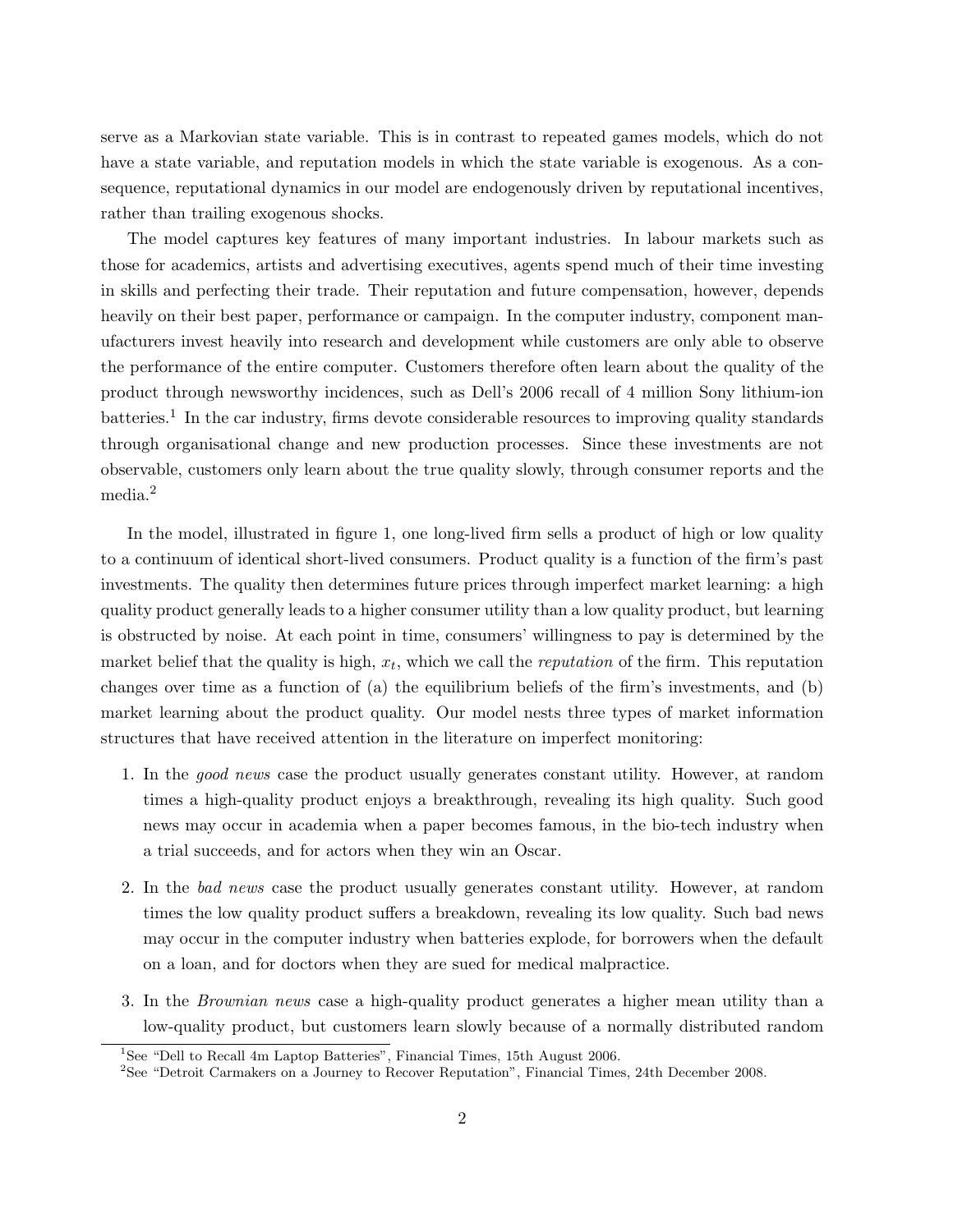

Figure 1: Timeline.

error. As a result, beliefs changes continuously over time. Such continuous updating occurs as drivers learn about the build-quality of a car, as clients learn about the skills of a consultancy, and as callers learn about the customer service of a telephone service provider.

In a Markovian equilibrium the firm's value is a function of its product quality and its reputation. As illustrated in figure 1, both quality and reputation move slowly and therefore can be interpreted as assets, which the firm builds up at times, and which it depletes at other times. Reputation is valuable because it determines the firm's revenue. Quality in turn is valuable because a high quality product yields higher expected utility to customers, increasing the firm's future reputation. Crucially, as quality is persistent, this reputational payoff does not take the form of an immediate one-off reputational boost but it accrues to the firm as a stream of future reputational dividends. Theorem 1 formalizes this idea by writing the asset value of quality, i.e. the difference in the value between a high quality firm and a low quality firm, as the net present value of its future reputational dividends. This formula is important because it is precisely this value of quality which determines the investment incentives of the firm.

To analyse these incentives further, we have to take a stance on the market information structure and do so by focusing on the three cases above. These cases are analytically tractable and we discuss in Section 7.1 how their insights qualitatively carry over to other market information structures.

In the good news case (Section 4) equilibria are work-shirk: The firm works if and only if its reputation lies below a cutoff  $x^*$ . Intuitively, the reputational dividend consists of the possibility of a product breakthrough, revealing the firm's high quality and boosting its reputation to 1. Since the benefit of such a reputational boost decreases in the firm's reputation, so do investment incentives. The form of the equilibrium implies that reputational dynamics converge to a cycle: A firm with low reputation works, eventually jumps to reputation 1 where it starts shirking; the firm's reputation then drifts down until it hits the cutoff and starts working again.

The bad news case (Section 5) is in many ways the opposite to the good news case. Equilibria are shirk-work: The firm works if and only if its reputation lies above a cutoff  $x^*$ . Intuitively, the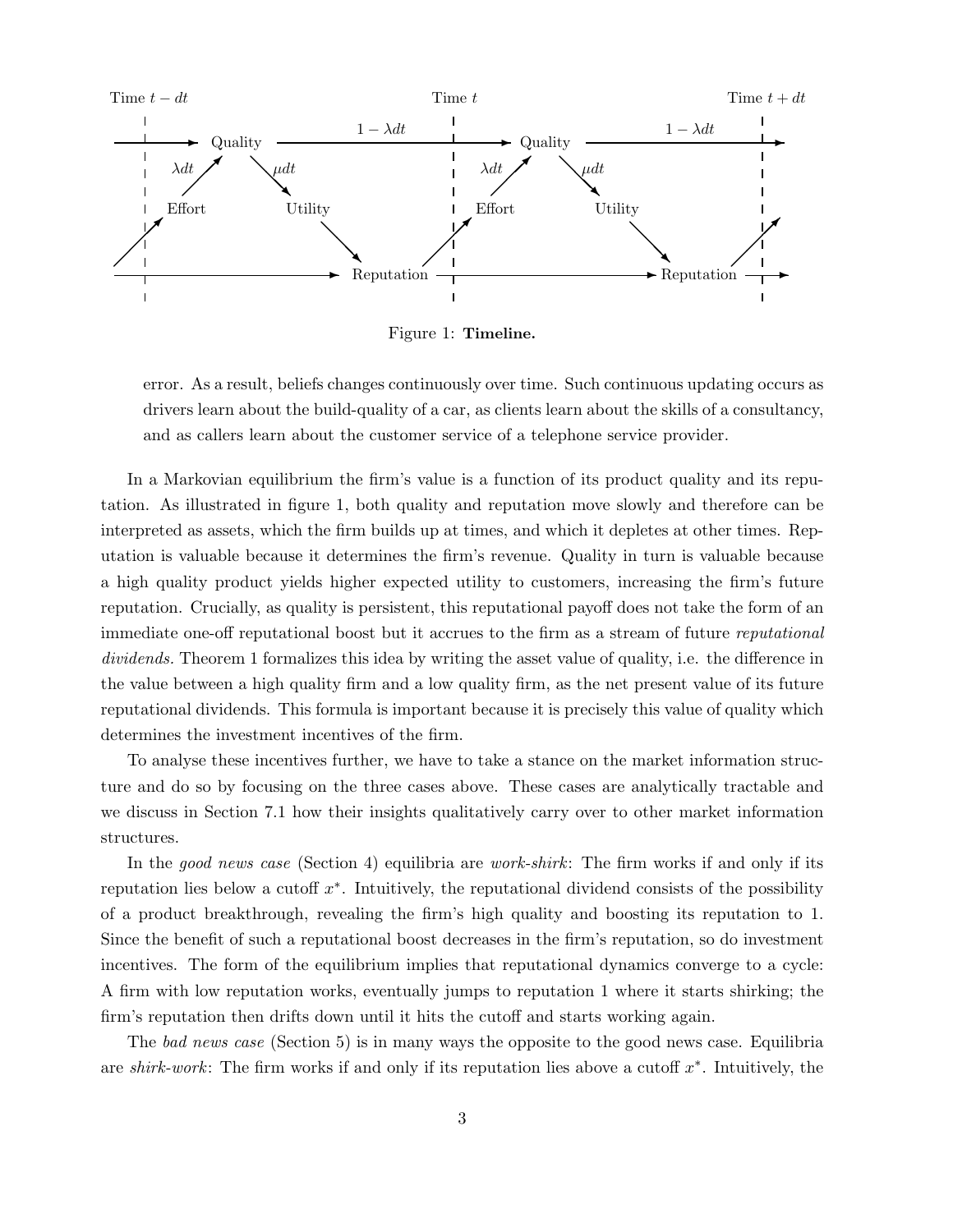reputational dividend is insurance against a product breakdown, revealing the firm's low quality and destroying its reputation. Since the benefit of such insurance increases in the firm's reputation, so do investment incentives. The form of the equilibrium implies that reputational dynamics diverge: A firm with reputation below the cutoff shirks forever, causing its reputation to fall to 0; a firm with reputation above the cutoff works forever, causing its reputation to approach 1.

Our analysis of the Brownian news case (Section 6) indicates that the good news results are more robust than those for bad news. When effort is sufficiently cheap, equilibrium is essentially unique and work-shirk. In contrast, there is never a shirk-work equilibrium. This asymmetry hinges on the reputational drift due to equilibrium beliefs. When  $x \approx 0$  and  $x \approx 1$ , market learning is slow and the reputational dividend is small. At the top, work is not sustainable: if the firm is believed to working, the firm's reputation stays high and the reputational dividend stays small, undermining the incentive to invest. At the bottom, work may be sustainable: if the firm is believed to work, the firm's reputation drifts up and reputational dividends increase, sustaining the incentive to invest. Crucially, a firm exerts effort at  $x \approx 0$  not because of current reputational dividends, but because of those in the future. This argument is self-fulfilling: the firm works at low reputations because it is believed to work. This suggests another, *shirk-work-shirk*, type of equilibrium where a firm with a low reputation is trapped in a shirk-hole in which market learning is too slow to incentivise effort. While such an equilibrium may exist, Theorem 4 shows that it disappears for small costs.

We can link our results to models in which quality is chosen in every period (e.g. Klein and Leffler (1981), Mailath and Samuelson (2001)) by taking the obsolescence rate of quality  $\lambda$  to infinity. With complete information, an increase in  $\lambda$  front-loads the returns to investment and increases investment incentives. With incomplete information, there is a countervailing effect: For large values of  $\lambda$ , equilibrium beliefs dominate market learning in determining reputational dynamics. In the good news and Brownian news cases, work-shirk profiles with positive effort cannot be supported when  $\lambda$  is high since the distribution of reputations degenerates to a peak at the work-shirk cutoff and expected reputational dividends vanish. On the other hand, for high  $\lambda$ , pure shirking is an equilibrium. In the bad news case, to the contrary, investment incentives increase in the obsolescence rate and any shirk-work profile is sustainable as an equilibrium.

#### 1.1 Theoretical Literature

Our paper forms a bridge between classical models of reputation with exogenous types, and models of repeated games. In contrast to the repeated games literature, we suppose there is a state variable which links the periods. In contrast to reputation models, we suppose the state variable is the quality of the firm's product rather than some exogenous ability type of the firm (see figure 2). As a consequence, long-term dynamics are driven by reputational investment incentives rather than by exogenous type changes.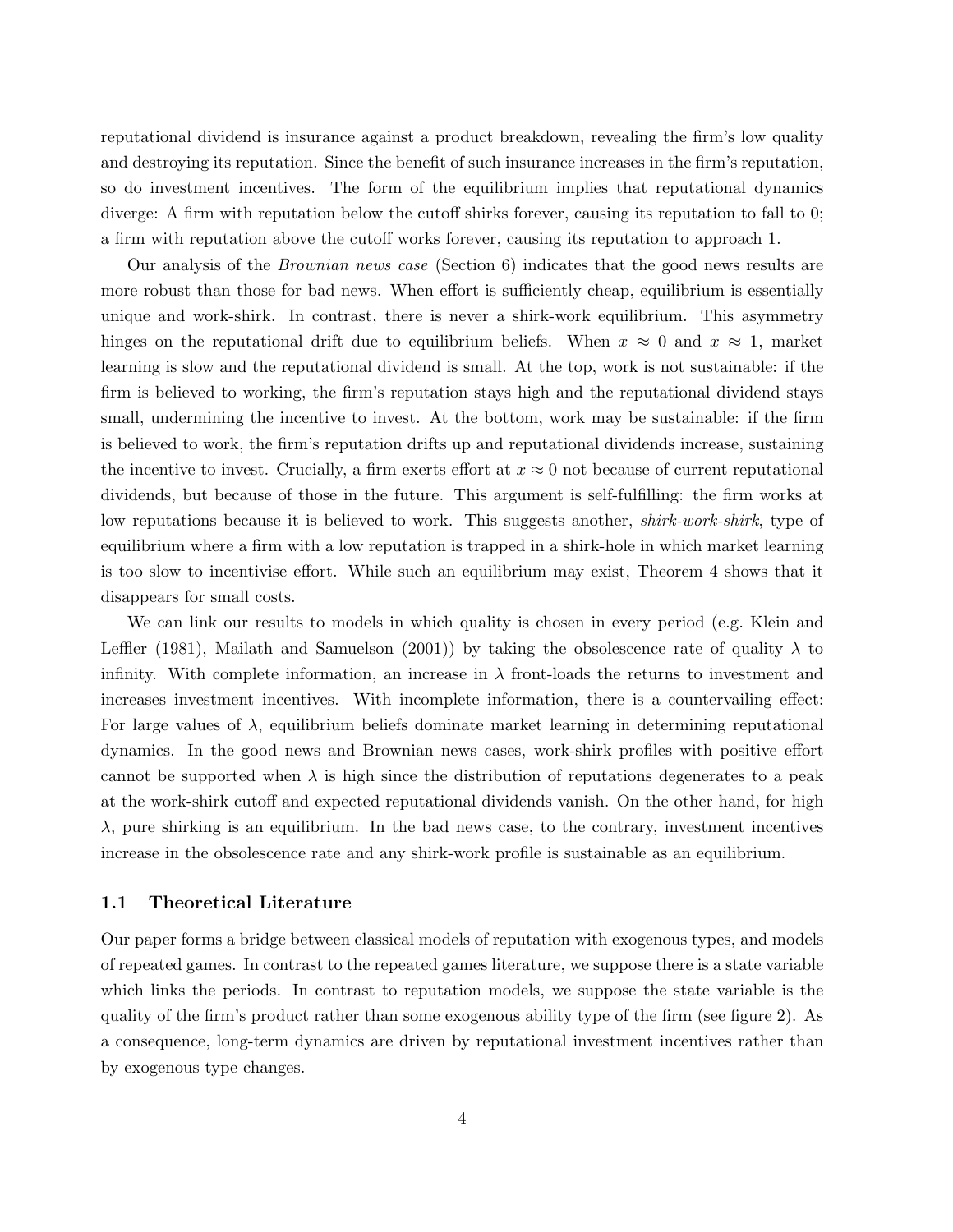In their reputation paper, Mailath and Samuelson (2001) consider a firm that sells a good of unknown quality. There are two types of firms: a competent firm who can choose high or low effort, and an inept firm who can only choose low effort. The actual product quality is then a noisy function of the firm's effort. From the consumer's perspective, utility is determined by the probability the firm is competent (the firm's reputation) multiplied by the probability that a competent firm exerts effort.

Mailath and Samuelson derive a striking result: there is a unique Markov perfect equilibrium in pure strategies in which the competent firm always chooses low effort. When the reputation is close to 1, it is impossible to sustain high effort for the same reason as in our paper. Effort then unravels from the top: If the firm is known to be shirking when its reputation passes some cutoff, it has no incentive to exert effort just below this cutoff since success would mean an increase in reputation and an immediate collapse in the price. In contrast, in our paper, product quality is persistent. Thus, the price drifts down continuously when the firm starts to shirk, and unravelling is prevented.

Holmström (1999) examines a signal-jamming model where an agent of unknown ability can exert effort to confuse the learning of her employer. When the agent's type is constant, the employer gradually learns the agent's ability, and effort declines over time. When the agent's type exogenously changes over time, some effort level is sustained in the stationary equilibrium.

There is a wider literature on reputation models with moral hazard and fixed types, surveyed in Bar-Isaac and Tadelis (2008). A number of these papers examine how a firm's incentives to exert effort vary over its lifecycle. First, incentives are low towards the end of the firm's life (Kreps et al. (1982), Diamond (1989)). Second, incentives are low when updating is slow (Benabou and Laroque (1992), Mailath and Samuelson (2001)). Third, when reputation can be lost with one piece of bad news, incentives increase in the level of reputation (Diamond (1989)). Together these papers help explain how demand varies across firms and over time (Foster, Haltiwanger, and Syverson  $(2008)$ .<sup>3</sup>

When compared to the repeated games literature (e.g. Fudenberg, Kreps, and Maskin (1990)), our model has an evolving state variable. Nevertheless, the way that incentives for effort are determined by the signal structure in our paper echoes a similar theme in the repeated games literature. Abreu, Milgrom, and Pearce (1991) and Sannikov and Skrzypacz (2007a) consider a repeated prisoners' dilemma game with imperfect public monitoring. They find that first-best is attainable as players become patient if the public signal indicates defection (∼bad news), but is not attainable if the public signal indicates cooperation (∼good news) or is generated by Brownian motion.<sup>4</sup>

<sup>&</sup>lt;sup>3</sup>Industry dynamics have been analysed with complete information models with exogenous firm types (Jovanovic (1982), Hopenhayn (1992)) or endogenous capital accumulation (Ericson and Pakes (1995)). The difference between these two approaches is analogous to the distinction between our paper and classical reputation papers.

<sup>&</sup>lt;sup>4</sup>Also see Faingold and Sannikov (2007) on games with long-run and short-run players, and Sannikov and Skrzy-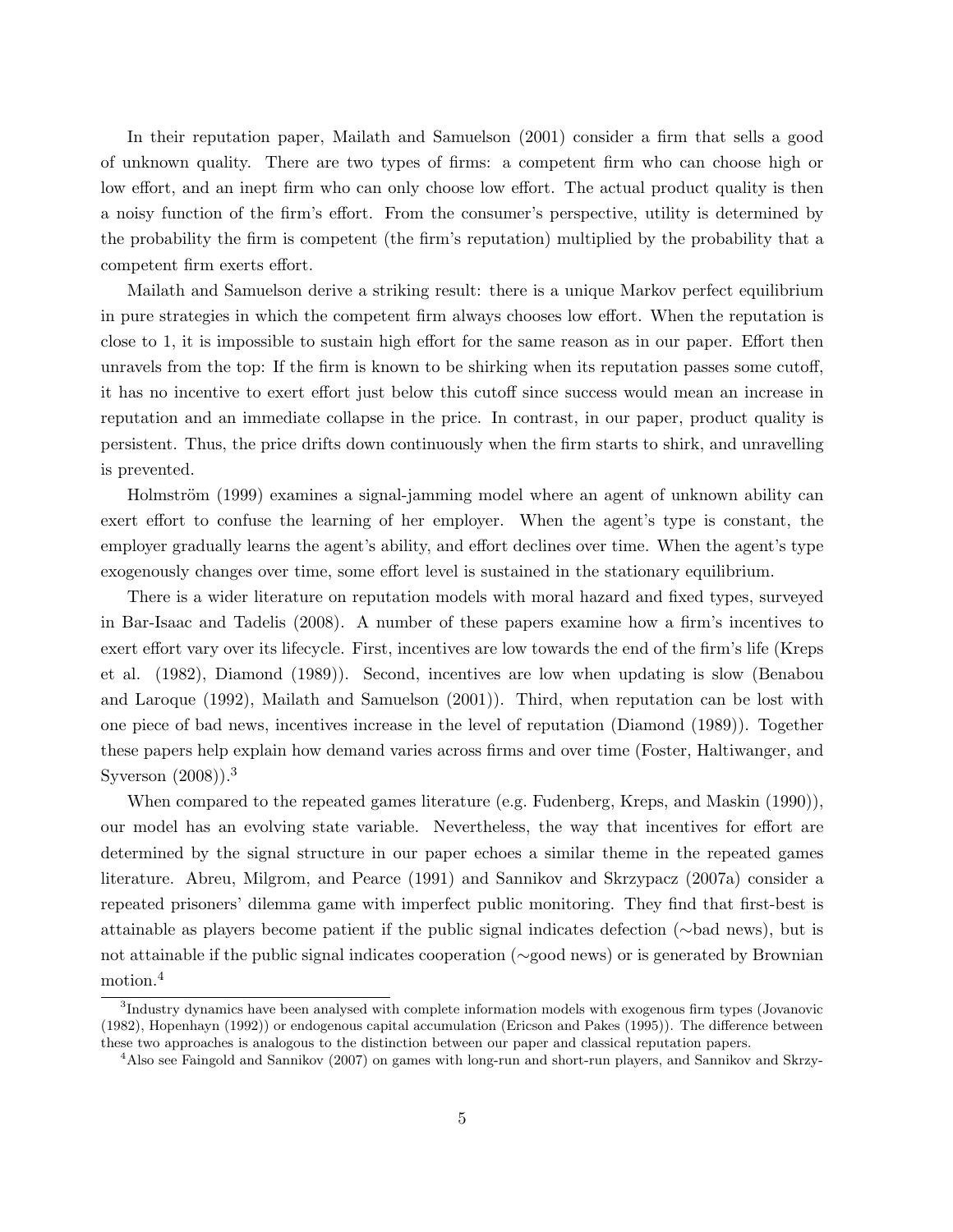

Figure 2: Relation to Literature. This figure shows the relationships between this paper, Mailath and Samuelson  $(2001)$  and Holmström  $(1999)$ .

Finally, our paper is related to contract design with persistent effort. Fernandes and Phelan (2000) suppose that an agent's output depends today on effort both today and yesterday, and derive a recursive formulation to solve for the principal's optimal contract. Jarque (2008) shows that the problem is much simpler when output depends on the geometric sum of past efforts and the cost of effort is linear. Unlike these papers, our consumers simply react to the firm's actions, rather than designing contingent contracts.

#### 1.2 Empirical Literature

There are a number of empirical papers examining the importance of reputation in internet auctions (eBay). Resnick, Zeckhauser, Swanson, and Lockwood (2006) find that a new seller obtains significantly lower prices than a seller with a good feedback score. Cabral and Hortaçsu (2009) similarly find that a seller with negative feedback obtains significantly lower prices. More interesting, Cabral and Hortaçsu (2009) look at the seller's reactions, showing that a seller who receives one negative feedback is more likely to obtain a second negative feedback, and is more likely to exit. This suggests that either underlying quality is correlated over time, or a seller who receives negative feedback exerts less effort, as in our bad news case.

Studies have also examined the role of reputation in other markets. In the airline industry, a crash reduces the stock market value of the airline and manufacturer in question, reduces demand for all aviation, but increases the value of firms who compete directly with the crashed airline (Chalk (1987), Borenstein and Zimmerman (1988), Bosch, Eckard, and Singal (1998)). In the restaurant market, the introduction of grade cards increased investments in hygiene, and had the biggest effect on non-chain restaurants (Jin and Leslie (2003, 2009)). In the vehicle emission testing market, garages with higher pass rates can demand higher prices (Hubbard (1998, 2002)). In all of these cases, firms make investments that affect the quality of the product, and hence their reputation. While these studies demonstrate the importance in maintaining a reputation, there is

pacz (2007b) on simultaneous move games with Brownian and Poisson news.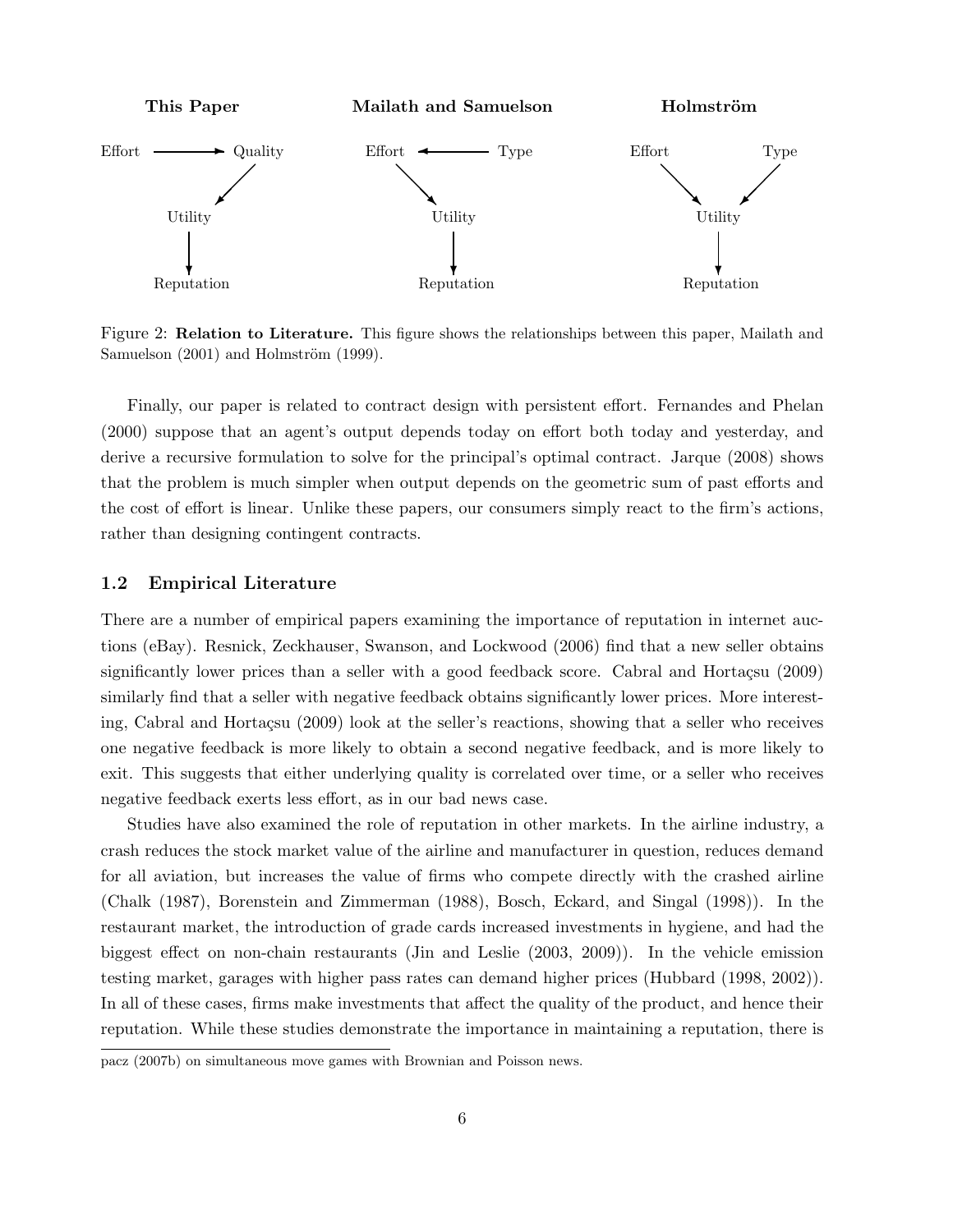little evidence on the effect of reputation on the firm's investment incentives, as examined in this paper.

## 2 Model

**Basics:** Time  $t \in [0, \infty)$  is continuous and infinite. The common interest rate is  $r \in (0, \infty)$ .

Firm and Consumers: There is one firm and a continuum of consumers. At any point in time t the firm's product can have high or low quality,  $\theta_t \in \{L = 0, H = \mu\}$ , where  $\mu > 0$ . The expected instantaneous value of the product to the consumer equals the increment of a stochastic process  $dZ_t = dZ_t(\theta_t, \varepsilon_t)$  with expected value  $E[dZ_t] = \theta_t dt$  and stochastic component  $\varepsilon_t$  that is independent over time. We will often focus on three functional specifications:

- (a) Good news:  $dZ_t = 0$  almost always but a good product has a breakthrough with arrival rate  $\mu$  generating consumer utility of  $dZ_t = 1$
- (b) Bad news:  $dZ_t = \mu dt$  almost always but a bad product has a breakdown with arrival rate  $\mu$ generating consumer disutility of  $dZ_t = -1$
- (c) Brownian news:  $dZ_t = \theta_t dt + dW_t$

**Strategies:** At time t the firm chooses effort  $\eta_t \in [0,1]$  at cost  $c\eta_t dt$ . Product quality  $\theta_t$  is a function of past effort  $(\eta_s)_{0\leq s\leq t}$  via a Poisson process with arrival rate  $\lambda$  (independent of  $\varepsilon_t$ ) that models quality obsolescence. Absent a shock, quality is constant:  $\theta_{t+dt} = \theta_t$ , while at a shock, previous quality becomes obsolescent and quality is determined by the level of investment:  $Pr(\theta_{t+dt} = \mu) = \eta_t$ . This implies  $Pr(\theta_t = H) = \int_0^t \lambda e^{\lambda(s-t)} \eta_s ds + e^{-\lambda t} Pr(\theta_0 = H)$ .<sup>5</sup>

**Information:** Realized consumer utility  $dZ_t$  is public information, while actual product quality  $\theta_t$  is observed only by the firm.<sup>6</sup> The market belief about product quality  $x_t = \Pr(\theta_t = \mu)$  at time t is called the firm's reputation.

**Reputation Updating:** The reputation increment  $dx_t = x_{t+dt} - x_t$  is governed by realized consumer utility  $dZ_t$  and believed effort  $\tilde{\eta}_t$ . As these are independent,  $dx_t$  can be decomposed additively:

$$
dx_t = \lambda(\widetilde{\eta}_t - x_t)dt + x_t(1 - x_t)\frac{\Pr(dZ_t|H) - \Pr(dZ_t|L)}{x_t \Pr(dZ_t|H) + (1 - x_t) \Pr(dZ_t|L)}.\tag{2.1}
$$

<sup>&</sup>lt;sup>5</sup>This formulation provides a simple way to allow the firm's type to depend on its past investments. One can view effort as the choice of absorptive capacity, determining the ability of a firm to recognise new external information and apply it to commercial ends (Cohen and Levinthal (1990)). Equivalently, one could assume the firm first sees the new technology arrive and chooses whether to adopt it at cost  $k = rc/\lambda$ .

<sup>&</sup>lt;sup>6</sup>The assumption that the firm knows the quality of its product is irrelevant since the cost is independent of  $\theta$ .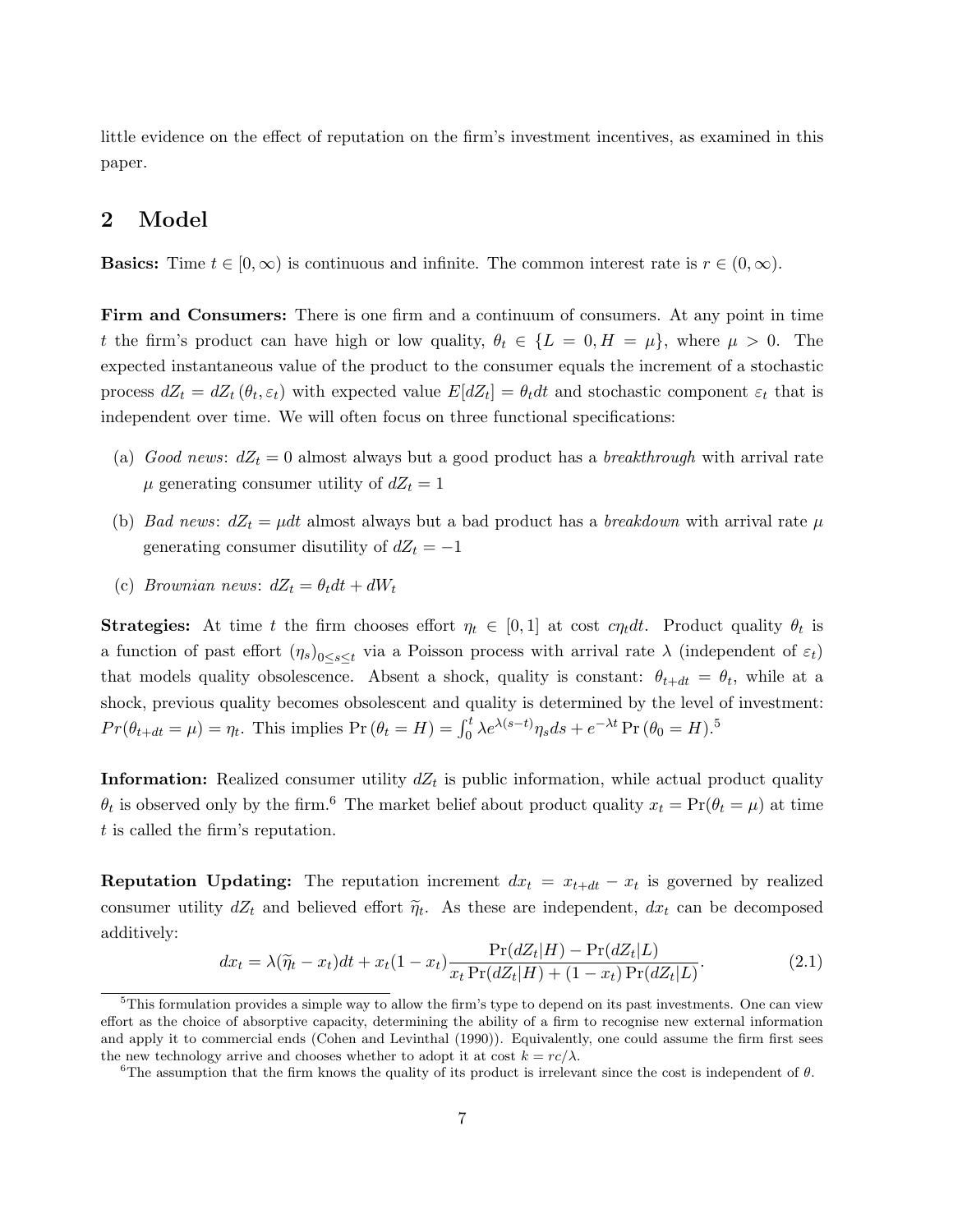We denote by  $d_{\theta}x_t$  the increments conditional on quality  $\theta$ .<sup>7</sup>

**Profit and Consumer Surplus:** The firm and consumers are risk-neutral. At time t the firm sets price equal to the expected value  $\mu x_t$ . While consumers get utility 0 in expectation, the firm's instantaneous profit is  $(\mu x_t - c\eta_t)dt$  and its discounted present value is thus given by:

$$
V_{\theta}(x;\eta,\tilde{\eta}) := r \int_{t=0}^{\infty} e^{-rt} \mathbb{E}_{\theta_0 = \theta, x_0 = x, \eta, \tilde{\eta}} \left[ \mu x_t - c \eta_t \right] dt.
$$
 (2.2)

**Markov-Perfect-Equilibrium:** We assume Markovian beliefs  $\tilde{\eta} = \tilde{\eta}(x)$  and show below that optimal effort  $\eta = \eta(x)$  is independent of history and current product quality  $\theta$ . A Markov-Perfect-Equilibrium  $\langle \eta, \tilde{\eta} \rangle$  consists of a Markovian effort function  $\eta : [0, 1] \to [0, 1]$  for the firm and Markovian market beliefs  $\tilde{\eta} : [0,1] \to [0,1]$  such that 1)  $\eta \in \eta^* (\tilde{\eta}) := \arg \max_{\eta} \{ V_{\theta}(x; \eta, \tilde{\eta}) \}$ maximizes firm value  $V_{\theta}(x;\eta,\tilde{\eta})$ , given x and  $\tilde{\eta}$ , and 2) market beliefs are correct:  $\tilde{\eta} = \eta$ . In a Markovian equilibrium  $\eta$ , we will write the firm's value as a function of its quality and its reputation:  $V_{\theta}(x)$ .

#### 2.1 Optimal Investment Choice

In principle, the firm's effort choice  $\eta$  as well as market beliefs  $\tilde{\eta}$  could depend on the entire public history  $dZ^t = (dZ_s)_{0 \leq s \leq t}$ , as well as the private history  $\theta^t = (\theta_s)_{0 \leq s \leq t}$  and time t. We assume that market beliefs  $\tilde{\eta}$  are Markovian because we think of the continuum of consumers as sharing their experience in an imperfect way, e.g. through consumer reports. For Markovian beliefs  $\tilde{\eta}$ , all payoff relevant parameters at time t depend on the history only via the current product quality  $\theta_t$ and the firm's reputation  $x_t$ . Thus, the optimal effort choice of the firm only needs to depend on these two parameters.

The benefit of effort in  $[t; t + dt]$  is the probability of a technology shock hitting,  $\lambda dt$ , times the difference in value functions  $\Delta(x) := V_H(x) - V_L(x)$ , which we call the asset value of quality. The marginal cost of investment is rc, and thus optimal effort  $\eta(x)$  is given by

$$
\eta(x) = \begin{cases} 1 & \text{if } rc < \lambda \Delta(x) \\ 0 & \text{if } rc > \lambda \Delta(x) \end{cases} .
$$
\n(2.3)

Optimal effort is therefore independent of the current quality of the firm  $\theta_t$ .

Lemma 1 summarizes this discussion:

 $7$ The reason for modelling time as continuous is purely pragmatic. If time were measured in discrete periods, the updating equation (2.1) would be complicated by a  $dt^2$  term because in every period market learning would already take the equilibrium effort decision into account.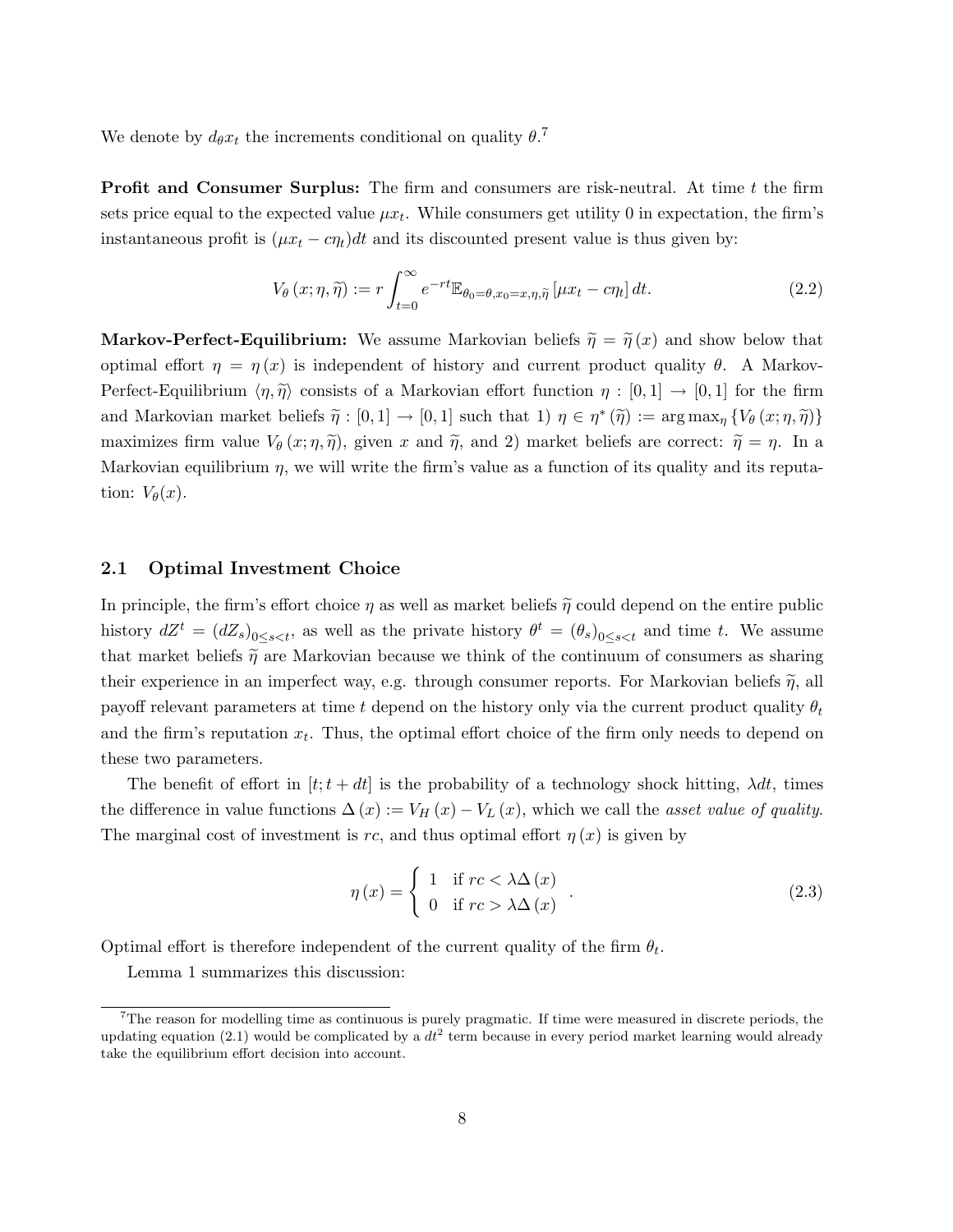**Lemma 1** For Markovian beliefs  $\tilde{\eta}(x)$  there is an optimal Markovian effort function  $\eta(x)$  that depends solely on the firm's reputation but not on its product quality. Additionally,  $\eta(x)$  satisfies equation (2.3).

Equation (2.3) makes the model more tractable and is the reason that we assume the cost of effort to be independent of product quality and past effort. An implication of equation (2.3) is that our results are not driven by the asymmetric information about product quality  $\theta$ , but solely by the unobserved investment  $\eta$  into future quality. We analyse asymmetric costs in Section ??.

#### 2.2 Cutoff Equilibria and Reputational Dynamics

We call an equilibrium *work-shirk*, if there exists a cutoff  $x^*$  such that a firm with low reputation  $x < x^*$  exerts effort,  $\eta(x) = 1$ , whereas a firm with a high reputation  $x > x^*$  does not,  $\eta(x) = 0$ . The opposite case, where low reputations shirk and high reputations work, is called a *shirk-work* equilibrium.

Reputational dynamics of work-shirk equilibria are fundamentally different from those of shirkwork equilibria. Net of market learning, the dynamics  $dx = \lambda(\tilde{\eta}_t - x_t)dt$  are convergent in a workshirk equilibrium, i.e.  $dx > 0$  for  $x < x^*$  and  $dx < 0$  for  $x > x^*$ , but divergent in a shirk-work equilibrium.

A set of reputations  $S \subseteq [0,1]$  is called a *shirk-hole* if the firm shirks  $\eta(x) = 0$  for all  $x \in S$  and S is closed under reputational dynamics in that  $Pr(x_t \in S) = 1$  if  $x_0 \in S$ . For future use, define  $\Delta_{x^*}(x)$  to be the asset value of quality for a firm with reputation x when both actual effort  $\eta$  and believed effort  $\tilde{\eta}$  are work-shirk with cutoff  $x^*$ .

## 3 General Results

In this section we prepare the ground-work for the analysis of the good, bad and Brownian news cases. In Section 3.1 we derive the welfare maximising effort. As noted above, the firm's value  $V_{\theta}(x)$  is a function of it's reputation and quality. In Section 3.2 we show that an increase in reputation increases the price today and tomorrow, and therefore increases  $V_{\theta}(x)$ . In Section 3.3 we show that a higher quality derives its value indirectly, through its effect on future reputation. In particular, Theorem 1 interprets the asset value of quality as the net present value of future reputational dividends. Finally, Section 3.4 derives some general results about the firm's effort choice.

#### 3.1 Welfare

Suppose product quality is publicly observed. Then the benefit of exerting effort equals the obsolescence rate  $\lambda$  times the price differential  $\mu$  divided by the effective discount rate  $r + \lambda$ . Thus the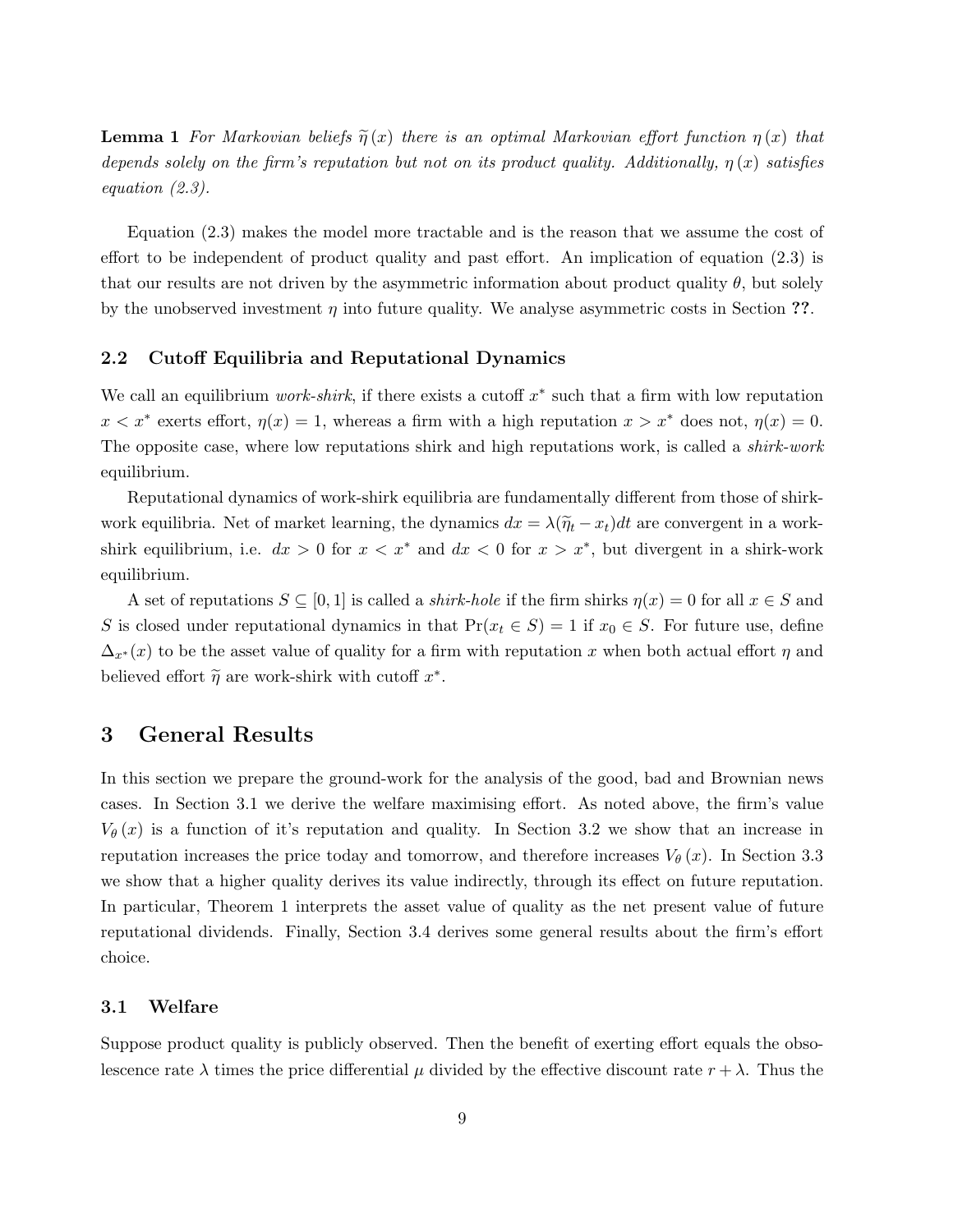first-best effort choice is given by:

$$
\eta = \begin{cases} 1 & \text{if } c < \frac{\lambda}{r + \lambda} \mu \\ 0 & \text{if } c > \frac{\lambda}{r + \lambda} \mu \end{cases} . \tag{3.1}
$$

There is no equilibrium with positive effort if  $c > \frac{\lambda}{r+\lambda}\mu$ . In this case, welfare is negative and the firm makes negative profits as consumers receive zero utility in equilibrium. The firm therefore prefers to shirk at all levels of reputation, thereby guaranteeing itself a non-negative payoff.

We thus restrict attention in the paper to the case  $c < \frac{\lambda}{r + \lambda} \mu$ .

#### 3.2 Value of Reputation

Lemma 2 shows that, when the firm is choosing its effort optimally, the value function is increasing in reputation.<sup>8</sup> To prove the lemma, we need to rule out the possibility that a firm with a higher initial reputation may shirk, lose its product quality, and fall behind a firm with a lower initial reputation. We do this by observing that a firm always has the option to mimic a firm with a slightly lower reputation.

**Lemma 2** Given an optimal response to market beliefs  $\eta^*(\tilde{\eta})$ , the value function of the firm  $V_{\theta}(x;\eta^*(\tilde{\eta}),\tilde{\eta})$  is strictly increasing in its reputation x and increasing in market beliefs  $\tilde{\eta}$ .

**Proof.** Fix  $\theta$ ,  $(x', \tilde{\eta}')$  and  $(x'', \tilde{\eta}'') \geq (x', \tilde{\eta}')$ , i.e.  $x'' \geq x'$  and  $\tilde{\eta}''(x) \geq \tilde{\eta}'(x)$  for all x. Write the best response  $\eta^*(\tilde{\eta}')$  to the Markovian beliefs  $\tilde{\eta}'$  in a non-Markovian way as a function of the public history  $\overline{\eta}(dZ^t) = \eta(x (dZ^t, \tilde{\eta}', x'))$ . For any realization of the random processes, denote by  $(x''_t, \theta''_t, \eta''_t, dZ''_t)$  the trajectory of reputation, quality, effort and utility given effort  $\overline{\eta}(dZ^t)$ , initial reputation x'' and market beliefs  $\tilde{\eta}''$ , and by  $(x'_t, \theta'_t, \eta'_t, dZ'_t)$  the corresponding trajectory given  $\overline{\eta}, x', \widetilde{\eta}'.$ 

By construction, effort  $\eta'_t = \eta''_t$ , quality  $\theta'_t = \theta''_t$ , and utility  $dZ'_t = dZ''_t$  will coincide for all times t. Reputation on the other hand may start at different levels  $x'' \geq x'$  and because the updating equation (2.1) implies that  $x_{t+dt}$   $(x_t, \tilde{\eta}_t, dZ_t)$  is increasing in  $x_t$  and  $\tilde{\eta}_t$ , we get  $x_t'' \ge x_t'$ .

Thus, by mimicking the effort of the firm with lower initial reputation  $x'$ , the firm with a strictly higher initial reputation  $x''$  can secure itself a strictly higher value. By Lemma 1 there must be a Markov strategy that is at least as good as this mimicking strategy.  $\Box$ 

Lemma 2 implies that across equilibria  $\eta, \eta'$ , with  $\eta'(x) \geq \eta(x)$  for all x, the firm's value is increasing in effort  $V_{\theta}(x; \eta', \eta') \geq V_{\theta}(x; \eta, \eta)$ .

<sup>&</sup>lt;sup>8</sup>While it is unclear whether these monotonicity results hold for non-equilibrium  $\langle \eta, \tilde{\eta} \rangle$ , Lemma 6 in Appendix C.1 extends them to work-shirk effort functions where the cutoff type  $x^*$  is indifferent between working and shirking.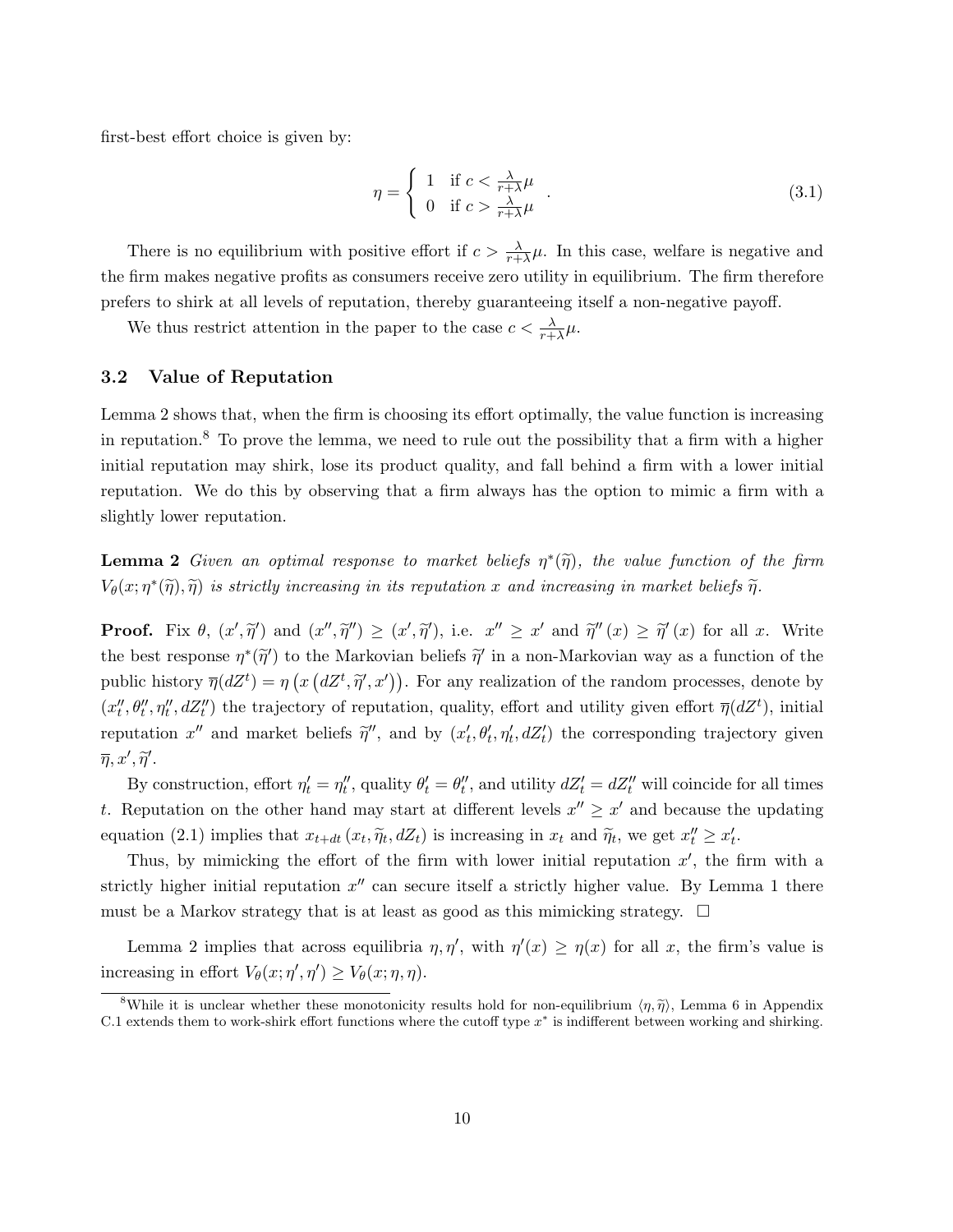#### 3.3 Value of Quality

As shown in Section 2.1, investment incentives are driven by the asset value of quality  $\Delta(x)$ . To analyse this value, we can decompose it into (a) the immediate benefit of a positive market signal, called the *reputational dividend*, and (b) the continuation benefit of a high quality product:

$$
\Delta(x) = (1 - rdt)(1 - \lambda dt)\mathbb{E}_x[V_H(x + d_Hx) - V_L(x + d_Lx)]
$$
\n
$$
= (1 - rdt - \lambda dt)\mathbb{E}_x[(V_H(x + d_Hx) - V_H(x + d_Lx)) + \Delta(x + d_Lx)].
$$
\n(3.2)

The first line uses the principle of dynamic programming, while the second adds and subtracts  $V_H(x + d_Lx)$ . Integrating up yields equation (3.3) in Theorem 1, which expresses the asset value of quality as the discounted sum of future reputational dividends. Equation (3.4) follows from the alternative decomposition of (3.2) when we add and subtract  $V_L(x+d_Hx)$  instead of  $V_H(x+d_Lx)$ . These expressions serve as a work-horses throughout the paper.

**Theorem 1** Fix any Markovian beliefs  $\tilde{\eta}$  and a Markovian best response  $\eta^*(\tilde{\eta})$ . Then two closedform expressions for the value of quality  $\Delta(x)$  are given by

$$
\Delta(x) = \int_0^\infty e^{-(r+\lambda)t} \mathbb{E}_{x_0=x,\theta^t=L}[D_H(x_t)]dt
$$
\n(3.3)

$$
= \int_0^\infty e^{-(r+\lambda)t} \mathbb{E}_{x_0=x,\theta^t=H}[D_L(x)]dt \tag{3.4}
$$

where  $\theta^t = L$  is short for  $\theta_s = L$  for all  $s \in [0;t]$ , and the reputational dividend  $D_{\theta}(x)$  is defined by

$$
D_{\theta}(x) := \mathbb{E}[V_{\theta}(x + d_H x) - V_{\theta}(x + d_L x)]/dt.
$$

**Proof.** To integrate up (3.2), fix x and set  $\psi(t) := \mathbb{E}_{x_0=x,\theta^t=L} [\Delta(x_t)]$ . Up to terms of order  $o(dt)$ we have

$$
-d\left(\psi\left(t\right)e^{-(r+\lambda)t}\right) = -e^{-(r+\lambda)t}\left(\psi\left(t+dt\right) - \psi\left(t\right) - \left(r+\lambda\right)dt\psi\left(t\right)\right)
$$
  
\n
$$
= e^{-(r+\lambda)t}\mathbb{E}_{x_0=x,\theta^t=L}\left[-\mathbb{E}_{x_t}\left[\Delta(x_t+d_Lx_t)\right] + \left(1+(r+\lambda)\right)dt\right]\Delta(x_t)\right]
$$
  
\n
$$
= e^{-(r+\lambda)t}\mathbb{E}_{x_0=x,\theta^t=L}\left[D_H(x_t)\right]dt
$$

and  $(3.3)$  follows.  $\Box$ 

**Corollary 1** Fix any Markovian beliefs  $\tilde{\eta}$  and a Markovian best response  $\eta^*(\tilde{\eta})$ . For a given reputation x, a high-quality firm has a higher value than a low-quality firm, i.e.  $V_H(x) \ge V_L(x)$ .

**Proof.** By the updating equation (2.1) we have  $d_Hx \geq d_Lx$ , by Lemma 2 we get  $D_\theta(x)$  $V_{\theta}(x_t + d_Hx_t) - V_{\theta}(x_t + d_Lx_t) \geq 0$ . Finally by Theorem 1 we get  $\Delta(x) = V_H(x) - V_L(x) \geq 0$ .  $\Box$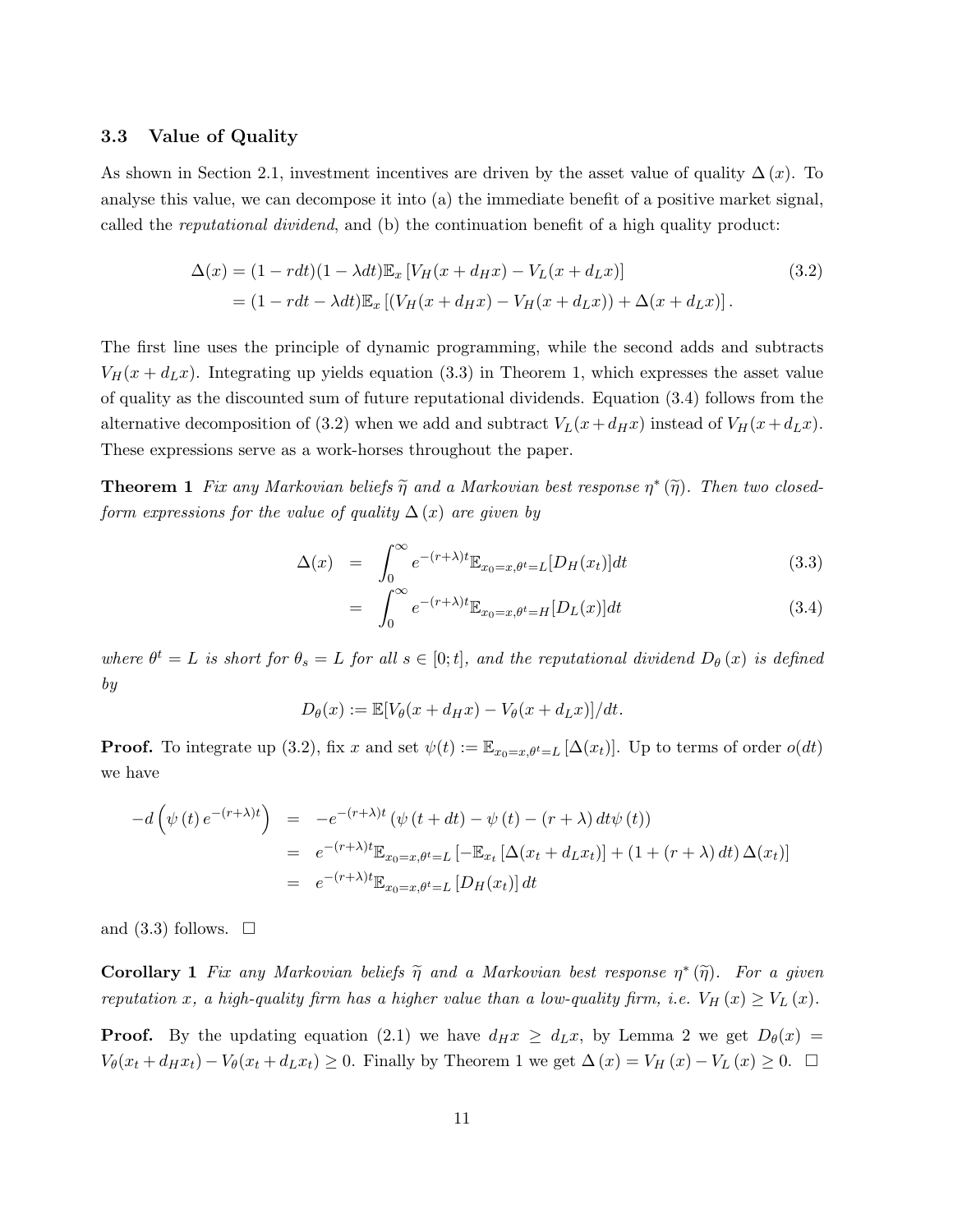#### 3.4 Investment Levels

**Lemma 3 (Some Effort Somewhere)** For sufficiently low costs c, pure shirking, i.e.  $\eta(x) = 0$ for all  $x$ , is not an equilibrium.

**Proof.** Fixing  $\eta(x) = \tilde{\eta}(x) = 0$ , value functions and  $\Delta$  do not depend on c, and  $\Delta(x) > 0$  for some x. Thus, as the cost of effort vanish  $c \to 0$ , its benefits  $\lambda \Delta(x)$  are constant and thus bounded away from 0, contradicting the equilibrium condition.  $\Box$ 

This result is in contrast to reputational models with inept firms where shirking is always an equilibrium, even if costs of working are 0. As discussed in the introduction the critical difference in this model is that expected quality and price still depend on the firm's reputation - and in particular are greater than 0 - even when the firm is believed to be shirking.

**Lemma 4 (No Effort at the Top)** If no market signal  $dZ_t$  perfectly reveals low quality, i.e. if  $\frac{\Pr(dZ_t|L)}{\Pr(dZ_t|H)} < \infty$  for all  $dZ_t$ , then a firm with a perfect reputation  $x = 1$  must be shirking with positive probability:  $\eta(1) < 1$ .

**Proof.** Assume to the contrary that  $\eta(1) = 1$  in equilibrium. By the assumption that  $\frac{\Pr(dZ_t|L)}{\Pr(dZ_t|H)}$  <  $\infty$ , a firm with perfect reputation  $x = 1$  can never lose its reputation, irrespectively of the consumer utility  $dZ_t$  it generates. Thus  $d_Hx_t = d_Lx_t = 0$  and by Theorem 1 the asset value of quality  $\Delta(x)$ equals 0. Thus,  $\eta(1) = 1$  cannot be sustained in equilibrium.  $\Box$ 

The proof actually shows a slightly stronger statement: In no equilibrium the firm can be working for all reputation levels x in an interval of arbitrary high reputations  $(1 - \varepsilon, 1)$ .

### 4 Good News

Assume that consumers learn about quality  $\theta_t$  from infrequent product breakthroughs that reveal  $\theta = H$  with arrival rate  $\mu$ . Absent a breakthrough, updating evolves deterministically according to:

$$
\frac{dx}{dt} = \lambda(\eta(x) - x) - \mu x(1 - x). \tag{4.1}
$$

We define  $x_t$  as the deterministic solution of the ODE (4.1) with initial value  $x_0$ .

The reputational dividend, which is the value of having a high quality in the next instant, equals the value of increasing the reputation from  $x$  to 1 times the probability of a breakthrough:

$$
D_H(x) = V_H(x + d_H x) - V_H(x + d_L x) = \mu(V_H(1) - V_H(x))dt
$$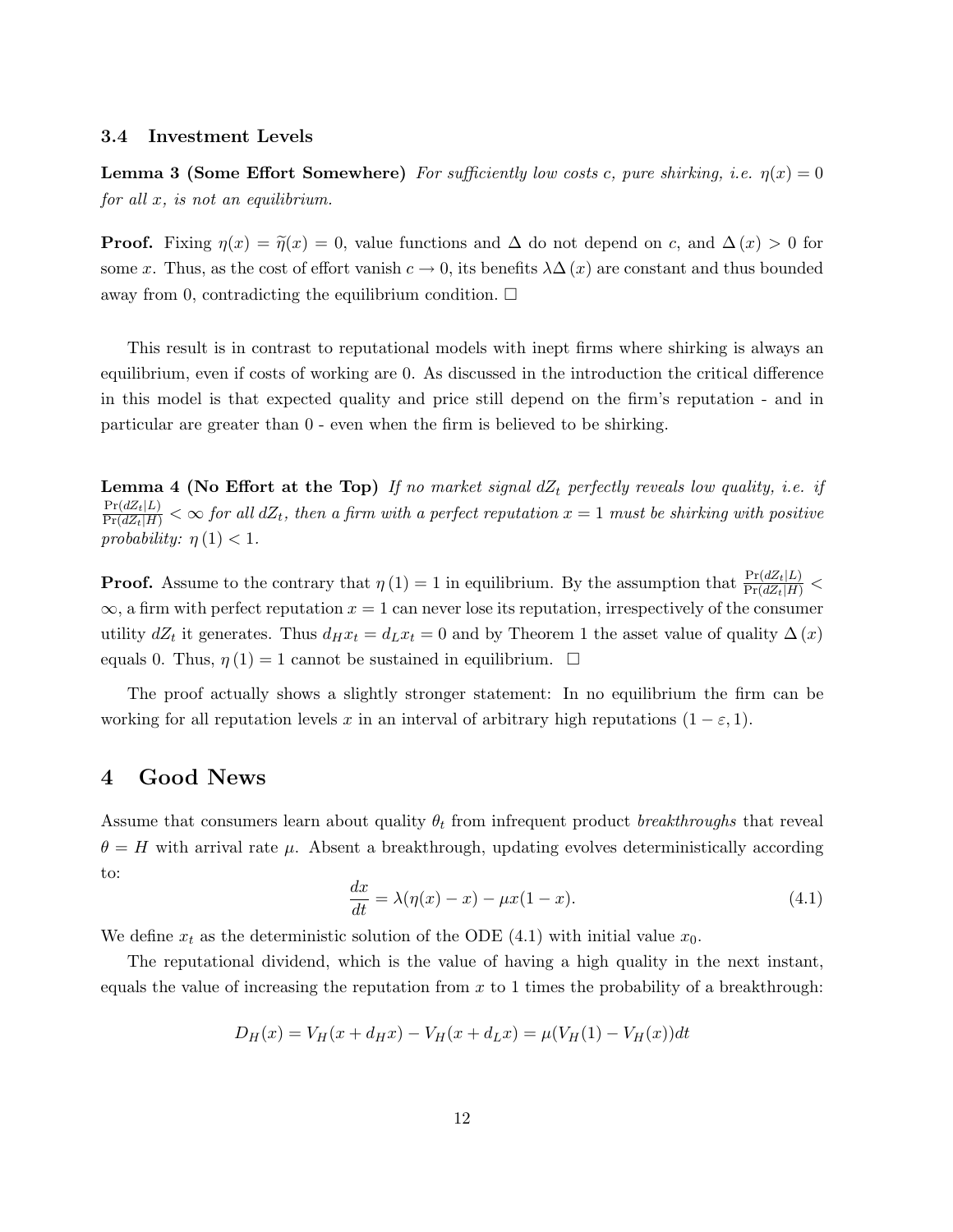Conditioning on the firm always being low quality, in order to prevent a breakthrough, the time path of reputation is given by (4.1). Using equation (3.3), the asset value of quality is:

$$
\Delta(x_0) = \int_0^\infty e^{-(r+\lambda)t} \mu[V_H(1) - V_H(x_t)]dt \tag{4.2}
$$

The reputational dividend  $V_H(1) - V_H(x_t)$  is decreasing in  $x_t$ , so that  $\Delta(x_0)$  is decreasing in  $x_0$ . It follows that any equilibrium is work-shirk. Intuitively, when a breakthrough occurs the firm's reputation immediately jumps to 1. Since this jump is larger for a low-reputation firm, incentives to invest decrease in reputation and the equilibrium is work-shirk.

The form of the equilibrium implies that the reputational dynamics converge to a cycle. Absent a breakthrough, the firm's reputation converges to a stationary point  $\hat{x} = \min\{\lambda/\mu, x^*\}$  where the firm works with positive probability. When a breakthrough occurs, the firm's reputation jumps to 1. The firm is then believed to be shirking, so its reputation drifts down to  $\hat{x}$ , absent another breakthrough. In the long-run, the firm's reputation therefore cycles over the range  $[\hat{x}, 1]$ .

**Theorem 2** In the good news case

- (a) Every equilibrium is work-shirk.
- (b) Reputational dynamics converge to a non-trivial cycle.
- (c) If  $\lambda \geq \mu$ , the equilibrium is unique.
- (d) For sufficiently high  $\lambda$ , zero-effort is the only equilibrium.

**Proof.** Part (a). Reputation  $x_t$  follows (4.1), so an increase in  $x_0$  raises  $x_t$  at each point in time. Lemma 2 says that  $V_H(x)$  is strictly increasing in x, so equation (4.2) implies that  $\Delta(x_0)$  is decreasing in  $x_0$ . Part (b) follows from (a).

Part (c). We will show that  $\Delta_{x^*}(x^*)$  is decreasing in  $x^*$ . Under the assumption  $\lambda \geq \mu$ , the reputational dynamics  $x_t$  starting at cutoff  $x_0 = x^*$  are stuck at  $x^*$ . Thus, by equation  $(4.2)$  the value of quality is the discounted present value of an reputational boost from  $x^*$  to 1:  $\Delta_{x^*}(x^*) = \frac{\mu}{r+\lambda} (V_{H,x^*}(1) - V_{H,x^*}(x^*))$ . In Appendix A.1 we show that the latter term is given by

$$
V_{H,x^*}(1) - V_{H,x^*}(x^*) = \int_{t=0}^{\infty} e^{-rt} r \mu(x_t - x^*) \left[ \frac{\lambda}{\lambda + \mu} + \frac{\mu}{\lambda + \mu} e^{-(\mu + \lambda)t} \right] dt,
$$
 (4.3)

where  $x_0 = 1$ . Note that, in this expression, the terms in the brackets capture the possibilities of  $\lambda$  and  $\mu$  shocks while  $x_t$  descends from 1 to  $x^*$ . Equation (4.3) is decreasing in the cutoff, so the equilibrium is unique.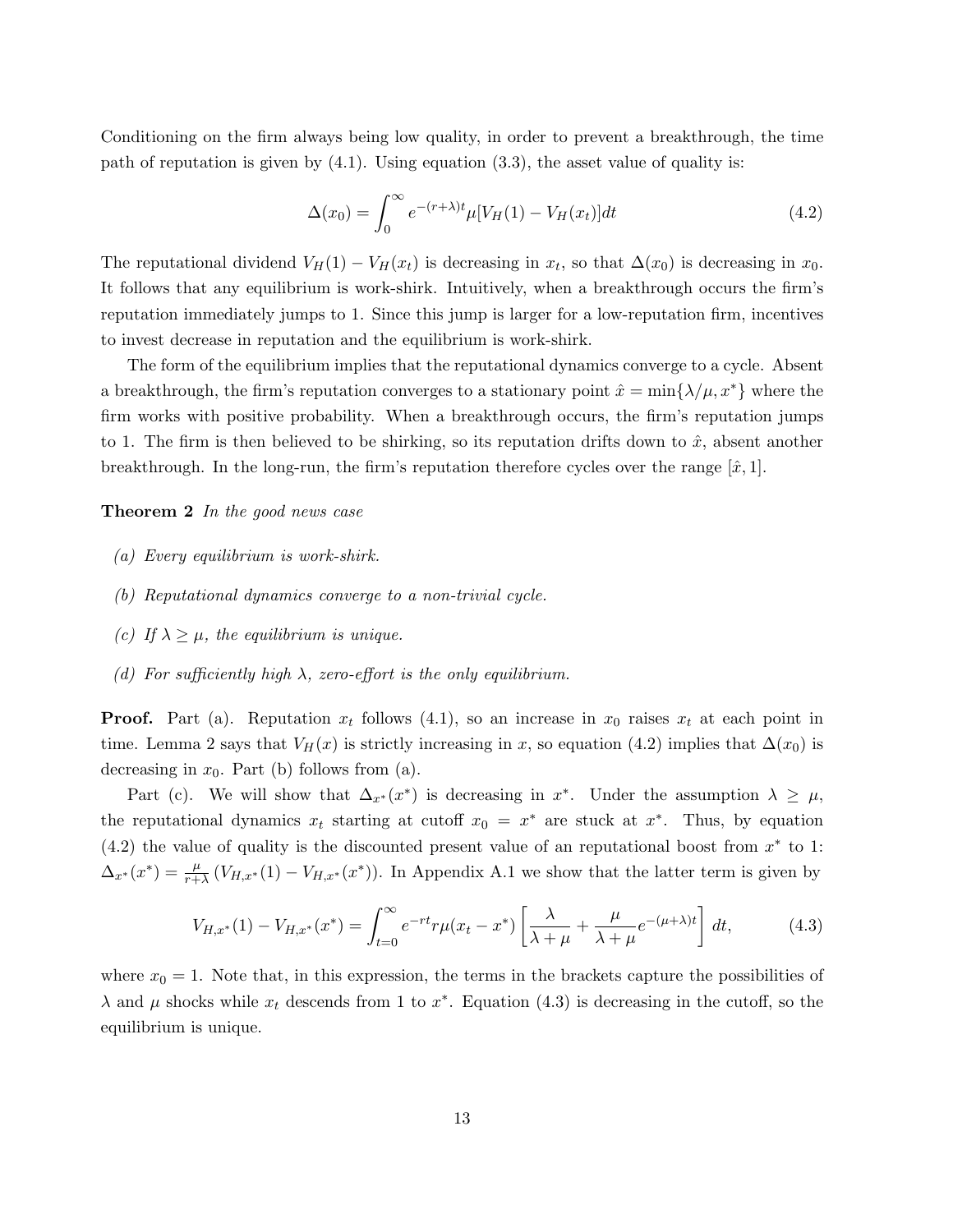

Figure 3: Dynamics in Good News (left) and Bad News (right). This picture illustrates how the reputational drift  $dx/dt$ , absent a breakthrough, changes with the reputation of the firm, x. These pictures assume  $\lambda = \mu$  and  $x^* = 1/2$ . The dark line shows the drift when beliefs are correct.

Part (d). Let  $x^* = 0$ . Using part (a) and  $x_t \leq e^{-\lambda t}$ , we get

$$
\lambda \Delta_0(0) \le \frac{\lambda}{r + \lambda} \mu \int_{t=0}^{\infty} e^{-(r + \lambda)t} r \mu \, dt = \frac{\lambda}{r + \lambda} \frac{r \mu^2}{r + \lambda}
$$

When  $\lambda$  is sufficiently high  $\lambda\Delta_0(0) < rc$ , and the unique equilibrium exhibits zero effort.  $\Box$ 

Suppose that  $\lambda \geq \mu$ , so the firm's reputation drifts up whenever it is known to be working (see figure 3). In this case, the dynamics are stationary at  $\hat{x} = x^*$ , at which point the firm chooses to work with probability  $\eta(x^*) = x^* \left(1 + \frac{\mu}{\lambda} (1 - x^*)\right)$  so as to keep its reputation constant.

Theorem 2(c) shows that the equilibrium is unique. To understand this result, suppose the market believes the cutoff is  $\tilde{x}$ , and denote the firm's best response by  $x^*(\tilde{x})$ . An increase in  $\tilde{x}$ means the firm's reputation will not drift down as far, absent a breakthrough. This change benefits low-quality firms more than high-quality firms, reducing  $\Delta(x)$ . As a result,  $x^*(\tilde{x})$  is decreasing in  $\tilde{x}$  and there is a unique fixed point where  $x^*(\tilde{x}) = \tilde{x}$ .

Theorem 2(d) says that, as technology shocks become more frequent the incentives to exert effort disappear. Intuitively, when  $\lambda$  is high, equilibrium beliefs move the reputation towards  $x^*$ very quickly. Hence a breakthrough, which raises the reputation to 1, is quickly depreciated. This means there is little value to being a high-quality firm and little value to investing. Theorem 2(d) implies that investment is non-monotonic in the frequency of technology shocks. When shocks are too frequent, equilibrium beliefs drive reputation and there is no incentive to invest in actual quality. When shocks are too infrequent, investment takes too long to pay off and, again, there is little incentive to invest in quality. For intermediate frequencies, however, effort can be supported.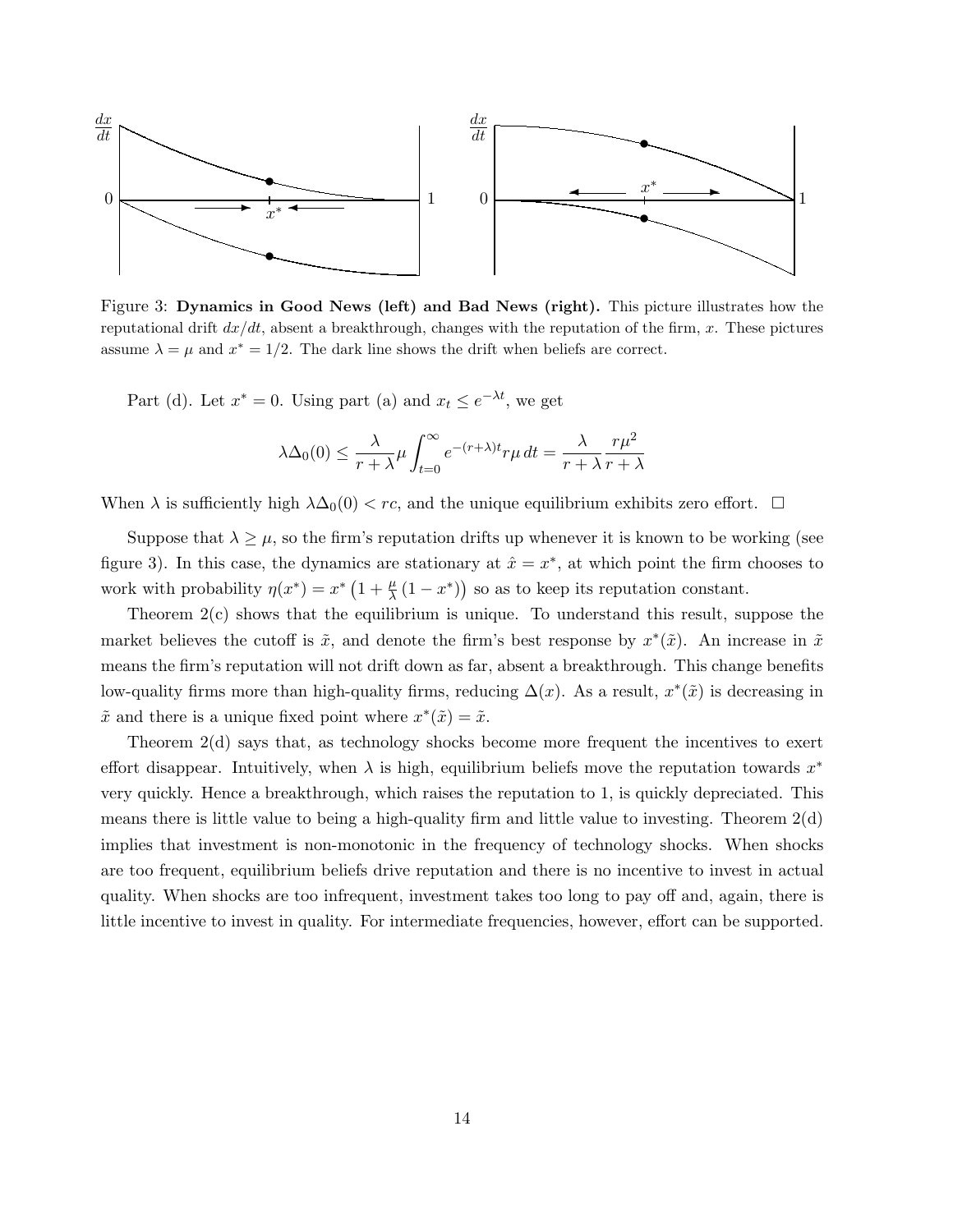### 5 Bad News

Assume that  $x_t$  is generated by *breakdowns* that reveal  $\theta = L$  with arrival rate  $\mu$ . Absent a breakdown, updating evolves deterministically according to:

$$
\frac{dx}{dt} = \lambda(\eta(x) - x) + \mu x(1 - x). \tag{5.1}
$$

We define  $x_t$  as the solution of the ODE (5.1) with initial value  $x_0$ .

The reputational dividend, which is the value of having a high quality in the next instant, equals the value of not losing one's reputation times the probability of a breakdown:

$$
D_L(x) = V_L(x_t + d_H x_t) - V_L(x_t + d_L x_t) = \mu(V_L(x_t) - V_L(0))dt.
$$

Conditioning on the firm always being high quality, in order to prevent a breakdown, the time path of reputation is given by (5.1). Using equation (3.4), the asset value of quality is:

$$
\Delta(x_0) = \int_0^\infty e^{-(r+\lambda)t} \mu[V_L(x_t) - V_L(0)]dt.
$$
\n(5.2)

The jump size  $V_L(x_t) - V_L(0)$  is increasing in  $x_t$ , so that  $\Delta(x)$  is increasing in x. It follows that any equilibrium is shirk-work. Intuitively, when a breakdown occurs a firm immediately jumps to reputation  $x = 0$ . Since this jump is larger for a high-reputation firm, incentives to invest increase in reputation and the equilibrium is shirk-work.<sup>9</sup>

The form of the equilibrium implies that the reputational dynamics diverge. Suppose we are in an equilibrium with  $x^* \in (0, 1)$ , so firms below  $x^*$  shirk while firms above  $x^*$  work. A firm that starts with reputation above  $x^*$  converges to reputation  $x = 1$ , absent a breakdown. If the firm is hit by such a breakdown while its product quality is still low, it gets stuck in a shirk-hole with reputation  $x = 0$ . A firm with reputation below  $x^*$  initially shirks and may have either rising or falling reputation, depending on parameters. In either case, its reputation will either end up at  $x=0$  or  $x=1$ .

To allow for positive effort in some equilibrium we impose the following assumption:

$$
\frac{\lambda}{r + \lambda + \mu} \mu(\mu - c) > rc
$$
 (PE)

**Theorem 3** Assume  $(PE)$  holds. In the bad news case

<sup>9</sup>For example, when writing about the explosion of Sony's batteries in Dell's laptops the Financial Times wrote that "The withdrawal comes at a sensitive time for [Dell], which has been fighting broader perceptions of poor customer service and slowing sales growth. [However] it could have a deeper impact on Sony, given the Japanese company's reputation for quality in the consumer electronics industry"(15th August 2006). This illustrates the point that the jump in reputation is larger for higher reputation firms.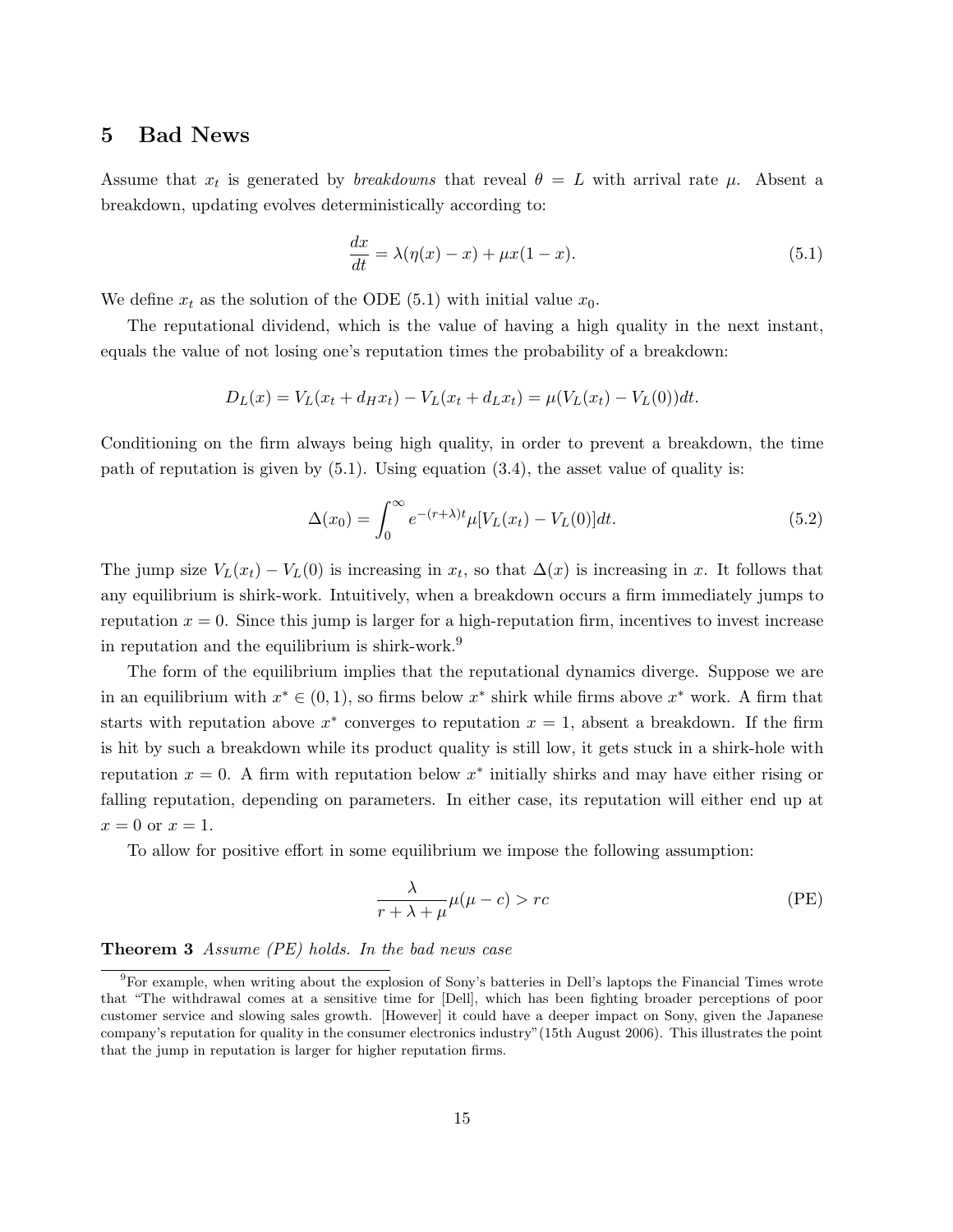- (a) Every equilibrium is shirk-work.
- (b) If  $x^* \in (0,1)$  then reputational dynamics diverge to 0 or 1.
- (c) If  $\lambda \geq \mu$  there is a non-empty interval [a, b] such that every cutoff  $x^* \in [a, b]$  defines an equilibrium.
- (d) If  $\lambda$  is sufficiently high, every  $x^* \in (0,1]$  defines an equilibrium.

**Proof.** Part (a). Reputation  $x_t$  follows (5.1), so an increase in  $x_0$  raises  $x_t$  at each point in time. Lemma 2 says that  $V_L(x)$  is strictly increasing in x, so equation (5.2) implies that  $\Delta(x_0)$  is increasing in  $x_0$ . Part (b) follows from (a).

Part (c). If  $\lambda \geq \mu$ , the dynamics are divergent at  $x^*$ : if  $x_0 = x_t - \epsilon$ , then  $\lim x_t = 0$ ; if  $x_0 = x_t + \epsilon$ , then  $\lim x_t = 1$ . Thus, to define value functions and  $\Delta$  at the cutoff  $x^*$  we need to specify whether or not  $x^*$  works. Denote by  $\Delta_{x^*}^-(x)$  (resp.  $\Delta_{x^*}^+(x)$ ) the value of quality at x when  $x^*$  is believed to be shirking (resp. working). At  $x^* \in (0,1)$  we have  $\Delta_{x^*}^-(x^*) = \lim_{x \nearrow x^*} \lambda \Delta_{x^*}(x)$ and  $\Delta_{x^*}^+(x^*) = \lim_{x \searrow x^*} \lambda \Delta_{x^*}(x)$ . Lemma 2 says that  $V_L(x_t)$  is strictly increasing in  $x_t$ , so (5.2) implies that

$$
\Delta_{x^*}^-(x^*) < \Delta_{x^*}^+(x^*). \tag{5.3}
$$

A cutoff  $x^* \in (0, 1]$  then defines a shirk-work equilibrium if  $f^{10}$ 

$$
\lambda \Delta_{x^*}^-(x^*) \le rc \le \lambda \Delta_{x^*}^+(x^*). \tag{5.4}
$$

Equation (5.2) implies that  $\Delta_{x^*}^+(x^*)$  and  $\Delta_{x^*}^-(x^*)$  are increasing and continuous in  $x^*$ . For the lower bound, observe that  $\lambda \Delta_0^{-}(0) = 0$ , because a firm with no reputation that is believed to be shirking is stuck at 0 forever. For the upper bound,  $\lambda \Delta_1^+(1) = \frac{\lambda}{r + \lambda + \mu} \mu(\mu - c)$  because  $V_{L,1}(1) = \frac{r + \lambda}{r + \lambda + \mu} (\mu - c)$ ,  $V_{L,1}(0) = 0$ , and  $\lambda \Delta_1^+(1) = \frac{\lambda \mu}{r+\lambda} (V_{L,1}(1) - V_{L,1}(0))$ . Under assumption (PE) equation (5.4) therefore defines a non-empty interval of cutoffs,  $[a, b]$ .

Part (d). Pick any  $x^* > 0$ . First, suppose  $x_0 > x^*$  and observe that  $x_t \geq 1 - e^{-\lambda t}$ . In Appendix B.1 we derive the following formula for the value of quality:

$$
\Delta_{x^*}(x) = \frac{\mu}{\lambda + \mu} \int_{t=0}^{\infty} e^{-rt} r(\mu x_t - c) (1 - e^{-(\lambda + \mu)t}) dt
$$
\n(5.5)

<sup>&</sup>lt;sup>10</sup>The case  $x^* = 0$  is more subtle because there are two qualitatively different effort-profiles with cutoff  $x^* = 0$ .

If  $x^* = 0$  is believed to be working, there is no shirk-hole, and the necessary and sufficient condition for equilibrium is that this is in the firm's best interest, i.e.  $rc \leq \lambda \Delta_0^+(0)$ .

However, if  $x^* = 0$  is believed to be shirking, then  $x^* = 0$  is a shirk-hole and the equilibrium condition is  $rc \leq \lambda \Delta_0^-(x)$  for all  $x > 0$  (and  $rc \geq \lambda \Delta_0^-(0)$  which is automatically satisfied because  $\lambda \Delta_0^-(0) = 0$ ). This condition is weaker than  $(5.4)$  as  $\Delta_0^+(0) < \lim_{x\to 0} \Delta_0^-(x)$ : The existence of a shirk-hole increases the value of quality. Formally, this is reflected in equation (5.2) in that  $V_L$  (0) = 0 if reputation 0 shirks, but  $V_L$  (0) > 0 if reputation 0 works.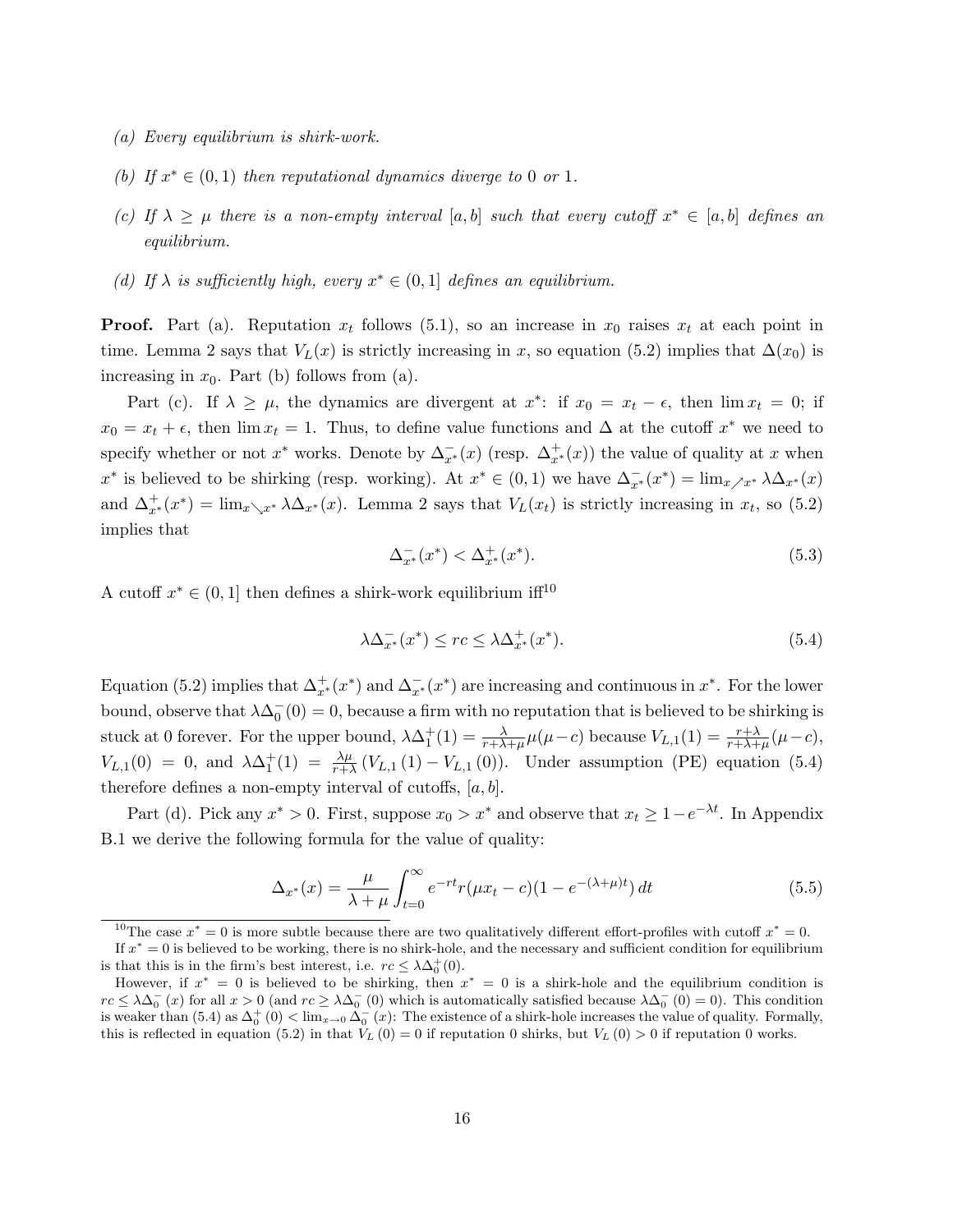Taking limits,

$$
\lim_{\lambda \to \infty} \lambda \Delta_{x^*}(x) \ge \lim_{\lambda \to \infty} \frac{\lambda \mu}{\lambda + \mu} r \int_{t=0}^{\infty} e^{-rt} (\mu (1 - e^{-\lambda t}) - c)(1 - e^{-(\lambda + \mu)t}) dt = \mu(\mu - c)
$$

where the final equality uses the fact that the integral converges to  $(\mu - c)/r$ . Assumption (PE) implies that  $\mu(\mu - c) > rc$ . Hence for sufficiently large  $\lambda$ , working is optimal for all  $x > x^*$  and any  $x^*$ .

Next suppose  $x_0 < x^*$  and observe that  $x_t \leq e^{-(\lambda - \mu)t}$ . In Appendix B.1, we derive the following formula for the value of quality:

$$
\Delta_{x^*}(x) = \frac{\mu}{\lambda - \mu} \int_{t=0}^{\infty} e^{-rt} r \mu x_t (e^{-\mu t} - e^{-\lambda t}) dt \qquad (5.6)
$$

Taking limits,

$$
\lim_{\lambda \to \infty} \lambda \Delta_{x^*}(x) \le \lim_{\lambda \to \infty} \frac{\lambda \mu}{\lambda - \mu} \int_{t=0}^{\infty} e^{-rt} r \mu e^{-(\lambda - \mu)t} dt = 0
$$

Hence for sufficiently large  $\lambda$ , shirking is optimal for all  $x < x^*$  and any  $x^*$ .  $\Box$ 

Suppose  $\lambda \geq \mu$ , so that whenever the firm is known to be shirking its reputation drifts down (see figure 3). In this case, the region below  $x^*$  is a shirk-hole: when a firm's reputation is below the cutoff, it is certain to see its reputation decrease because of the unfavourable equilibrium beliefs. Such a firm always shirks, eventually giving rise to a low quality product and a product breakdown destroying whatever is left of its reputation. When a firm's reputation is above the cutoff, favourable market beliefs contribute to an increasing reputation and the firm invests to insure itself against a product breakdown. At the cutoff, the firm works when it is believed to be working and shirks whenever it is believed to be shirking.<sup>11</sup>

Theorem  $3(c)$  shows that there is an interval of equilibrium cutoffs satisfying  $(5.4)$ . The multiplicity is driven by a discontinuity in the value function at  $x^*$ , caused by the divergent reputational dynamics. Intuitively, the market's beliefs become self-fulfilling. If the market believes the firm is shirking, it's reputation falls, undermining any incentive to invest. Conversely, if the market believes the firm is working, its reputation rises, causing the firm to invest in order to protect its appreciating reputation.

When  $\lambda < \mu$  the dynamics have additional interesting features: Define  $\hat{x} = 1 - \frac{\lambda}{\mu}$  $\frac{\lambda}{\mu}\in(0,1)$  to be the stationary point in the dynamics when the firm is believed to be shirking. There are two types of equilibria:

1. Trapped equilibria. When  $\hat{x} < x^*$ , a firm with reputation  $x \in (0, x^*)$  finds its reputation converging to  $\hat{x}$ , and remains stuck in a shirk-hole. At some point is suffers a breakdown

 $11$ The divergent dynamics imply that there will be path dependence in reputations. This is consistent with the existence of credit traps in financial markets, and may help explain why political scandals have such dramatic effects on politicians careers (Diermeier, Keane, and Merlo (2005)).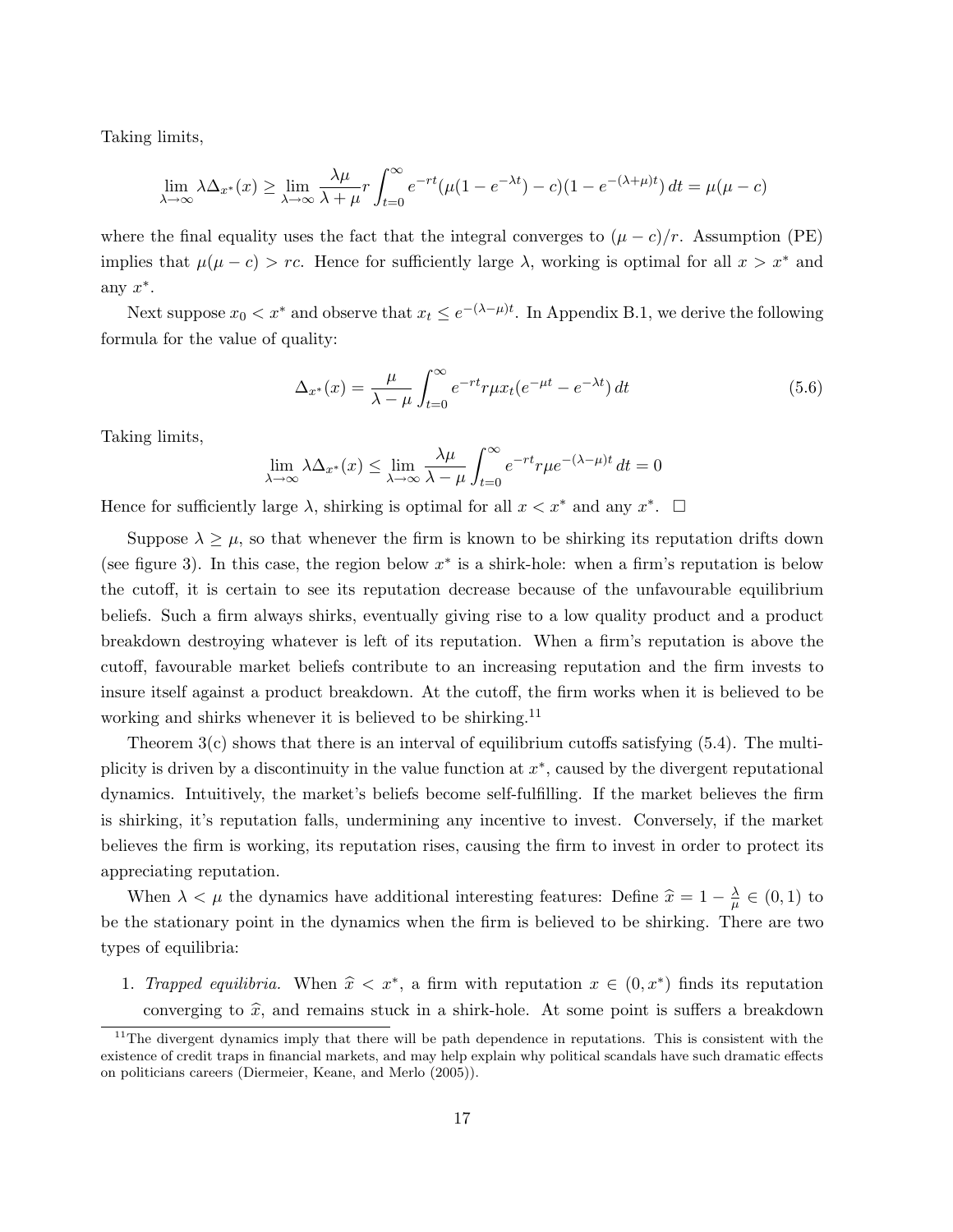and remains at  $x = 0$  thereafter. Since the dynamics are divergent at  $x^*$  the value function is discontinuous, and there is an interval of such equilibria.

2. Permeable equilibria. When  $\hat{x} > x^*$ , a firm with reputation  $x \in (0, x^*)$  finds it's reputation increasing. If  $x_t$  passes  $x^*$  before a breakdown hits, the firm starts to work and it's reputation may converge to one. Since the value functions are continuous at a permeable cutoff  $x^*$ , there is at most one permeable equilibrium.

Finally, Theorem 3(d) shows that as technology shocks become more frequent, then any cutoff can be an equilibrium. Intuitively, a firm that starts below the cutoff finds it's reputation falling to zero instantly and gives up, while a firm above the cutoff finds it's reputation rising to one instantly and works to stay there. While outside the model, this multiplicity creates an incentive for firms to invest in marketing in order to shape consumers expectations.

## 6 Brownian News

We now assume that consumers learn about quality  $\theta_t$  gradually, through the evolution of a Brownian motion with state-dependent drift,  $dZ_t = \theta_t dt + dW_t$ . Updating evolves according to

$$
d_H x = \lambda(\eta(x) - x)dt + \mu^2 x(1 - x)^2 dt + \mu x(1 - x)dW
$$
  
\n
$$
d_L x = \lambda(\eta(x) - x)dt - \mu^2 x^2(1 - x)dt + \mu x(1 - x)dW.
$$
\n(6.1)

To calculate the value of quality we apply Itô's formula to get:

$$
\mathbb{E}_x[V_\theta(x + d_H x)] = V_\theta(x) + \mu^2 x (1 - x)^2 V'_\theta(x) dt + \frac{(\mu x (1 - x))^2}{2} V''_\theta(x) dt
$$
  

$$
\mathbb{E}_x[V_\theta(x + d_L x)] = V_\theta(x) - \mu^2 x (1 - x)^2 V'_\theta(x) dt + \frac{(\mu x (1 - x))^2}{2} V''_\theta(x) dt.
$$

The reputational dividend is thus:

$$
D_H(x) = \mathbb{E}_x[V_H(x + d_H x) - V_H(x + d_L x)]/dt = \mu^2 x(1 - x)V'_H(x).
$$
 (6.2)

 $D_H(x)$  declines to zero in either tail as reputational updating becomes very slow. Using equation (3.3), the value of quality reduces to

$$
\Delta(x) = \int_0^\infty e^{-(r+\lambda)t} \mathbb{E}_{x_0 = x, \theta^t = L} [\mu^2 x_t (1 - x_t) V_H'(x_t)] dt.
$$
 (6.3)

Theorem 4 shows that, for small costs, there exists an equilibrium whereby the firm works when its reputation is below some cutoff,  $x^*$ . In such an equilibrium, the reputation of a firm below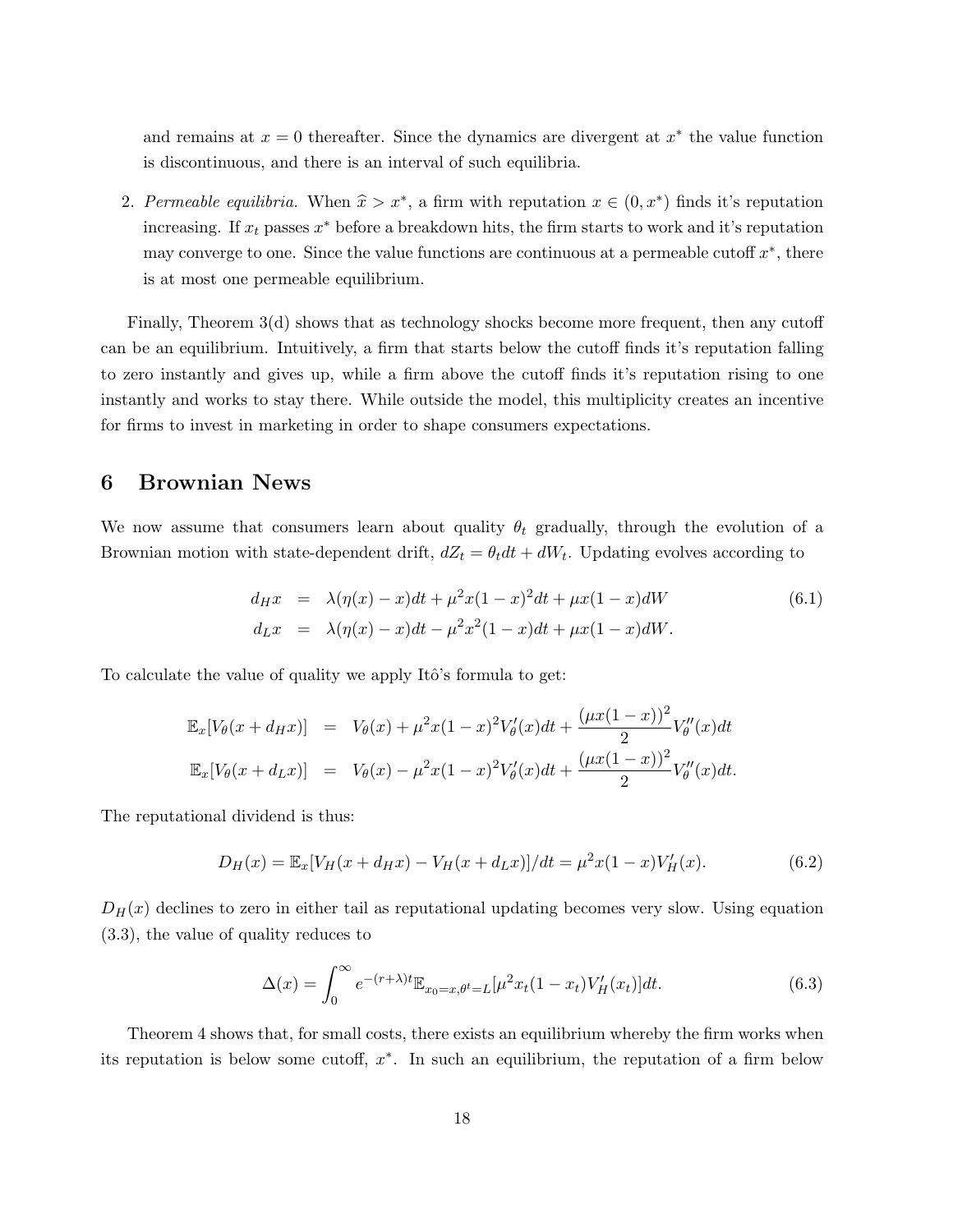the cutoff tends to rise, whereas the reputation of a firm above the cutoff tends to fall, leading to cyclical dynamics. Theorem 4 also shows that, for small costs, this equilibrium is essentially unique in that (i) the work-shirk cutoff is unique; and (ii) the work region in the work-shirk equilibrium is arbitrarily close to the work-region in any other equilibrium. Denote the work region in an arbitrary equilibrium by  $R_{\eta} = \{x : \eta(x) = 1\}$  and let  $R^*$  be the work-region in the work-shirk equilibrium. Let  $h$  be the Hausdorff metric.

**Theorem 4** There is  $c^*$  such that for all  $c \in (0, c^*)$ :

- (a) There exists  $x^* \in (0,1)$  such that work-shirk with cutoff  $x^*$  is an equilibrium.
- (b) Reputational dynamics converge to a non-trivial cycle.
- (c) Equilibrium is essentially unique: (i) The work-shirk cutoff  $x^*$  is uniquely determined; and (ii)  $h(R_{\eta}, R^*) < \epsilon$ , for any equilibrium  $\eta$  and any  $\epsilon > 0$ .
- (d) For fixed c and high enough  $\lambda$ , there is no work-shirk equilibrium, but zero-effort is an equilibrium.

**Proof.** See Appendix C.  $\Box$ 

Section 6.1 discusses the existence of work-shirk equilibria. Section 6.2 considers other forms of equilibria. Section 6.3 discusses the effect of a high obsolescence rate ( $\lambda \to \infty$ ).

#### 6.1 Work-Shirk Equilibria

When costs are low, there is a work-shirk equilibrium but no shirk-work equilibrium (Lemma 4). This asymmetry is illustrated in the left panel of figure 4. Intuitively, when the firm is believed to be working, the asset value of quality is zero at  $x = 1$  since current dividends are zero and, as the firm's reputation stays at  $x = 1$ , future dividends are zero. In contrast, the asset value of quality is positive at  $x = 0$  since the market's belief that the firm is working causes its reputation to drift into the interior of  $(0, 1)$ , enabling it to collect high dividends in the future. In other words, the firm wishes to invest at  $x = 0$  not because immediate reputational dividends, which are close to 0, but because of future dividends, when the firm's reputation is sensitive to true quality.

Figure 4 is almost a proof of Theorem  $4(a)$ . Elementary calculations show that:

$$
\Delta_1(x) \begin{cases} > 0 \quad \text{for } x < 1 \\ = 0 \quad \text{for } x = 1 \end{cases} \text{ and } \Delta'_1(1) < 0.
$$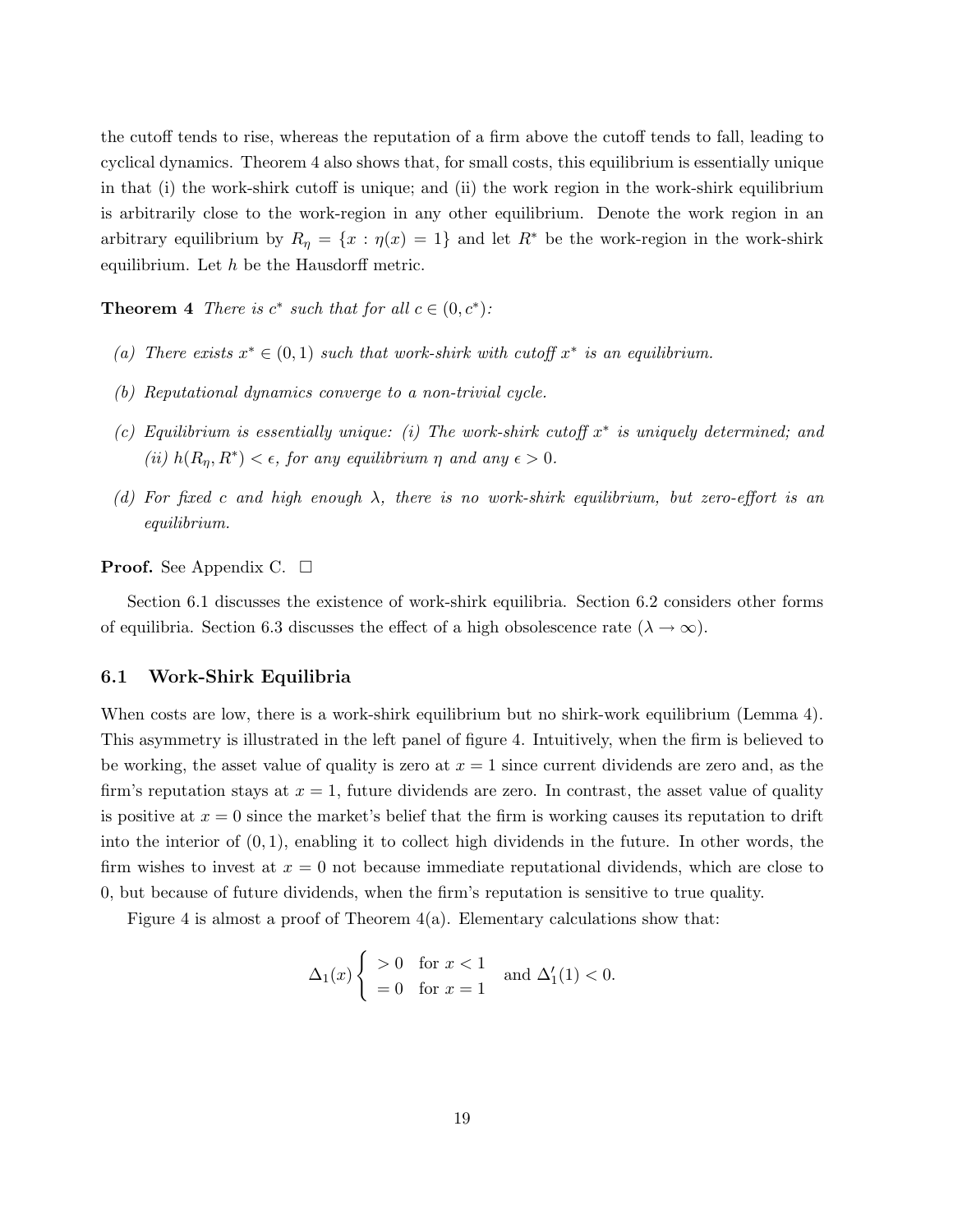

Figure 4: Asset Value of Quality under Full Effort (left) and in Work-Shirk Equilibrium (right). This figure assumes that  $\mu = 1$ ,  $\lambda = 1$ ,  $r = 1$  and  $c = 0.01$ . In the work-shirk equilibrium, the resulting cutoff is is  $x^* = 0.900$ .

and thus for small  $c$  there exists  $x^*$  such that

$$
\lambda \Delta_1(x) \begin{cases}\n> rc & \text{for } x < x^* \quad \text{(Low repetitions work)} \\
= rc & \text{for } x = x^* \quad (x^* \text{ indifferent}) \\
< rc & \text{for } x > x^* \quad \text{(High repetitions shrink)}.\n\end{cases} (6.4)
$$

To prove part (a) we just need to replace  $\Delta_1$  on the LHS with  $\Delta_{x^*}$ . The problem with this simple argument is that it implicitly assumes continuity of  $\Delta'_{x^*}$  as  $x^* \to 1$ . However, it is straightforward to show that  $\lim_{x^* \to 1} \Delta'_{x^*}(1) = 0 > \Delta'_{1}(1)$ . As a result, it could be that  $\Delta_{x^*}(x)$  is increasing in x for  $x > x^*$ , contradicting the last condition in (6.4).

To understand this complication, consider the marginal value of reputation  $V'_{\theta}(x)$  to a firm with reputation  $x \in [x^*, 1]$  where  $x^* \approx 1$ . A reputational increment dx is valuable to the firm only as long as  $x_t|_{x_0=x+dx} > x^*$ : As soon as  $x_t|_{x_0=x+dx} = x^*$  the increment  $x_t|_{x_0=x+dx} - x_t|_{x_0=x}$  vanishes because of the difference of drift  $\mathbb{E}[dx]$  to the left of  $x^*$  and to the right of  $x^*$ . As a consequence,  $V'_{\theta}(x)$  and  $D_{\theta}(x)$  may be minimized at the cutoff  $x^*$ , and one may be concerned that  $\Delta_{x^*}(x)$  is also minimised at  $x^*$ .

To overcome this complication and show that  $\lambda \Delta_{x^*}(x^*) > \lambda \Delta_{x^*}(x)$  for  $x \in (x^*, 1]$  we need a better understanding of the reputational dynamics dx and the marginal values  $V'_{\theta,x^*}(x)$  for  $x, x^* \approx 1$ . Fortunately, the dynamics of  $(1-x)$  approximate a geometric Brownian motion which is reflected at  $(1 - x^*)$  by the large relative difference in the drift terms. For the high quality firm,

$$
d_H(1-x) = -\lambda (\eta - x) dt - \mu^2 x (1 - x)^2 dt + \mu x (1 - x) dW
$$
  
\n
$$
\approx \begin{cases} -\lambda (1 - x) dt - \mu (1 - x) dW & \text{for } x < x^* \\ \lambda x dt & \text{for } x > x^* \end{cases}
$$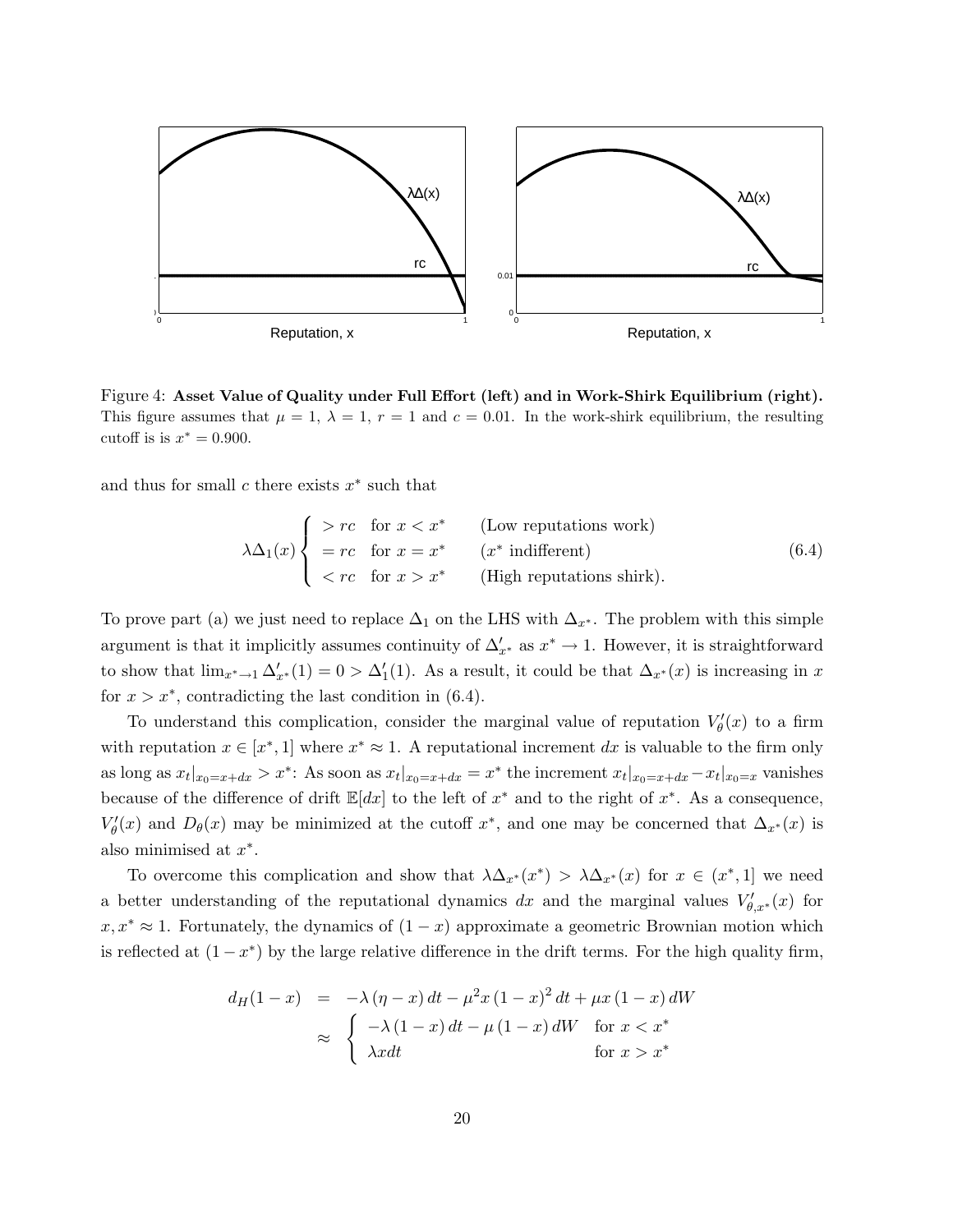

Figure 5: **Shirk-Work-Shirk Equilibrium.** This figure illustrates the asset value of quality in a workshirk equilibrium,  $\Delta_{x^*}(x)$ . The straight line equals  $rc/\lambda$ . This figure assumes that  $\mu = 1$ ,  $\lambda = 1$ ,  $r = 1$  and  $c = 0.06$ . The resulting cutoffs are  $\underline{x} = 0.910$  and  $\overline{x} = 0.958$ .

and likewise for  $d_L(1-x)$ .

This has two implications. First, while the dividend may be minimised at  $x^*$ , the value of quality at the cutoff  $\Delta_{x^*}(x^*)$  is largely determined by the dividends at  $x < x^*$ . Second, the marginal value of reputation and the dividend at  $x > x^*$  are small in relation to those at  $x < x^*$ . This is because a reputational increment essentially disappears when  $x_t = x^*$  and this happens much sooner for initial reputations  $x_0 > x^*$  than for  $x_0 < x^*$ . Hence for  $x > x^*$ ,  $\Delta_{x^*}(x)$  is an average of low dividends while  $x_t > x^*$ , and a continuation value  $\Delta_{x^*}(x^*)$  when  $x_t$  hits  $x^*$ . This average comes to less than  $\Delta_{x^*}(x^*)$ , as required.

#### 6.2 Other Equilibria

Given that reputational updating is slow at  $x \approx 0$  and  $x \approx 1$ , one may expect there to exist *shirkwork-shirk* equilibria, where a firm works when its reputation is between two cutoffs,  $x \in [x, \overline{x}]$  and shirks elsewhere. A firm with a low reputation is thus trapped in a lower shirk-hole in which market learning is too slow to incentivise effort, while a firm above  $\underline{x}$  experiences convergent dynamics around  $\bar{x}$ .

Simulations indicate that such equilibria may exist for certain parameter ranges (figure 5). Investment incentives in this equilibrium (with  $c = 0.06$ ) are much higher than in the above workshirk equilibrium (with  $c = 0.01$ ). This is because a firm at the work-shirk cutoff has more to lose when a sequence of bad utility draws can push its reputation into a shirk-region, where it may be stuck forever.

For low costs, Theorem  $4(c)$  shows that shirk-work-shirk equilibria disappear because a firm at the shirk-work cutoff  $x$  strictly prefers to work. Intuitively, reputational dividends and the value of quality are uniformly bounded below on any interval  $[\varepsilon; 1-\varepsilon]$  so, when costs are small,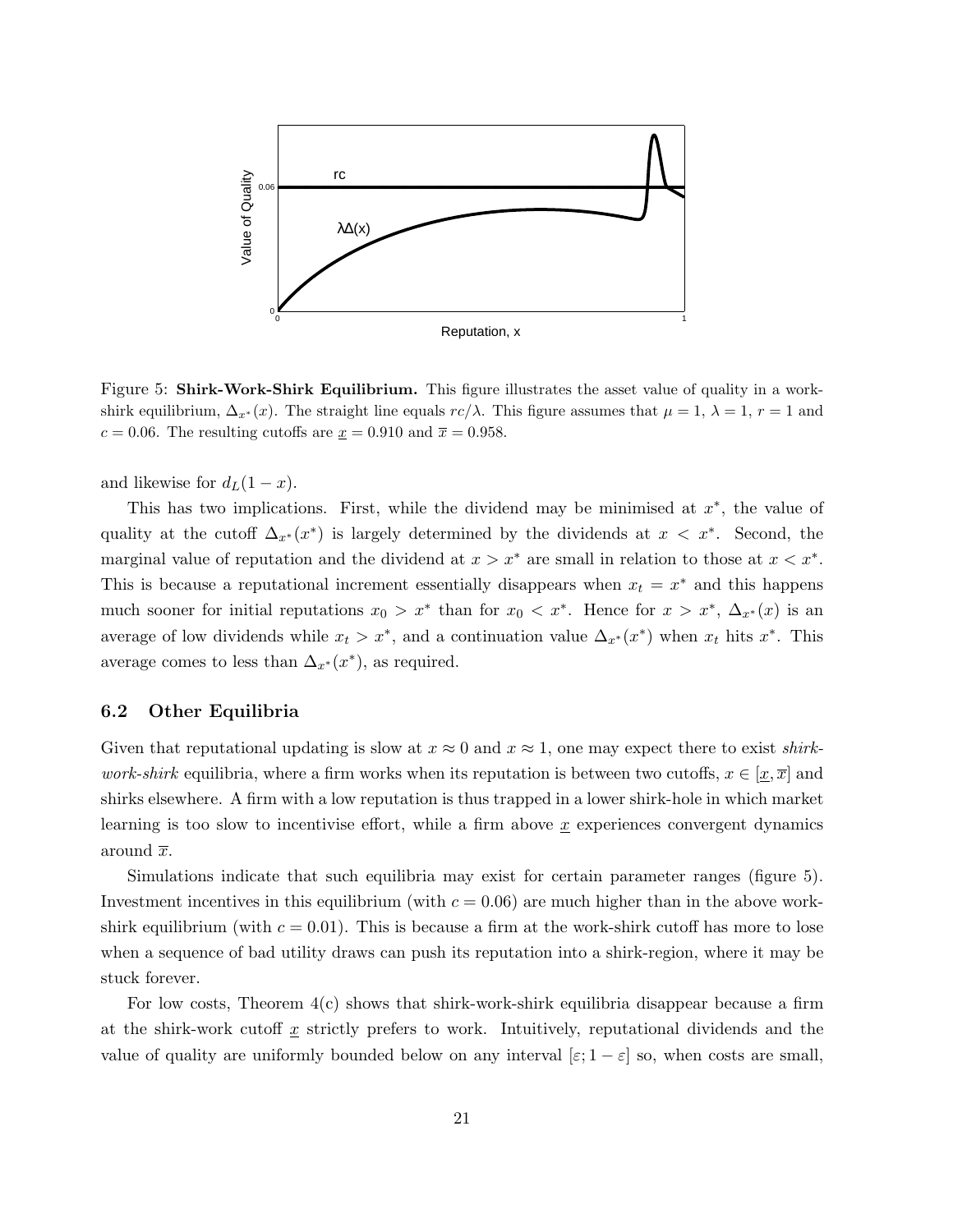all intermediate reputations prefer to work. At the lower cutoff,  $x$ , working is then very profitable since it can make the difference between falling into the shirk-hole and sinking to  $x = 0$ , and climbing into the work region and rising to  $x = \overline{x}$ .

While no shirk-work-shirk equilibria exist for low costs, there may be other equilibria. However, these extra equilibria are qualitatively similar to the work-shirk equilibrium and can be characterised by  $\{\underline{x}, \overline{x}\}\$  with  $\eta(x) = 1$  for  $x < \underline{x}$  and  $\eta(x) = 0$  for  $x > \overline{x}$ .<sup>12</sup> These equilibria all involve work on  $[0, 1-\epsilon]$ , so they converge to the work-shirk equilibrium in the Hausdorff metric as  $c \to 0$ . Moreover, the work-shirk transitions act like reflection barriers implying that  $\underline{x} \approx \overline{x}^*$ , so these extra equilibria entail as least as much work as the work-shirk equilibrium.

#### 6.3 High Obsolescence Rate

Theorem  $4(d)$  states that, for sufficiently high  $\lambda$ , the work-shirk equilibria disappear and zero-effort is an equilibrium. The intuition is the same as in the good news case: The high drift towards a workshirk cutoff  $x^* \in (0,1)$  drives the marginal value of reputation to 0, and with it the reputational dividend and the value of quality. Zero-effort is an equilibrium because the drift towards 0 ensures low values of  $x_t$ , and with this a diminishing reputational dividend  $D_\theta(x) = \mu^2 x (1-x) V'_\theta(x)$ .

We conjecture that zero-effort is the unique equilibrium as  $\lambda \to \infty$ , as suggested by our numerical simulations. For example, with a shirk-work-shirk profile, the need to incentivise effort at  $x = \overline{x}$  implies that the size of this region,  $\overline{x} - \underline{x}$ , must become small so that having high-quality affects the probability of falling into the shirk region. However, as  $\bar{x}-\underline{x}$  becomes sufficiently small, the probability of entering the shirk region grows, and  $V(\overline{x})$  and  $\Delta(\overline{x})$  converge to 0.

### 7 Extensions

#### 7.1 Generalized Poisson-Learning

We focused above on good, bad and Brownian news for the sake of clean analytical results. We now discuss how the qualitative insights can shed light on market learning via more general Poisson processes.

#### 7.1.1 Good and Bad News

Assume that the product can enjoy both breakthroughs revealing high quality with intensity  $\mu_H$ , and breakdowns revealing low quality with intensity  $\mu_L$ . In this case the reputational dividend is

<sup>&</sup>lt;sup>12</sup>For example, given the parameters in figure 4, there is another equilibrium with working on  $[0, 0.900]$ , shirking on [0.900, 0.944], working on [0.944, 0.9605] and shirking on [0.9605, 1].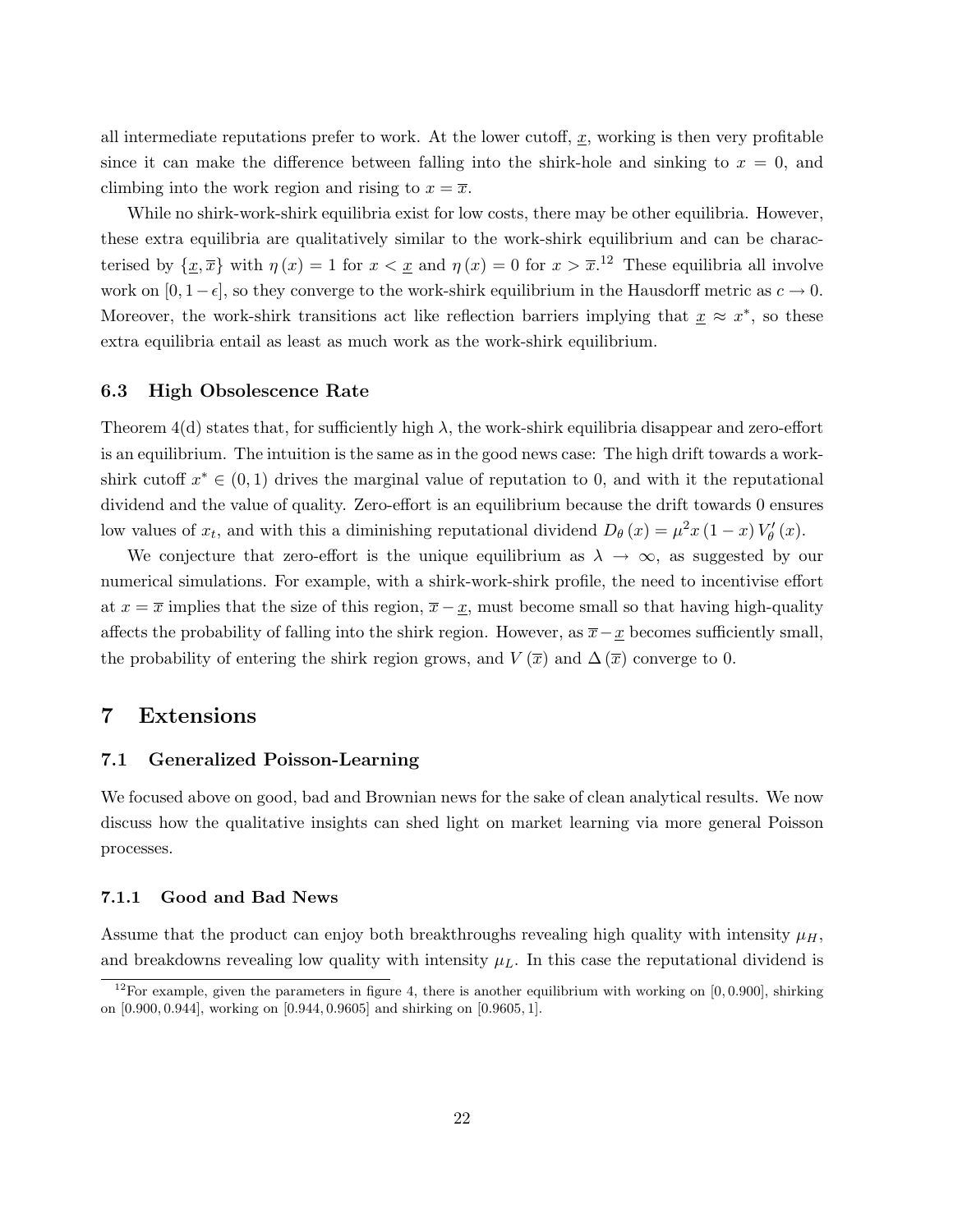given by:

$$
D_{\theta}(x) = \mu_{H} (V_{\theta}(1) - V_{\theta}(x)) + \mu_{L} (V_{\theta}(x) - V_{\theta}(0))
$$
  
=  $(\mu_{L} - \mu_{H}) V_{\theta}(x) + \mu_{H} V_{\theta}(1) - \mu_{L} V_{\theta}(0).$ 

Assume further that breakdowns are more likely than breakthroughs:  $\mu_L > \mu_H$ . This case is similar to the pure bad news case of section  $5^{13}$ . Reputational dividend and value of quality are increasing in reputation, and any equilibrium must be shirk-work.

However, parts (b), (c) and (d) of Theorem 3 no longer hold true: Equilibrium dynamics are similar, but now a shirking low-reputation firm with a high product quality may escape the shirkhole with a product breakthrough. This renders the value of quality at  $x = 0$  strictly positive, even under adverse market beliefs. Thus, proper shirk-work equilibria, where  $x = 0$  shirks and  $x = 1$ works, fail to exist for low c. While incentives can thus be too high for any proper shirk-work equilibrium, they can at the same time be too low for a full-work equilibrium, e.g. for high values of  $\lambda$ , and equilibrium may fail to exist.<sup>14</sup>

#### 7.1.2 Generalized Bad News

We now modify the bad news case by allowing for occasional failures of high-quality products with intensity  $\mu_H \leq \mu_L$ , as is common in the literature, e.g. Abreu, Milgrom, and Pearce (1991). While a product breakdown still causes a discrete hit to the firm's reputation it does not destroy it completely. Lemma 4 states that in equilibrium a firm with a perfect reputation cannot believed to be working. However, the insights of the bad news section are robust to this variation in that, for low costs c, we can still show the existence of shirk-work-shirk, and work-shirk equilibria (rather than work-shirk and full work equilibria in the case of pure bad news).<sup>15</sup>

The shirk-work-shirk equilibrium captures the idea that a product breakdown can put a firm in the "hot-seat" where one more breakdown would finish the firm off, by pushing it into a shirk-hole.

<sup>&</sup>lt;sup>13</sup>The alternative case, with  $\mu_H > \mu_L$ , is similar to the pure good news case of section 4. Finally, when quality is discovered with equal intensity,  $\mu = \mu_L$ , incentives are flat and either full-effort or zero-effort is an equilibrium.

<sup>&</sup>lt;sup>14</sup>This argument does not yet prove that for certain parameter ranges equuilibrium does not exist: For even if incentives are too high for a proper shirk-work equilibrium (and too low for a full-effort equilibrium), they need not be too high for a zero-effort equilibrium.

 $15$ To prove this we need to slightly adopt the equilibrium existence proof for Brownian learning in Appendix C: For the work-shirk equilibrium, the only remarkable difference is that an extra term appears in equation (C.4) as

the discontinuous reputation dynamics may now jump over the cutoff. However, this term can be matched by an equivalent term - for the firm with initial reputation  $\ell^*$  when it suffers a breakdown - which outweighs the first term by Lemma 9.

The shirk-work-shirk equilibrium on the other hand is in contrast to the Brownian case, in particular to Lemma 12. The key difference is that value functions are now discontinuous, incentivising effort above the cutoff but not in the shirk-hole just below. To construct the shirk-work-shirk equilibrium, we can first choose the lower, shirk-work cutoff low enough so as to discourage work in the shirk-hole, and then reapply the arguments in Appendix C to prove existence of the upper, work-shirk cutoff with the required properties.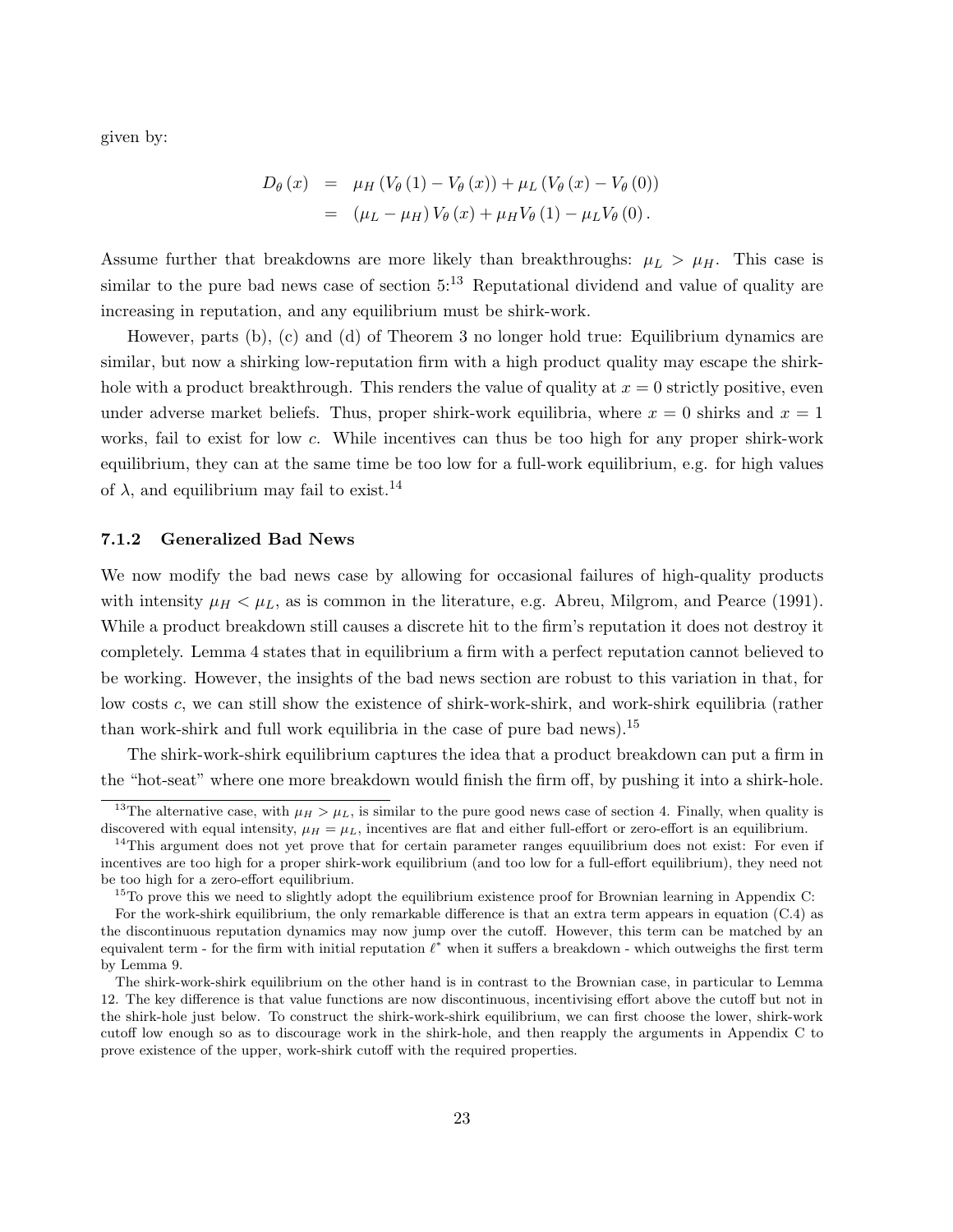In such an equilibrium a firm that fails once will try hard but a firm that fails repeatedly gives up.

#### 7.2 Asymmetric Costs

Throughout this paper we have assumed that firms of different types deliver different utilities to customers but have the same cost of investment. One can extend the model to allow for asymmetric investment costs.

To be precise, suppose the low- and high-quality firms have costs  $c_L \geq c_H$ . Thus, it is easier for a high-quality firm to stay on the frontier than for a low-quality firm to catch up. Reputational updating is given by equation (2.1). In particular, when

$$
rc_L > \lambda \Delta(x) \ge rc_H
$$

the drift term disappears and reputation evolves according to

$$
dx_t = x_t(1 - x_t) \frac{\Pr(dZ_t|H) - \Pr(dZ_t|L)}{x_t \Pr(dZ_t|H) + (1 - x_t) \Pr(dZ_t|L)}.
$$

In the good news model, equilibria are still work-shirk, with a low quality firm's cutoff  $x^*_L$  lying below a high quality firm's cutoff,  $x_H^*$ . Using equation (4.1) the reputation in the intermediate range evolves according to  $dx/dt = -\mu x(1-x)$ . Assuming  $\lambda \geq \mu$ , it follows that, as in the symmetric case, the firm's reputation ultimately cycles over  $[x_L^*, 1]$ .

In the bad news model, equilibria are still shirk-work, with a low quality firm's cutoff  $x_L^*$  lying above a high quality firm's cutoff,  $x_H^*$ . Using equation (5.1) the reputation in the intermediate range evolves according to  $dx/dt = \mu x(1-x)$ . It follows that, as in the symmetric case, the firm's reputation converges to 0 or 1.

Finally, in the Brownian model, a work-shirk equilibrium consists of cutoffs for the high- and low-quality firms,  $x_L^* < x_H^*$ . Using equation (6.1) the reputation in the intermediate range evolves according to  $d_H x = \mu^2 x (1-x)^2 dt + \mu x (1-x) dW$  and  $d_L x = -\mu^2 x^2 (1-x) dt + \mu x (1-x) dW$ . We conjecture that one can then extend Theorem 4 to show that a work-shirk equilibrium exists when  $c<sub>L</sub>$  and  $c<sub>H</sub>$  are sufficiently small. In such an equilibrium, the reputation of a high- and lowquality firm tends to converge to  $x_H^*$  and  $x_L^*$  respectively.

## 8 Conclusion

This paper develops a new model of reputation, where the firm invests in its quality, and the quality is imperfectly observed by the market. As customers experience the product, the firm's reputation evolves. This evolution, in turn, affects the incentives of the firm to invest in quality. The model forms a bridge between repeated games and classical models of reputation. In contrast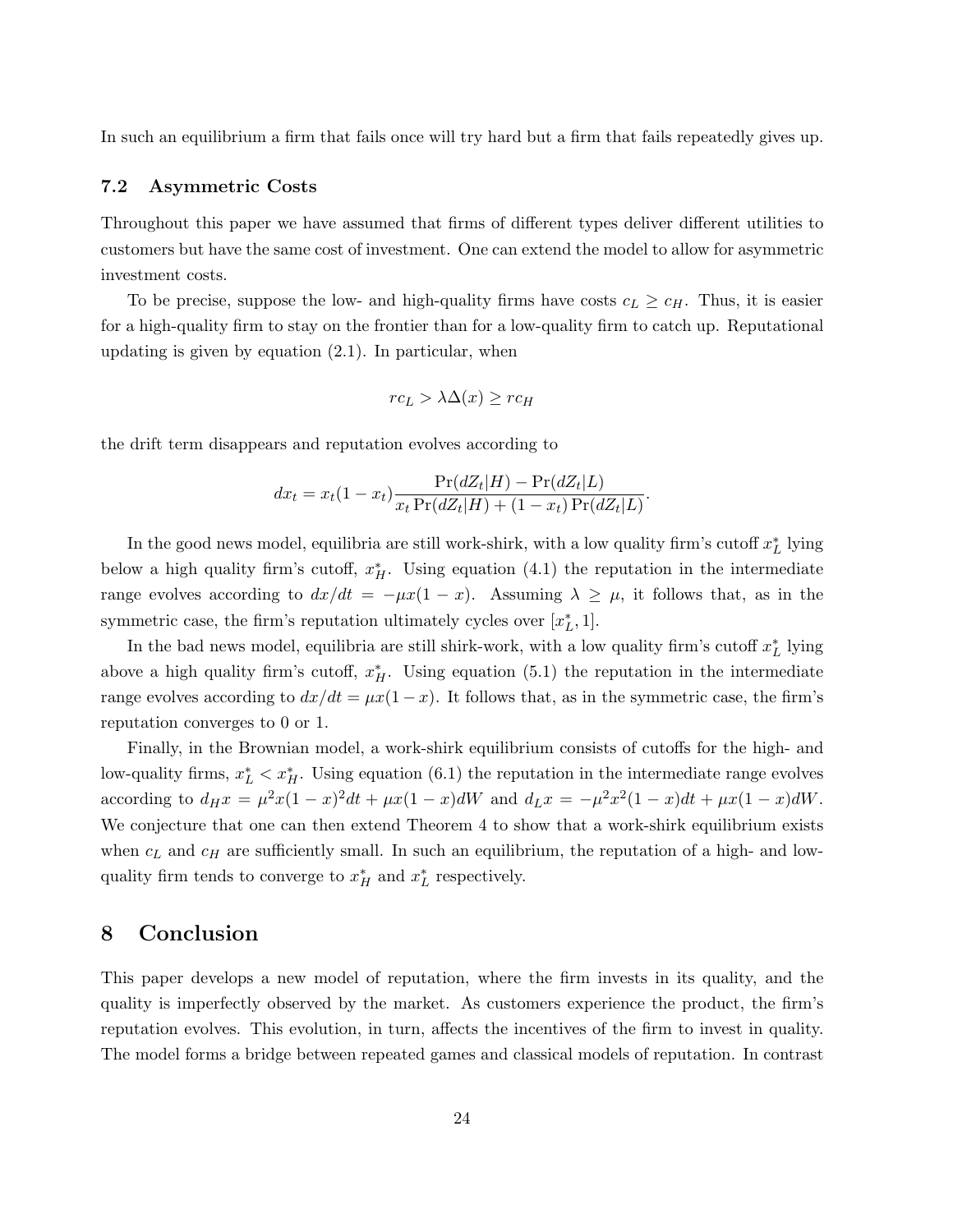to repeated games, different firms may have different capabilities. In contrast to classical models of reputation, firm's capabilities are a function of past decisions and are therefore endogenous. This model seems realistic: The current state of General Motors is a function of its past hiring policies, investment decisions and reorganisations, all of which are endogenous.

Our results highlight the role of the market information structure in determining reputational incentives: When the market learns through good news, there is a unique work-shirk equilibrium and convergent dynamics. When the market learns through bad news, there is a continuum of shirk-work equilibria and divergent dynamics. The results for Brownian news looks like those for good news: for low costs there is a work-shirk equilibrium, but no shirk-work equilibrium.

The model can be extended in many ways. Within the current framework, one would like to study more general Poisson processes. More generally, one could consider multiple quality levels or allow for quality ladders. Finally, it would be interesting to analyse a model with multiple firms, or models in which firms could enter and exit.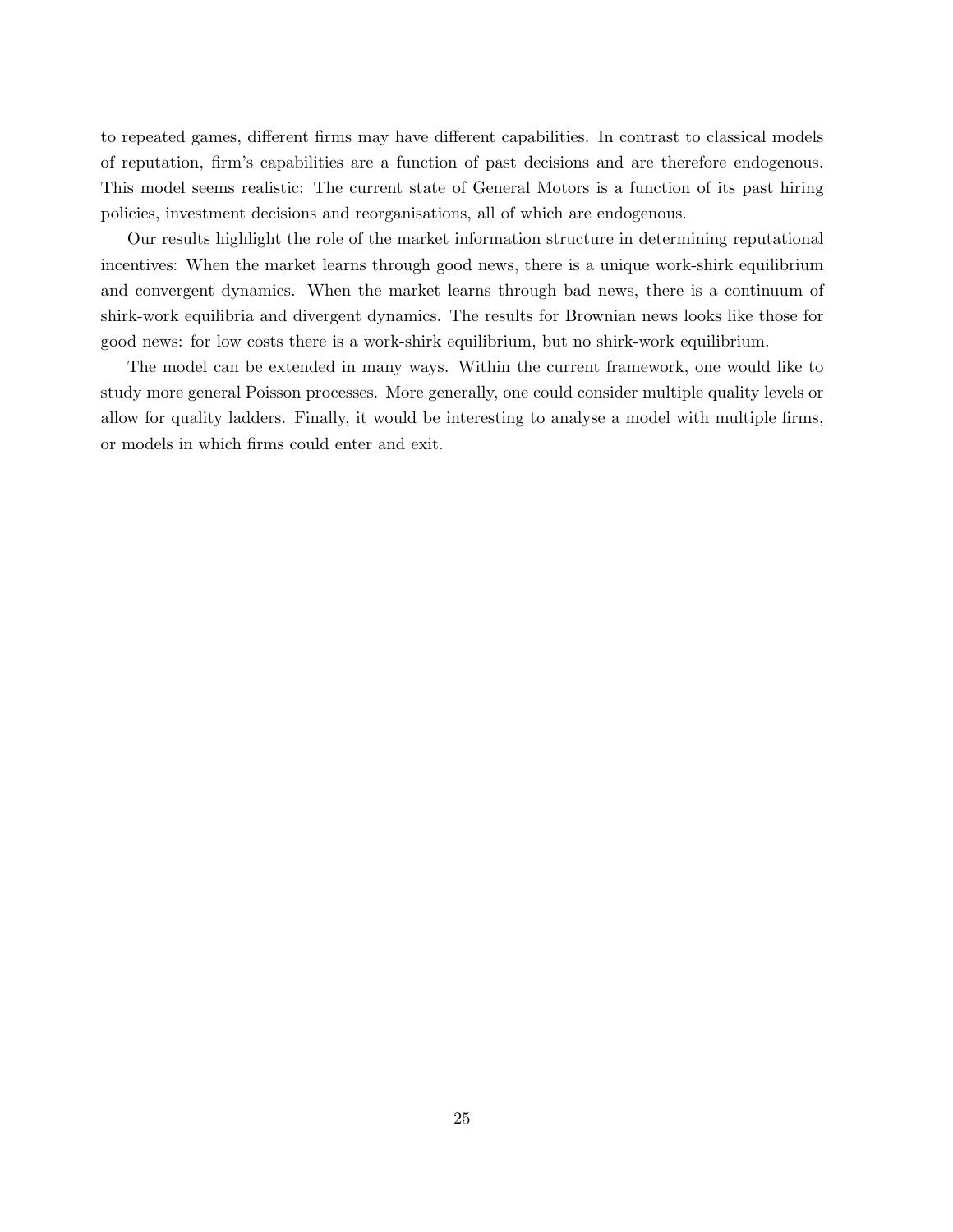## A Good News

## A.1 Derivation of Equation (4.3) in Proof of Theorem 2

For a low-quality firm, the value at reputation  $x^*$  is given by:

$$
V_L(x^*) = \mu x^*.
$$

For a high-quality firm, the value at reputation  $x^* \in [x^*, 1]$  is given by the differential equation:

$$
rV_H(x) = r\mu x + \frac{d}{dt}V_H(x) - \lambda[V_H(x) - V_L(x)] + \mu[V_H(1) - V_H(x)].
$$

The firm's value at the cutoff  $x^*$  is therefore:

$$
V_H(x^*) = \int_{t=0}^{\infty} e^{-(r+\lambda+\mu)t} [r\mu x^* + \lambda V_L(x^*) + \mu V_H(1)] dt
$$
  
= 
$$
\frac{r+\lambda}{r+\lambda+\mu} \mu x^* + \frac{\mu}{r+\lambda+\mu} V_H(1),
$$
 (A.1)

and the value of the jump in reputation is given by:

$$
V_H(1) - V_H(x^*) = \frac{r + \lambda}{r + \lambda + \mu} [V_H(1) - \mu x^*].
$$

We now wish to evaluate  $V_H(1) - \mu x^*$ . As in equation (A.1),

$$
V_H(1) - \mu x^* = \int_{t=0}^{\infty} e^{-(r+\lambda+\mu)t} [r\mu(x_t - x^*) + \lambda (V_L(x_t) - \mu x^*) + \mu (V_H(1) - \mu x^*)] dt \qquad (A.2)
$$

Evaluating the second term on the right hand side,

$$
\int_{t=0}^{\infty} e^{-(r+\lambda+\mu)t} \lambda(V_L(x_t) - \mu x^*) dt = \lambda \int_{t=0}^{\infty} e^{-(r+\lambda+\mu)t} \left[ \int_{s=t}^{\infty} e^{-r(s-t)} r \mu(x_t - x^*) dt \right]
$$

$$
= \frac{\lambda}{\mu + \lambda} \int_{s=0}^{\infty} e^{-rs} r \mu(x_s - x^*) [1 - e^{-(\mu + \lambda)s}] dt
$$

Plugging back into (A.2),

$$
\frac{r+\lambda}{r+\mu+\lambda}(V_H(1)-\mu x^*) = \int_{t=0}^{\infty} e^{-rt} r\mu(x_t-x^*) \left[\frac{\lambda}{\lambda+\mu} + \frac{\mu}{\lambda+\mu}e^{-(\mu+\lambda)t}\right] dt
$$

as desired.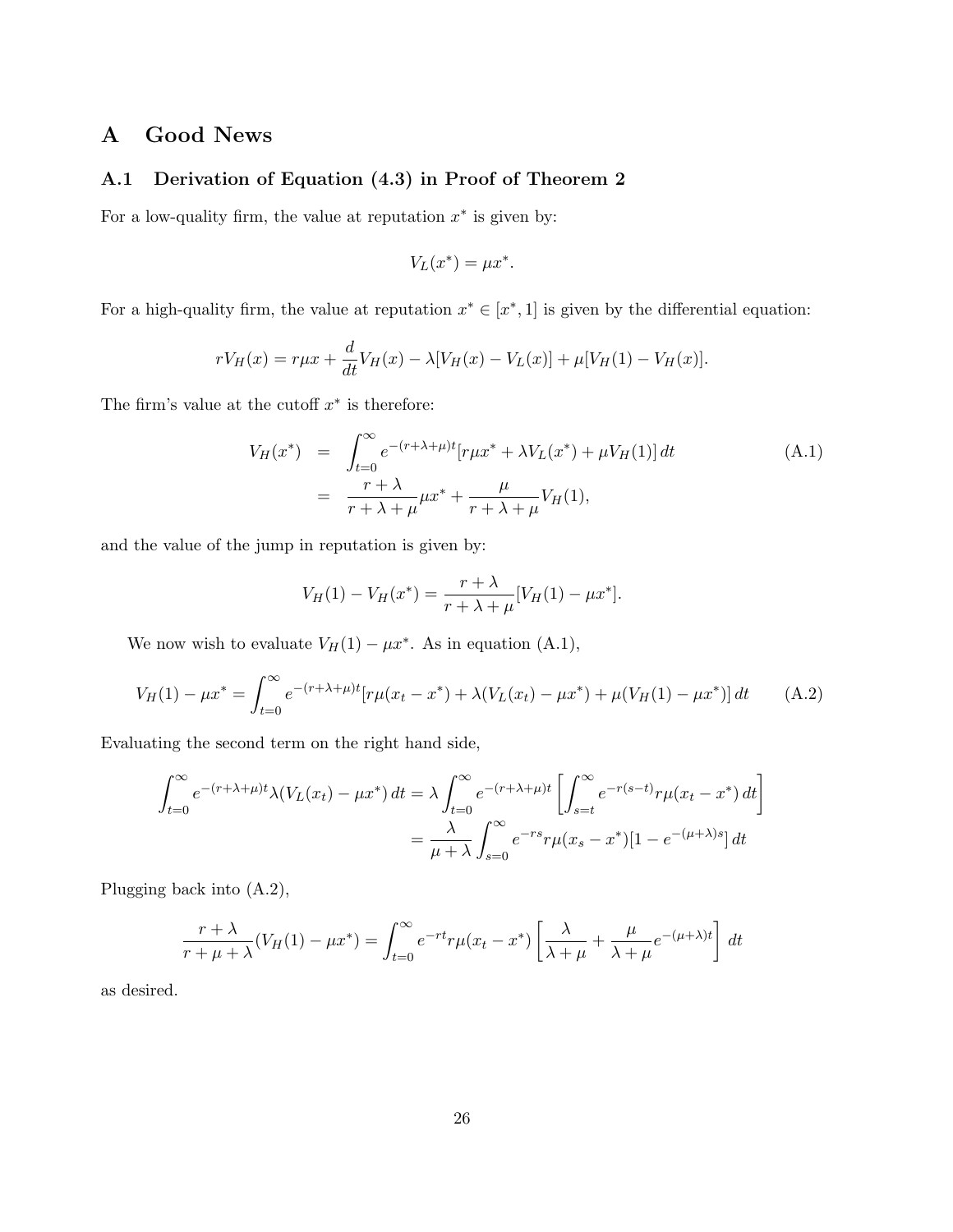## B Bad News

#### B.1 Derivation of Equations (5.5) and (5.6) in Proof of Theorem 3

Since  $\lambda \geq \mu$ ,  $V_L(0) = 0$ . Equation (5.2) implies that:

$$
\Delta_{x^*}(x) = \int_{t=0}^{\infty} e^{-(r+\lambda)t} \mu V_L(x_t) dt.
$$
\n(B.1)

Suppose  $x > x^*$ . Then the value of a low-quality firm is given by:

$$
V_L(x) = \int_{t=0}^{\infty} e^{-(r+\lambda+\mu)t} [r(\mu x_t - c) + \lambda V_H(x_t) + \mu \cdot 0] dt.
$$
 (B.2)

The second term here is:

$$
\int_{t=0}^{\infty} e^{-(r+\lambda+\mu)t} \lambda V_H(x_t) dt = \lambda \int_{t=0}^{\infty} e^{-(r+\lambda+\mu)t} \left[ \int_{s=t}^{\infty} e^{-r(s-t)} r(\mu x_s - c) ds \right] dt
$$
  

$$
= \frac{\lambda}{\mu + \lambda} \int_{s=0}^{\infty} e^{-rs} r(\mu x_s - c) [1 - e^{-(\lambda+\mu)s}] ds.
$$

Plugging back into (B.2):

$$
V_L(x) = \int_{t=0}^{\infty} e^{-rt} r(\mu x_t - c) \left[ \frac{\lambda}{\lambda + \mu} + \frac{\mu}{\lambda + \mu} e^{-(\lambda + \mu)t} \right] dt.
$$

Using equation (B.1):

$$
\Delta_{x^*}(x) = \int_{t=0}^{\infty} e^{-(r+\lambda)t} \mu \left[ \int_{s=t}^{\infty} e^{-r(s-t)} r(\mu x_s - c) \left[ \frac{\lambda}{\lambda + \mu} + \frac{\mu}{\lambda + \mu} e^{-(\lambda + \mu)(s-t)} \right] ds \right] dt
$$
  
=  $\frac{\mu}{\lambda + \mu} \int_{s=0}^{\infty} e^{-rs} r(\mu x_s - c) (1 - e^{-(\lambda + \mu)s}) ds,$ 

which gives us equation  $(5.5)$ .

Next, suppose  $x < x^*$ . A low-quality firm's value function is given by  $V_L(x) = \int_{t=0}^{\infty} e^{-(r+\mu)t} r \mu x_t dt$ . Using equation (B.1):

$$
\Delta_{x^*}(x) = \int_{t=0}^{\infty} e^{-(r+\lambda)t} \mu \left[ \int_{s=t}^{\infty} e^{-(r+\mu)(s-t)} r \mu x_s ds \right] dt
$$

$$
= \frac{\mu}{\lambda - \mu} \int_{s=0}^{\infty} e^{-rs} r \mu x_s (e^{-\mu s} - e^{-\lambda s}) ds,
$$

which gives us equation  $(5.6)$ .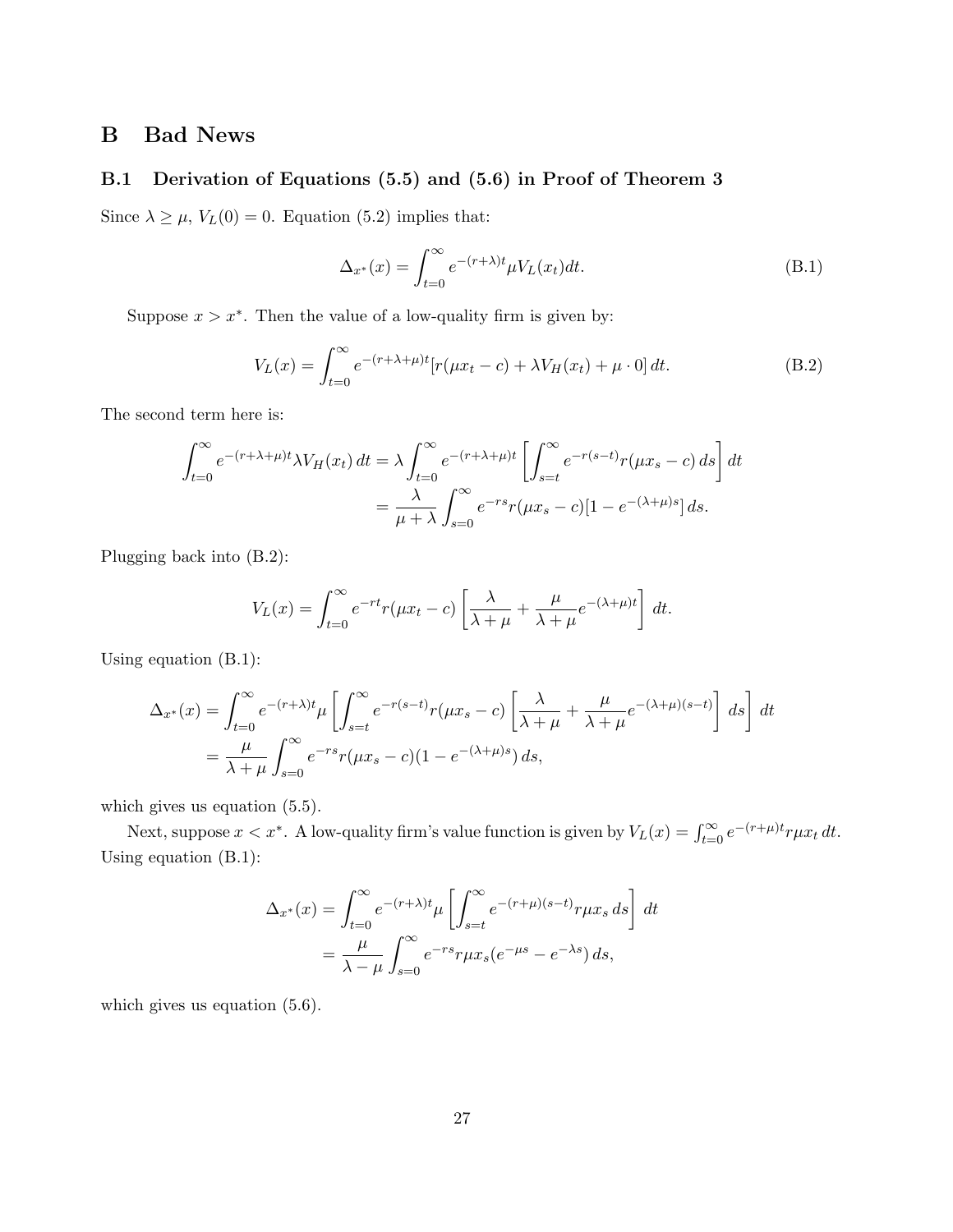## C Brownian Motion: Proof of Theorem 4

We will now show that for sufficiently small  $c$  there exists a cutoff  $x^*$  such that:

- (a) Cutoff is indifferent:  $\lambda \Delta_{x^*}(x^*) = rc$ ,
- (b) High reputations shirk:  $\lambda \Delta_{x^*}(x) < rc$  for  $x > x^*$ ,
- (c) Low reputations work:  $\lambda \Delta_{x^*}(x) > rc$  for  $x < x^*$ .

The proof is structured as follows. In Section C.1 we show how to write the marginal value of reputation  $V'_{\theta}(x)$  as the function of the "durability" of incremental reputation. In Section C.2 we perform a change of variables, replacing the probability of high quality  $x = Pr(\theta = H)$  with the log-likelihood ratio  $\ell = \log \frac{x}{1-x}$ .

Lemma 7 proves part (a): For every small c there exists a cutoff  $x^*$  close to 1 such that the cutoff is indifferent:  $\lambda \Delta_{x^*}(x^*) = rc$ . Lemmas 8 and 9 prove part (b) and (c): Suppose  $x^*$  is high and  $\lambda \Delta_{x^*}(x^*) = rc$ , as guaranteed by Lemma 7. Then  $\lambda \widehat{\Delta}_{x^*}(x) < rc$  for  $x > x^*$  and  $\lambda \widehat{\Delta}_{x^*}(x) > rc$ for  $x < x^*$ .

Section C.6 shows the essential uniqueness of the work-shirk equilibrium. Lemma 10 proves uniqueness of the cutoff  $x^*$  satisfying  $\lambda \Delta_{x^*}(x^*) = rc$ . Lemmas 11 and 12 show that any other equilibria must also display  $\eta = 1$  on  $[0; 1 - \varepsilon]$ , while Lemma 4 ensures  $\eta = 0$  on some  $[0; 1 - \varepsilon']$ .

Finally, Lemma 13 shows that work-shirk equilibria disappear as  $\lambda \to \infty$ , while zero-effort becomes an equilibrium.

#### C.1 Value of Quality and Reputation: Reprise

Subsection 3.3 showed that both reputation and quality have value in equilibrium. Here we derive non-equilibrium variations of those results and provide an explicit formula for the marginal value of reputation (equation C.1). Like in the proof of Lemma 2 we will utilize non-Markovian effort functions  $\overline{\eta}$   $(dZ^t)$  to do so.

**Lemma 5** For any effort and belief function  $\langle \eta, \tilde{\eta} \rangle$ , and any (non-Markovian) alternative effort function  $\overline{\eta}$  (dZ<sup>t</sup>) the firm's value equals:

$$
V_{\theta}(x) = \mathbb{E}_{x_0 = x, \theta_0 = \theta, \overline{\eta}, \widetilde{\eta}} \left[ \int_0^{\infty} e^{-rt} \left( r \left( \mu x_t - c \overline{\eta} \left( dZ^t \right) \right) + \left( \eta (x_t) - \overline{\eta} \left( dZ^t \right) \right) \left( \lambda \Delta (x_t) - r c \right) \right) dt \right]
$$

**Proof.** Fix  $\theta_0, x_0$  and  $\tilde{\eta}$ . Consider first a "one shot deviation" from  $\eta$ , i.e. an alternative effort function  $\overline{\eta}$  that differs from  $\eta$  only for  $t \in [0, dt]$ , say  $\overline{\eta} = 1$  while  $\eta = 0$ . A firm that exerts effort according to  $\eta$  but whose quality  $\theta_{dt}$  is governed by  $\overline{\eta}$  gains  $\lambda\Delta(x_0)dt$ . Thus, the firm's actual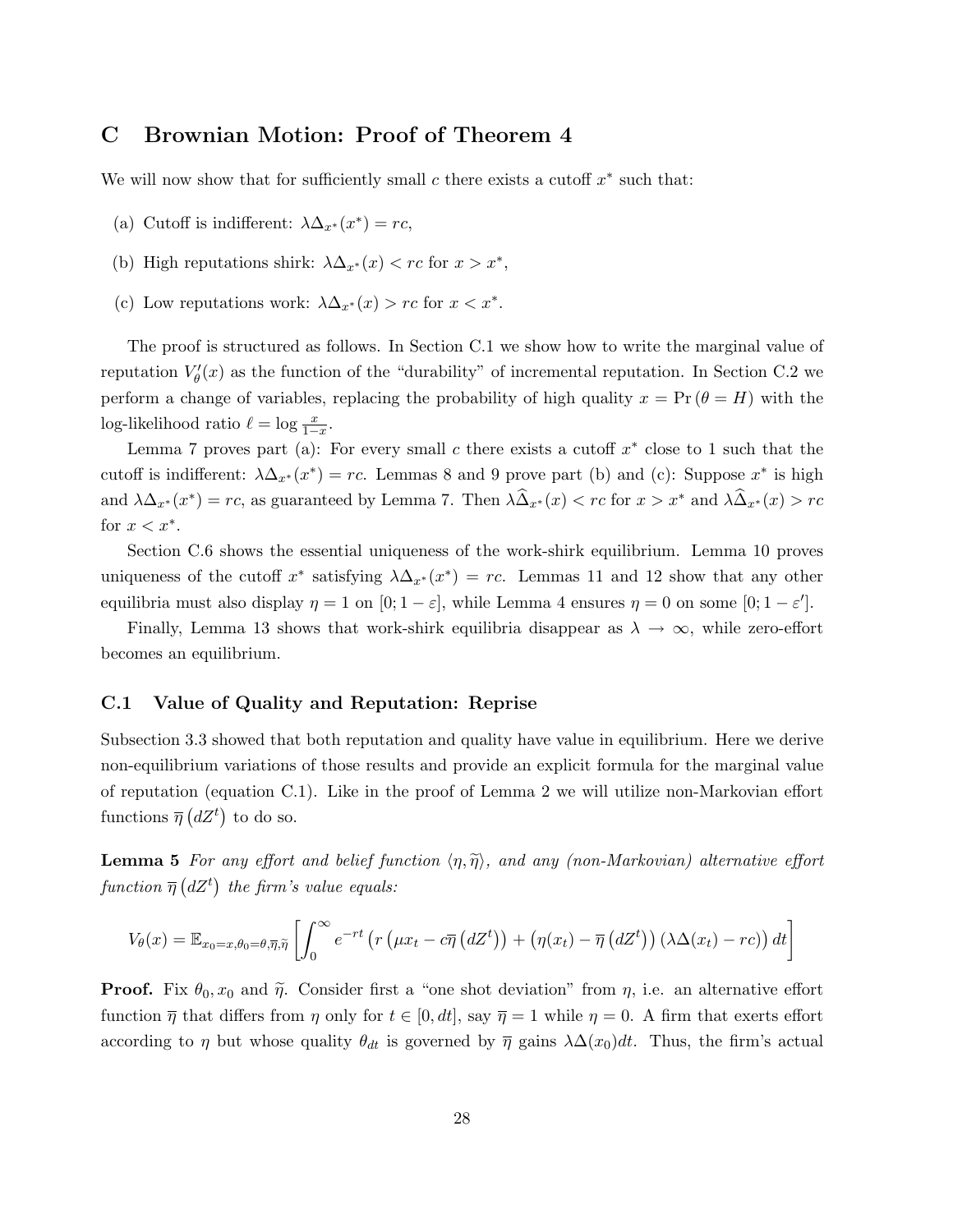value is the value under the more favorable process  $\overline{\eta}$ , minus the fair value of the quality subsidy:

$$
V_{\theta}(x) = \mathbb{E}_{x_0 = x, \theta_0 = \theta, \overline{\eta}, \widetilde{\eta}} \left[ \int_0^{\infty} e^{-rt} r(\mu x_t - c\eta(x_t)) dt \right] - \lambda \Delta(x_0) dt.
$$

For "multi-period" deviations, we accumulate a term  $(\eta(x_t) - \overline{\eta})$ or "multi-period" deviations, we accumulate a term  $(\eta(x_t) - \overline{\eta} (dZ^t)) \lambda \Delta(x_t) dt$  whenever  $\eta(x_t) \neq$  $\overline{\eta}$  (dZ<sup>t</sup>). Thus, in general we have

$$
V_{\theta}(x) = \mathbb{E}_{x_0 = x, \theta_0 = \theta, \overline{\eta}, \widetilde{\eta}} \left[ \int_0^{\infty} e^{-rt} \left( r \left( \mu x_t - c \eta(x_t) \right) + \left( \eta(x_t) - \overline{\eta} \left( dZ^t \right) \right) \lambda \Delta(x_t) \right) dt \right]
$$
  
=  $\mathbb{E}_{x_0 = x, \theta_0 = \theta, \overline{\eta}, \widetilde{\eta}} \left[ \int_0^{\infty} e^{-rt} \left( r \left( \mu x_t - c \overline{\eta} \left( dZ^t \right) \right) + \left( \eta(x_t) - \overline{\eta} \left( dZ^t \right) \right) \left( \lambda \Delta(x_t) - rc \right) \right) dt \right]$ 

as required.  $\square$ 

This lemma is of a certain intrinsic interest in formalizing one more way to tweak value functions by trading off changes in current payoffs  $\lambda \Delta(x_t) - rc$  against the evolution of the state variables. The real reason for deriving it, however, is to apply it to work-shirk effort profiles in situations where  $\lambda \Delta(x_t) - rc$  is either small or we know its sign.

To state and prove the next lemma, we need to write the firm's reputation at time t as a function of its initial reputation  $x_0$ , realized utilities  $dZ^t$  and the Markovian beliefs  $\tilde{\eta}$ :  $x_t = x_t (x_0, dZ^t, \tilde{\eta})$  $\tilde{\zeta}$ .

**Lemma 6** (a) In a work-shirk profile with cutoff  $x^*$  in which  $x^*$  weakly prefers to shirk, i.e.  $\lambda \Delta_{x^*}(x^*) \leq rc$ , the marginal value of reputation is strictly positive:

$$
V_{\theta}'(x) > 0 \text{ for all } x \in [0;1].
$$

(b) In a work-shirk profile with cutoff  $x^*$  in which  $x^*$  is indifferent, i.e.  $\lambda \Delta_{x^*}(x^*) = rc$ , the marginal value is given by:

$$
V'_{\theta}(x) = r\mu \int e^{-rt} \mathbb{E}_{\theta_0 = \theta} \left[ \frac{\partial x_t}{\partial x}(x, dZ^t, \tilde{\eta}) \right] dt > 0 \text{ for all } x \in [0; 1].
$$
 (C.1)

(c) In a work-shirk profile with cutoff  $x^*$ , the value of quality at  $x^*$  is strictly positive:

$$
\Delta_{x^*}\left(x^*\right) > 0.
$$

**Proof.** For (a) and (b) let  $\overline{\eta}$  $(dZ<sup>t</sup>) = \eta(x_t(x + dx, dZ<sup>t</sup>, \tilde{\eta}))$  be the non-Markovian strategy of a firm with initial reputation x that mimicks the effort of a firm starting with initial reputation  $x + dx$ .

We decompose the incremental value of reputation as follows:

$$
V_{\theta,\eta}(x+dx) - V_{\theta,\eta}(x) = [V_{\theta,\eta}(x+dx) - V_{\theta,\overline{\eta}}(x)] + [V_{\theta,\overline{\eta}}(x) - V_{\theta,\eta}(x)]
$$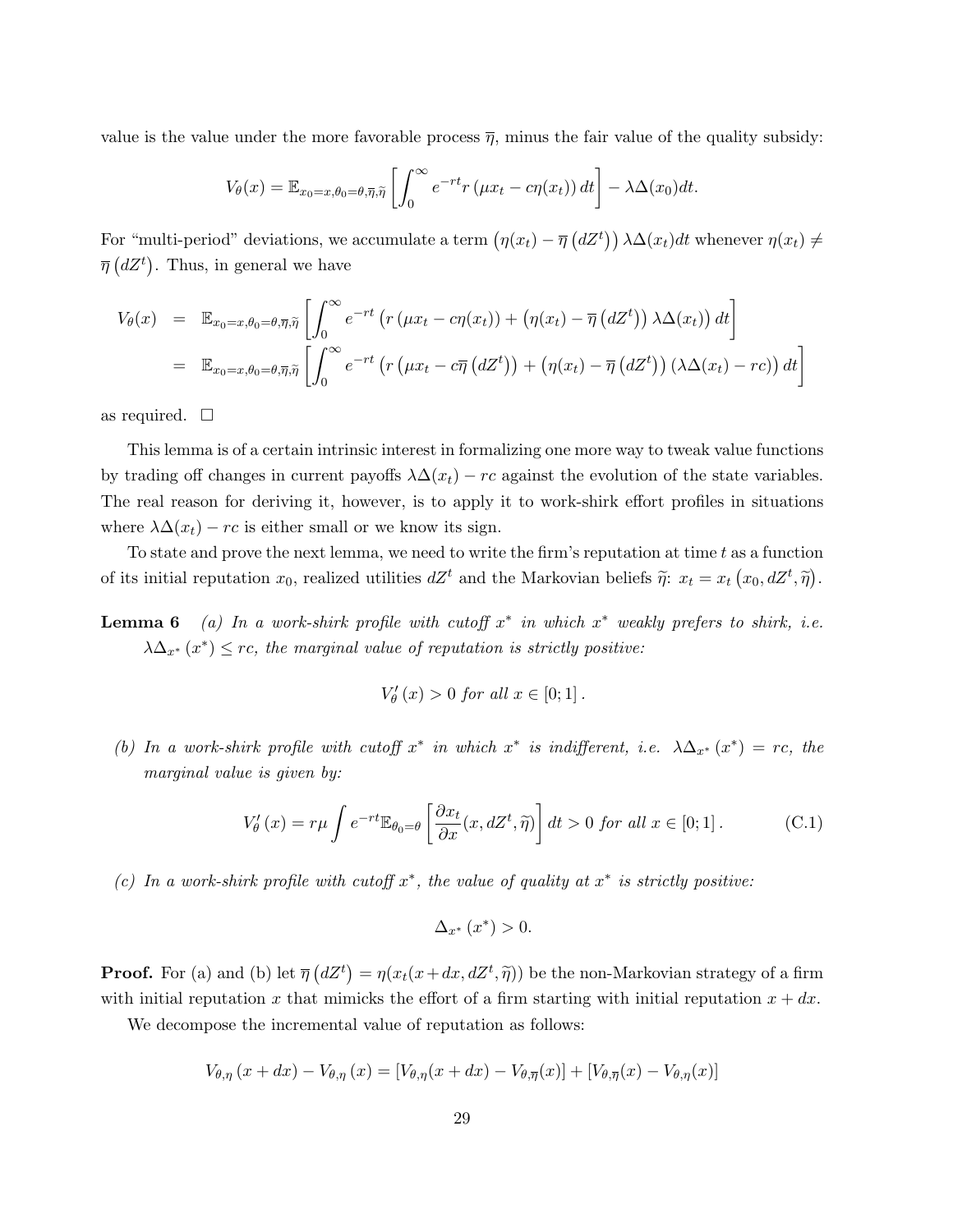The first term is the reputational advantage under mimicked effort. It is determined by the partial derivative of future reputation with respect to current reputation:

$$
V_{\theta,\eta}(x+dx) - V_{\theta,\overline{\eta}}(x) = r\mu \int e^{-rt} \mathbb{E}_{\theta_0 = \theta,\overline{\eta}} \left[ x_t(x+dx,dZ^t,\widetilde{\eta}) - x_t(x,dZ^t,\widetilde{\eta}) \right] dt
$$

This term is always positive. Taking the limit as  $dt \to 0$  gives rise to equation C.1, proving (b).

The second term is the net value of shirking whenever  $\overline{\eta}$  $(dZ^t)$  $= 0 < 1 = \eta(x_t)$ . It is given by

$$
V_{\theta,\overline{\eta}}(x) - V_{\theta,\eta}(x) = \mathbb{E}_{x_0 = x, \theta_0 = \theta, \overline{\eta}, \widetilde{\eta}} \left[ \int_0^\infty e^{-rt} \left( \eta(x_t) - \overline{\eta} \left( dZ^t \right) \right) (rc - \lambda \Delta(x_t)) dt \right]
$$
  
\n
$$
= \mathbb{E}_{\theta_0 = \theta, \overline{\eta}} \left[ \int_0^\infty e^{-rt} \left( \eta(x_t(x, dZ^t, \widetilde{\eta})) - \eta(x_t(x + dx, dZ^t, \widetilde{\eta})) \right) (rc - \lambda \Delta(x_t(x, dZ^t, \widetilde{\eta})) dt \right]
$$
  
\n
$$
= \mathbb{E}_{\theta_0 = \theta, \overline{\eta}} \left[ \int_{x_t(x, dZ^t, \widetilde{\eta}) < x^* < x_t(x + dx, dZ^t, \widetilde{\eta})} e^{-rt} \left( rc - \lambda \Delta(x_t(x, dZ^t, \widetilde{\eta})) \right) dt \right]
$$

The first line applies Lemma 5. The second line applies the definition of  $\bar{\eta}$  $(dZ^t)$ . The third line utilizes that  $x_t(x, dZ^t, \tilde{\eta}) < x_t(x + dx, dZ^t, \tilde{\eta})$  and the effort functions disagree iff these trajectories are on opposite sides of  $x^*$ .

When  $\lambda \Delta_{x^*}(x^*) \leq rc$ , this term is positive, proving part (a): Reducing effort on the margin is profitable if its cost exceed its benefits. When  $\lambda \Delta_{x^*}(x^*) = rc$ , this term is of order  $dx^2$  because both  $\int e^{-rt} \Pr_{\theta_0=\theta,\overline{\eta}} \left[ x_t(x,dZ^t, \widetilde{\eta}) \right] < x^* < x_t(x+dx,dZ^t, \widetilde{\eta}) \right] dt$  and  $rc - \lambda \Delta(x_t(x,dZ^t, \widetilde{\eta}))$  are of order  $dx$ , proving part (b).

(c) If the value of quality at the cutoff was non-positive  $\Delta_{x^*}(x^*) \leq 0$ , the marginal value of reputation is positive  $V'_H(x) > 0$  by part (a) and so is the reputational dividend  $D_H(x) =$  $\mu^2 x (1-x) V'_H(x) > 0$ . But then, also the value of quality would be positive  $\Delta_{x^*}(x^*) > 0$ .

the premise in part (a) would be satisfied, yielding  $V'_H(x) > 0$  for all x. Thus (6.3) implies that  $\Delta_{x^*}(x^*) > 0$ , yielding a contradiction.  $\Box$ 

Part (b) has the flavor of the envelope theorem: when the firm's first-order condition holds at the cutoff, then a change in the initial reputation only affects its payoff through the reputational evolution. Intuitively, a firm with a lower initial reputation works more, leading to a gain of  $\Delta(x)$  when a technology shock hits; however, this is exactly offset by the extra cost born by the firm. The marginal value of reputation  $V'_{\theta}(x)$  is thus determined solely by the "durability" of the reputational increment  $\frac{\partial x_t}{\partial x_0}$ .

**Remark:** When the reputational evolution hits the cutoff at time  $T, x_T = x^*$ , the difference in the drift terms  $\mathbb{E}\left[d_{\theta}\left(x-\varepsilon\right)\right]-\mathbb{E}\left[d_{\theta}\left(x+\varepsilon\right)\right]=\lambda dt$  diminishes any reputational increment, i.e.  $\frac{\partial x_{t}}{\partial x_{0}}$ decreases at precisely this rate. When the cutoff  $x^*$  is "reflecting" because either  $x^* \approx 1$  or  $\lambda \gg 0$ , the reputational increment  $dx_t$  approximately disappears at T and we can restrict the integral in  $(C.1)$  to times  $t \leq T$ .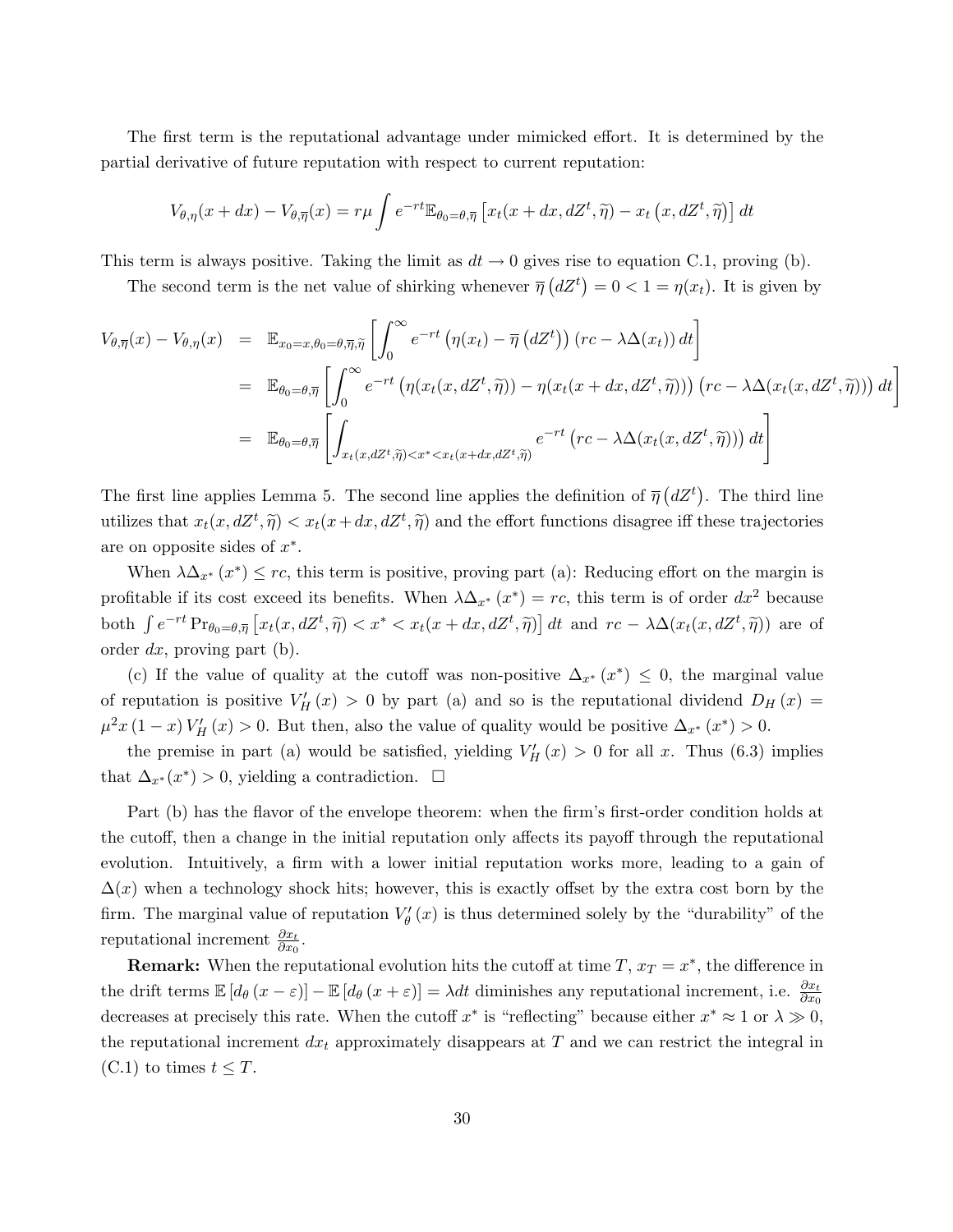### C.2 Updating Log-likelihood Ratios

Define  $\ell(x) = \log(x/(1-x)) \in \mathbb{R} \cup \{-\infty, \infty\}$ . Note that  $x(\ell) = \frac{e^{\ell}}{1+\ell}$  $\frac{e^{\ell}}{1+e^{\ell}}$  and  $\frac{d\ell}{dx} = \frac{(1+e^{\ell})^2}{e^{\ell}}$  $\frac{e^{e}}{e^{\ell}} = \frac{1}{x(1-\ell)}$  $\frac{1}{x(1-x)}$ . According to Bayes rule, equilibrium beliefs  $\tilde{\eta}$  affect  $\ell$  via

$$
\frac{d\ell}{dt} = \frac{d\ell}{dx}\lambda(\tilde{\eta} - x) = \lambda \frac{\left(1 + e^{\ell}\right)^{2}}{e^{\ell}} \left(\tilde{\eta} - \frac{e^{\ell}}{1 + e^{\ell}}\right) = \begin{cases} \lambda\left(1 + e^{-\ell}\right) & \text{for } \tilde{\eta} = 1, \\ -\lambda\left(1 + e^{\ell}\right) & \text{for } \tilde{\eta} = 0. \end{cases}
$$
(C.2)

Market learning  $dZ = \theta dt + dW$  affects  $\ell$  via <sup>16</sup>

$$
d_{\theta}\ell = \frac{d\ell}{dx}d_{\theta}x + \frac{1}{2}\frac{d^2\ell}{dx^2}Var\left(d_{\theta}x\right)dt = \begin{cases} \frac{\mu^2}{2} + \mu dW & \text{for } \theta = H, \\ -\frac{\mu^2}{2} + \mu dW & \text{for } \theta = L. \end{cases}
$$

Thus, in a work-shirk profile with cutoff  $\ell^* \gg 0$ , high reputations  $\ell_t \gg 0$  approximately follow a Brownian motion with drift  $\lambda \pm \frac{\mu^2}{2}$  $\frac{\iota^2}{2}$  reflected at  $\ell^*$ :

$$
d_{\theta}\ell \approx \begin{cases} \left(\lambda \pm \frac{\mu^2}{2}\right)dt + \mu dW & \text{for } \ell < \ell^*,\\ -\infty & \text{for } \ell > \ell^*. \end{cases}
$$

Finally, we can write NPVs  $\hat{V}_{\theta}(\ell) := V_{\theta}$  $\int e^{\ell}$  $\overline{1+e^\ell}$ ), value of quality  $\widehat{\Delta}(\ell) := \Delta \left( \frac{e^{\ell}}{1+\epsilon} \right)$  $\overline{1+e^\ell}$ ´ , and effort  $\widehat{\eta}(\ell) := \eta \left( \frac{e^{\ell}}{1+\epsilon} \right)$ ,, ...<br>´  $\frac{e^{\epsilon}}{1+e^{\ell}}$  as functions of  $\ell$  and obtain:

$$
\widehat{\Delta}(\ell) = \int_0^\infty e^{-(r+\lambda)t} \mathbb{E}_{\ell_0 = \ell, \theta^t = L} \left[ \widehat{D}(\ell_t) \right] dt,
$$
\n(C.3)

where the dividend is

$$
\widehat{D}(\ell) = \mu^2 \widehat{V}'_H(\ell_t).
$$

#### C.3 Indifference of Cutoff

We now show that for small costs there exists a high cutoff who satisfies the indifference condition. Since  $\widehat{\Delta}$  and  $\widehat{V}$  depend on c, we subscript them with c where useful.

**Lemma 7** For every  $\ell \in \mathbb{R}$  there exists  $c > 0$  such that for all  $c^* < c$  there exists  $\ell^* > \ell$  such that  $rc^* = \lambda \widehat{\Delta}_{\ell^*,c^*} (\ell^*).$ 

<sup>16</sup>Remember  $\frac{d\ell}{dx} = \frac{1}{x(1-x)}$  and  $\frac{d^2\ell}{dx^2} = \frac{2x-1}{x^2(1-x)^2}$ . For  $\theta = H$  we have  $d_Hx = \mu^2x(1-x)^2dt + \mu x(1-x)dW$  and  $Var(d_Hx) = \mu^2 x^2 (1-x)^2$  so that:

$$
d_H \ell = \frac{d\ell}{dx} d_H x + \frac{1}{2} \frac{d^2 \ell}{dx^2} Var \left( d_\theta x \right) dt = \mu^2 (1 - x) dt + \mu dW + \frac{1}{2} \mu^2 (2x - 1) = \frac{\mu^2}{2} + \mu dW.
$$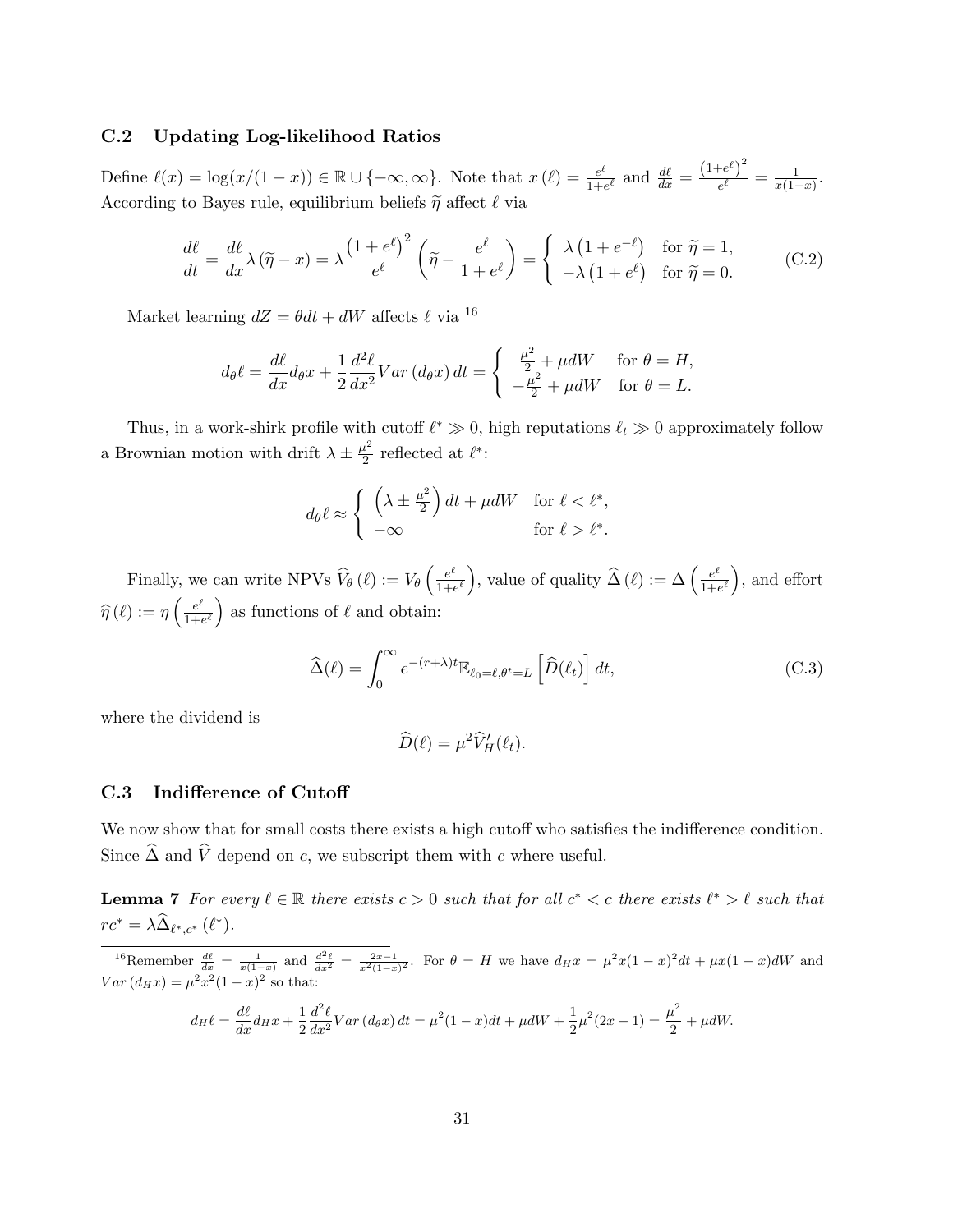**Proof.** Fix a cutoff  $\ell \in \mathbb{R}$  and consider  $\widehat{\Delta}_{\ell,c}(\ell)$  as a function of  $c \in [0, \mu\lambda/(r+\lambda)]$ . By Lemma 6(c) we have  $\widehat{\Delta}_{\ell,c}(\ell) > 0$  for all c. Since  $\widehat{\Delta}_{\ell,c}(\ell)$  is continuous in c, it takes on its minimum  $\widehat{\Delta}_{\ell,c'}(\ell) > 0$ at some  $c'$ .

Define c by  $rc = \lambda \widehat{\Delta}_{\ell, c'}(\ell)$  and fix  $c^* \in (0, c)$ . Using the definitions of c' and  $c^*$ ,

$$
\lambda \widehat{\Delta}_{\ell, c^*}(\ell) \geq \lambda \widehat{\Delta}_{\ell, c'}(\ell) > rc^*,
$$

so the firm prefers to work. On the other hand, at  $\ell = \infty$ :

$$
rc^* > r\widehat{\Delta}_{\infty,c^*}(\infty) = 0,
$$

so the firm prefers to shirk. By continuity of  $\widehat{\Delta}_{\ell,c^*} (\ell)$  as a function of  $\ell \in \mathbb{R} \cup \{-\infty,\infty\}$ , there exists  $\ell^* \in (\ell, \infty)$  with  $rc^* = \lambda \widehat{\Delta}_{\ell^*, c^*}(\ell^*). \square$ 

The daunting array of quantifiers in the statement of this lemma guarantees that we can assume  $\ell^*$  with  $rc^* = \lambda \widehat{\Delta}_{\ell^*, c^*} (\ell^*)$  as large as necessary in the upcoming arguments.

#### C.4 High Reputations Shirk

Lemma 8 shows that firms with high reputations shirk. In proving this result we show that the dividend of quality  $\widehat{D}(\ell)$  is much greater below  $\ell^*$  than above  $\ell^*$ . Intuitively, incremental reputation above  $\ell^*$  is less "durable" because it disappears when  $\ell_t$  hits  $\ell^*$  and reputational updating  $\frac{d\ell}{dt}$ decelerates from  $-\lambda (1 + e^{\ell}) \approx -\infty$  to  $\lambda (1 + e^{-\ell}) \approx \lambda$ .

**Lemma 8** Suppose  $\ell^*$  is large and  $\lambda \widehat{\Delta}_{\ell^*}(\ell^*) = rc$ . Then  $\lambda \widehat{\Delta}_{\ell^*}(\ell) < rc$  for all  $\ell > \ell^*$ .

**Proof.** Fix  $\ell > \ell^*$ . Suppose  $\ell_t$  hits the cutoff  $\ell^*$  for the first time at  $t = T$ . We can then write,

$$
\widehat{\Delta}_{\ell^*}(\ell) - \widehat{\Delta}_{\ell^*}(\ell^*) = \mathbb{E}\left[\int_0^T e^{-(r+\lambda)t} \mathbb{E}_{\ell_0=\ell,\theta^t=L}\left[\mu^2 \widehat{V}'_H(\ell_t)\right]dt + e^{-(r+\lambda)T}\widehat{\Delta}_{\ell^*}(\ell^*)\right] - \widehat{\Delta}_{\ell^*}(\ell^*)
$$
\n
$$
= \int_0^T e^{-(r+\lambda)t} \left(\mathbb{E}_{\ell_0=\ell,\theta^t=L}\left[\mu^2 \widehat{V}'_H(\ell_t)\right] - (r+\lambda)\widehat{\Delta}_{\ell^*}(\ell^*)\right)dt \tag{C.4}
$$

We wish to show that  $(C.4)$  is negative, and do so using two claims.

*Claim 1.* Fix  $\alpha > \beta > 0$  and sufficiently high  $\ell^*$ . Then there exists a  $\gamma > 0$  such that the discounted probability that the future reputation  $\ell_t$  is between  $\ell^* - \alpha$  and  $\ell^* - \beta$ ,

$$
(r + \lambda) \int_0^\infty e^{-(r+\lambda)t} \Pr_{\ell_t = \ell^*, \theta^t = L} \left[ \ell_t \in [\ell^* - \alpha; \ell^* - \beta] \right] dt \tag{C.5}
$$

is bounded below by  $\gamma$  independently of  $\ell^*$ .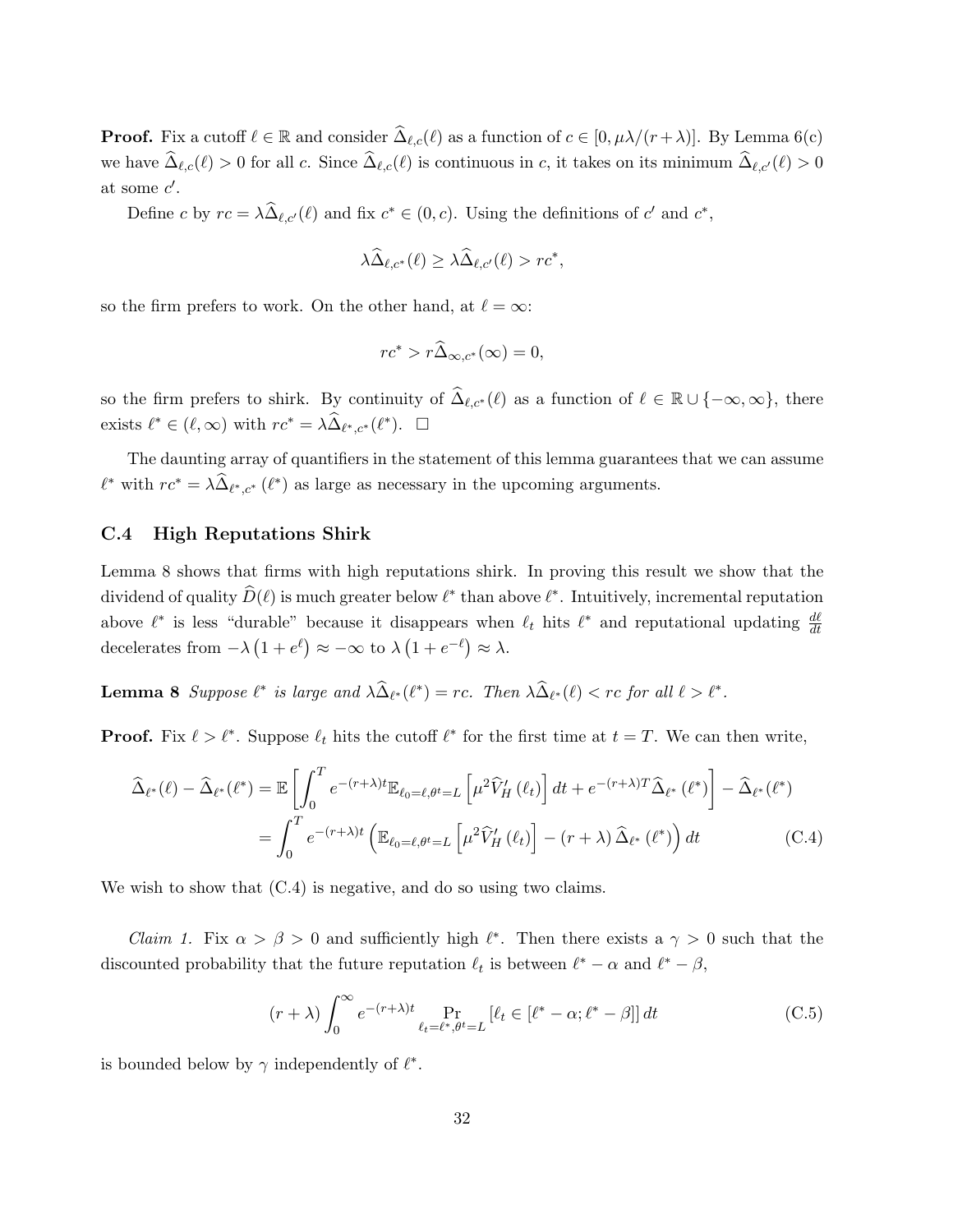*Proof.* Remember that the reputational dynamics  $\ell_t$  for high values of  $\ell^*$  are approximated by a reflected Brownian motion with finite drift:

$$
d\ell^L \approx \begin{cases} \left(\lambda - \frac{\mu^2}{2}\right)dt + \mu dW & \text{for } \ell < \ell^*\\ -\infty & \text{for } \ell > \ell^* \end{cases}
$$
 (C.6)

The process  $\ell_t$  therefore has a positive probability of lying in  $[\ell^* - \alpha; \ell^* - \beta]$  at any time t, so (C.5) can be bounded below by  $\varepsilon > 0$ , for all sufficiently high  $\ell^*$ .

*Claim 2.* Fix  $\alpha > \beta > 0$  and  $M > 0$ . Suppose  $\ell^*$  is sufficiently high and  $rc = \lambda \widehat{\Delta}_{\ell^*,c}(\ell^*)$ . Then

$$
\widehat{V}'_{H,\ell^*}(\ell^* - \gamma) > M\widehat{V}'_{H,\ell^*}(\ell^* + \delta) \text{ for all } \gamma \in [\beta; \alpha] \text{ and all } \delta > 0.
$$

*Proof.* Let  $\gamma \in [\beta; \alpha]$ . When  $\ell^*$  is sufficiently high, the reputational dynamics are given by (C.6). The expected drift is bounded above, and the expected time T before the reputational dynamic starting at  $\ell_0 = \ell^* - \gamma$  reaches the cutoff  $\ell_T |_{\ell_0 = \ell^* - \gamma} = \ell^*$ , is bounded below independently of  $\ell^*$ . Thus,  $\mathbb{E} \left| \frac{d\ell_t}{d\ell_s} \right|$  $\frac{d\ell_t}{d\ell_0}(\ell')$  for  $\ell' \in [\ell^* - \alpha; \ell^* - \beta]$  is bounded away from 0 as  $\ell^* \to \infty$ .

Next, consider  $\ell^* + \delta$ . The expected time T before  $\ell_T |_{\ell_0 = \ell^* + \delta} = \ell^*$  uniformly converges to 0. Next, consider  $\ell + \delta$ . The expected time *I* before  $\ell_T |_{\ell_0 = \ell^* + \delta} = \ell$  uniformly converges to 0.<br>This is easier to see for the posterior  $x_t$  than for the log-likelihood-ratio  $\ell$ , as  $\mathbb{E} \left[ \frac{d_H x}{dt} \right] = -\lambda x$  i bounded away from 0 while  $1 - x^*$  converges to 0. Thus,  $\mathbb{E} \left| \frac{d\ell_t}{d\phi} \right|$ h i  $\frac{d\ell_t}{d\ell_0}$   $(\ell^* + \delta)$  for  $\delta > 0$  converges to 0 as  $\ell^* \to \infty$ . i

For large values of  $\ell^*$  we can ignore in  $\widehat{V}'_{H,\ell^*}(\ell) \geq r\mu \int e^{-rt} \mathbb{E}$  $\int e^{\ell_t}$  $\frac{e^{\ell_t}}{(1+e^{\ell_t})^2} \frac{d\ell_t}{d\ell_0}$  $\frac{d\ell_t}{d\ell_0}(\ell)$ dt all terms where  $\ell_t$  and  $\ell$  are on different sides of  $\ell^*$ . Since  $e^{\ell}/(1 + e^{\ell})^2$  is decreasing in  $\ell > 0$  we get bounds  $e^{\ell_t(\ell^*-\gamma)}/(1+e^{\ell_t(\ell^*-\gamma)})^2 \geq e^{\ell^*}/(1+e^{\ell^*})^2 \geq e^{\ell_t(\ell^*+\delta)}/(1+e^{\ell^*})^2$  $1 + e^{\ell_t(\ell^* + \delta)}$  and equation (C.1) implies

$$
\frac{\widehat{V}'_{H,\ell^*}(\ell^*-\gamma)}{\widehat{V}'_{H,\ell^*}(\ell^*+\delta)}\geq \frac{r\mu\left[\frac{e^{\ell^*}}{(1+e^{\ell^*})^2}\right]\int e^{-rt}\mathbb{E}\left[\frac{d\ell_t}{d\ell_0}(\ell^*-\gamma)\right]dt}{r\mu\left[\frac{e^{\ell^*}}{(1+e^{\ell^*})^2}\right]\int e^{-rt}\mathbb{E}\left[\frac{d\ell_t}{d\ell_0}(\ell^*+\delta)\right]dt}\geq \frac{\int e^{-rt}\mathbb{E}\left[\frac{d\ell_t}{d\ell_0}(\ell^*-\gamma)\right]dt}{\int e^{-rt}\mathbb{E}\left[\frac{d\ell_t}{d\ell_0}(\ell^*+\delta)\right]dt}
$$

Therefore,  $\widehat{V}'_{H,\ell^*}(\ell^* - \gamma) / \widehat{V}'_{H,\ell^*}(\ell^* + \delta)$  diverges to  $\infty$  as  $\ell^* \to \infty$ , uniformly over all  $\gamma \in [\beta; \alpha]$  and  $\delta > 0$ .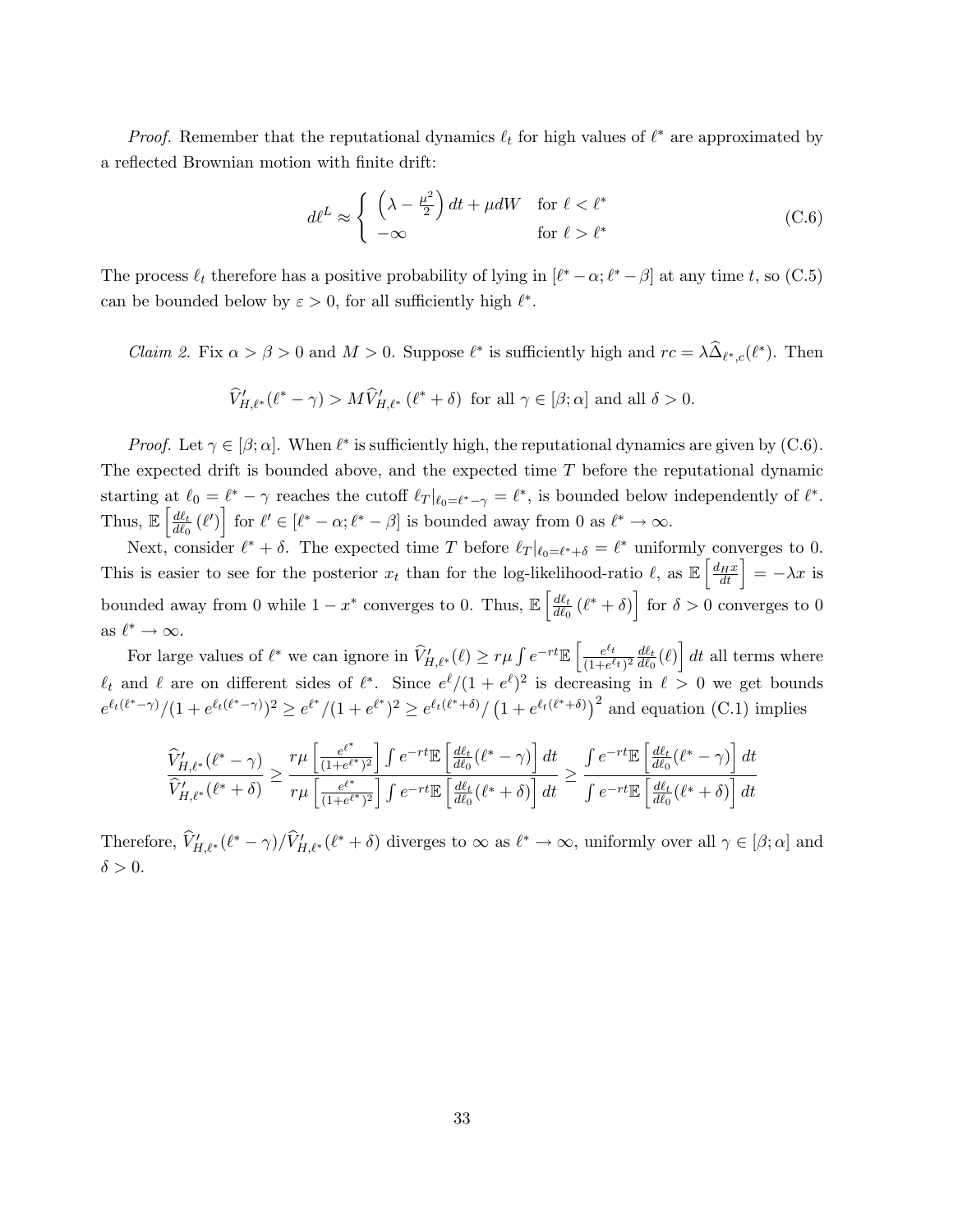*Proof of Lemma.* We now show that the right hand side of equation  $(C.4)$  is negative. Let  $\ell > \ell^* \gg 0$ . Fix  $\alpha > \beta > 0$  and  $\varepsilon > 0$ , and choose  $M = \frac{1}{\varepsilon}$  $\frac{1}{\varepsilon}$ . Equation (6.3) implies that

$$
(r + \lambda) \widehat{\Delta}_{\ell^*} (\ell^*) = (r + \lambda) \int_0^\infty e^{-(r+\lambda)t} \mathbb{E}_{\ell_0 = \ell^*, \theta^t = L} \left[ \mu^2 \widehat{V}'_H (\ell_t) \right] dt
$$
  
\n
$$
\geq (r + \lambda) \int_0^\infty e^{-(r+\lambda)t} \begin{pmatrix} Pr_{\ell_0 = \ell^*, \theta^t = L} (\ell_t \in [\ell^* - \beta; \ell^* - \alpha]) \\ *min_{\ell' \in [\ell^* - \beta; \ell^* - \alpha]} \left\{ \mu^2 \widehat{V}'_H (\ell') \right\} \end{pmatrix} dt
$$
  
\n
$$
\geq \epsilon M \max_{\ell \in [\ell^*, \infty)} \left\{ \mu^2 \widehat{V}'_H (\ell) \right\}
$$
  
\n
$$
= \max_{\ell \in [\ell^*, \infty)} \left\{ \mu^2 \widehat{V}'_H (\ell) \right\}
$$

where the second inequality uses Claims 1 and 2. Hence  $(C.4)$  is negative, as required.  $\square$ 

#### C.5 Low Reputations Work

Lemma 9 shows that firms with low reputations work. For reputations  $\ell \in$  $\left[\overline{\ell},\ell^*\right]$ for some  $\overline{\ell}$  defined below, the optimality of working follows directly by showing that  $\hat{V}'_0(\ell)$  and  $\hat{\Delta}'(\ell)$  are decreasing on  $[\bar{\ell}, \ell^*]$ . For reputations  $\ell < \bar{\ell}$  the result follows from the closeness of  $\hat{\Delta}_{\ell^*}(\cdot)$  and  $\hat{\Delta}_{\infty}(\cdot)$ .

**Lemma 9** Assume  $\ell^*$  is large, costs c are small and  $\lambda \widehat{\Delta}_{\ell^*}(\ell^*) = rc$ . Then  $\lambda \widehat{\Delta}_{\ell^*}(\ell) > rc$  for all  $\ell < \ell^*$ .

**Proof.** Claim 1. There exists  $\underline{\ell}$  sufficiently large such that  $\widehat{V}'_{H,\ell^*}(\cdot)$  is strictly decreasing on  $[\underline{\ell}, \ell^*]$ for any  $\ell^* > \underline{\ell}$ .

*Proof.* For  $0 \ll \ell_t < \ell^*$ , the reputational dynamics  $\ell_t$  are approximately a Brownian motion (C.6). Let  $\underline{\ell}$  be sufficiently high and consider  $\ell_0 \in [\underline{\ell}, \ell^*]$ . As long as  $\ell_t < \ell^*$  we have  $\frac{\partial \ell_t}{\partial \ell_0} \approx 1$ . When the trajectory hits  $\ell^*$  then  $\frac{\partial \ell_t}{\partial \ell_0} \approx 0$  since  $\ell^*$  is reflecting. Using equation (C.1)

$$
\widehat{V}'_H(\ell) = r\mu \int_0^\infty e^{-rt} \mathbb{E}_{\ell_0} \left[ \frac{e^{\ell_t}}{(1 + e^{\ell_t})^2} \frac{\partial \ell_t}{\partial \ell_0} \right] dt \approx r\mu \int_0^\infty e^{-rt} \mathbb{E}_{\ell_0} \left[ \frac{e^{\ell_t}}{(1 + e^{\ell_t})^2} \mathbf{1}_{t < T(\ell_0)} \right] dt \tag{C.7}
$$

where  $T(\ell_0)$  is the time  $\ell_t$  first hits  $\ell^*$ . Since  $e^{\ell_t}/(1 + e^{\ell_t})^2$  is strictly decreasing for  $\ell_t > 0$ , and  $T(\ell_0)$  is decreasing in  $\ell_0$ , equation (C.7) is strictly decreasing in  $\ell$  on  $[\underline{\ell}, \ell^*].$ 

*Claim 2.* There exists  $\bar{\ell}$  sufficiently large such that  $\hat{\Delta}_{\ell^*}(\cdot)$  is strictly decreasing on  $[\bar{\ell}, \ell^*]$ for any  $\ell^* > \overline{\ell}$ .

*Proof.* Pick  $\ell$  as in Claim 1. Since the reputational dynamics are determined by reflected Brownian motion with finite drift (C.6), we can pick  $\bar{\ell} \gg \ell$  such that for any  $\ell^* > \bar{\ell}$ ,  $Pr_{\ell_0 \in [\bar{\ell}, \ell^*]}(\ell_t \in$  $[\ell, \ell^*] \approx 1$ . Claim 1 says that  $\hat{V}'_{H,\ell^*}(\cdot)$  is strictly decreasing on  $[\ell, \ell^*]$ . Equation (C.3) says that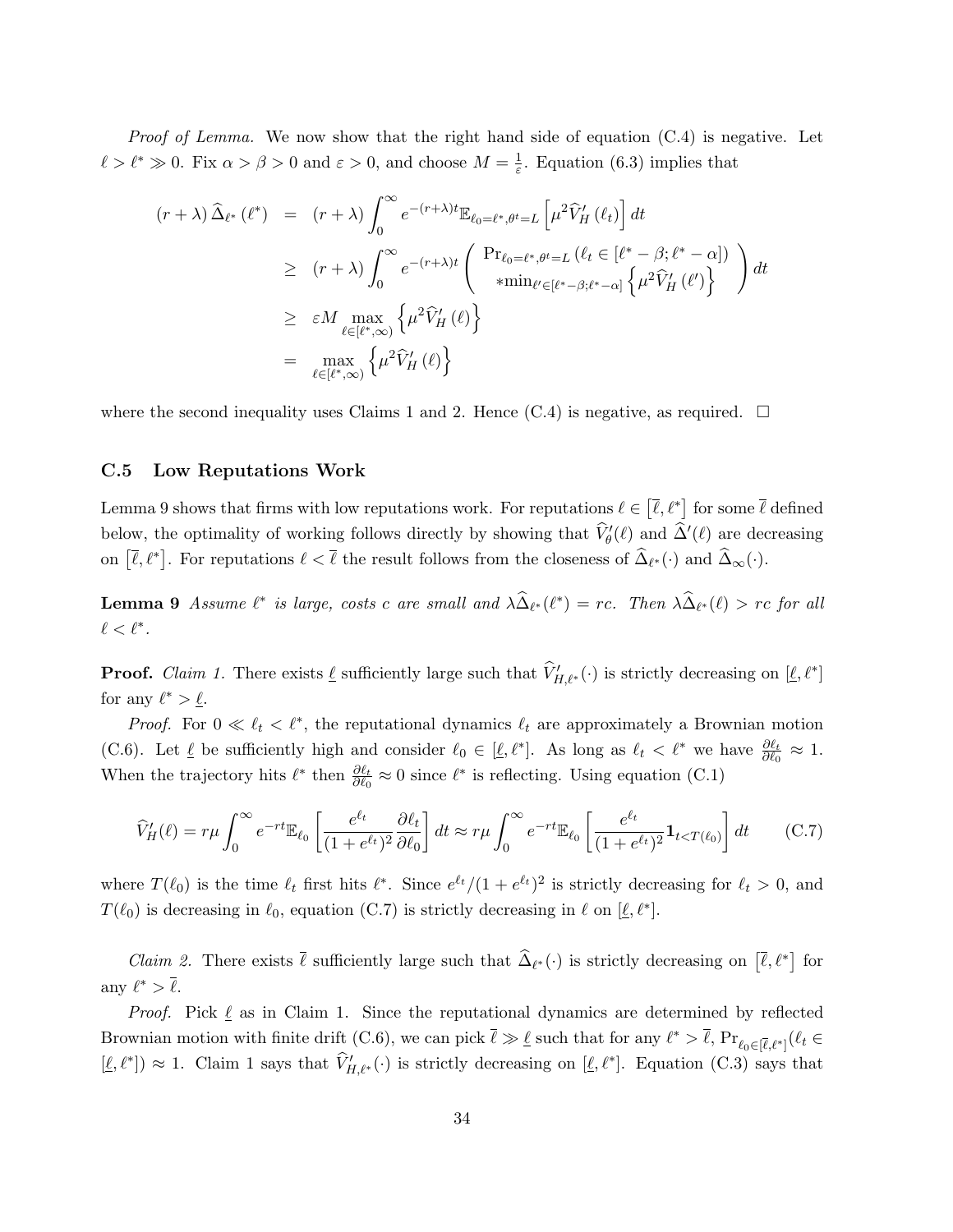$\widehat{\Delta}_{\ell^*}(\ell)$  is the integral over  $\widehat{V}'_{H,\ell^*}(\ell_t)$ , yielding the result.

*Claim 3.* Assume that  $\lambda \widehat{\Delta}_{\ell^*}(\ell^*) = rc$  and fix any  $\overline{\ell}$ . Then  $\widehat{\Delta}_{\ell^*}(\cdot)$  converges to  $\widehat{\Delta}_{\infty}(\cdot)$  uniformly on  $[-\infty, \overline{\ell}]$  as  $\ell^* \to \infty$ .

*Proof.* As  $\ell^* \to \infty$ ,  $\widehat{\Delta}_{\ell^*}(\ell)$  converges pointwise to  $\widehat{\Delta}_{\infty}(\ell)$  for all  $\ell$ . Let  $\ell^* \gg \overline{\ell}$ . For any  $\ell < \overline{\ell}$ , equations (C.1) and (C.3) imply that,  $\hat{V}'_{\theta,\ell^*}(\ell)$ , and thus  $\hat{\Delta}_{\ell^*}(\ell)$ , depend on  $\ell^*$  only on trajectories  $\ell_t$  that reach  $\ell^*$ . The future discounted probability of these trajectories converges to 0 as  $\ell^* \to \infty$ , so the convergence is uniform for  $\ell < \overline{\ell}$ .

*Proof of Lemma.* Choose  $0 \ll \bar{\ell} \ll \ell^*$ . Claim 2 implies that  $\hat{\Delta}_{\ell^*}(\ell)$  is strictly decreasing in  $\ell$ for  $\ell \in [\bar{\ell}, \ell^*)$ . Since  $\lambda \widehat{\Delta}_{\ell^*}(\ell^*) = rc$ , we have

$$
\lambda \widehat{\Delta}_{\ell^*}(\ell^*) > rc \quad \text{ for } \ell \in [\overline{\ell}, \ell^*).
$$

The function  $\widehat{\Delta}_{\infty} (\cdot)$  is bounded away from 0 on  $[-\infty, \overline{\ell}].^{17}$  Hence Claim 3 implies that  $\widehat{\Delta}_{\ell^*} (\ell)$  is bounded away from zero. For small costs  $c$ , we get

$$
\lambda \widehat{\Delta}_{\ell^*}(\ell^*) > rc \quad \text{ for } \ell \in [-\infty, \overline{\ell}],
$$

as required.  $\square$ 

#### C.6 Essential Uniqueness

Lemma 10 shows that, when costs are low, there is at most one work-shirk equilibrium. Intuitively, the cutoff  $\ell^*$  must be close to  $\infty$  because firms with intermediate reputations will prefer to work. The proof then invokes a property of the Brownian reputation dynamics to conclude that the value of quality  $\widehat{\Delta}_{\ell^*}(\ell^*)$  is decreasing for high  $\ell^*$ , and that equilibrium is unique.

**Lemma 10** For sufficiently small c, there is at most one equilibrium cutoff  $\ell^*$ .

**Proof.** Claim 1. For every  $\ell < \infty$  and sufficiently low  $c = c$ ¡  $\ell$ ¢ , there is no work-shirk equilibrium with  $\ell^* < \overline{\ell}$ .

*Proof.* The value of quality of a firm with a perfect reputation  $\hat{\Delta}_{\ell^*}(\infty)$  is bounded below uniformly in cost of effort c and "not-too-high" cutoffs  $\ell^* < \overline{\ell}$ . Thus, for small c the firm would prefer to work:  $rc < \lambda \widehat{\Delta}_{\ell^*}(\infty)$ .

*Claim 2.* There exists  $\bar{\ell} < \infty$ , such that  $\hat{\Delta}_{\ell^*}(\ell^*)$  is strictly decreasing in  $\ell^*$  for  $\ell^* \in [\bar{\ell}, \infty]$ .

 $17$ This also follows from Lemma 12.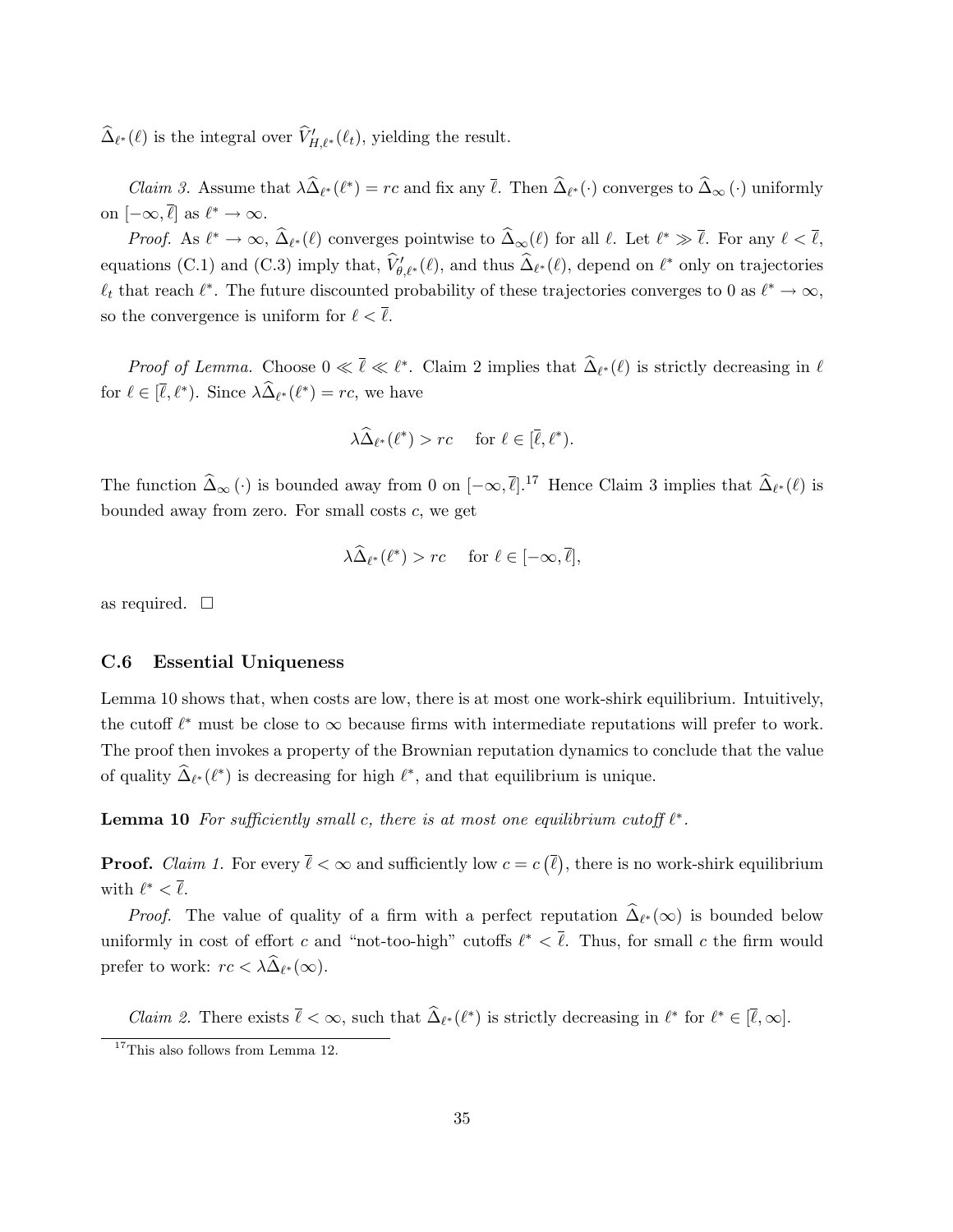*Proof.* For  $0 \ll \ell_t < \ell^*$ , the reputational dynamics  $\ell_t$  are approximately a Brownian motion, reflected at  $\ell^*$ . Moreover, the dynamics d $\ell$  are approximately identical for a firm with reputation  $\ell_t + \epsilon$  and cutoff  $\ell^* + \epsilon$ . Therefore when  $\bar{\ell}$  is sufficiently high and  $\ell^* > \bar{\ell}$ 

$$
\widehat{V}'_{H,\ell^*}(\ell_0) = r\mu \int e^{-rt} \mathbb{E}_{\ell_0} \left[ \frac{e^{\ell_t}}{(1 + e^{\ell_t})^2} \frac{\partial \ell_t}{\partial \ell_0}(\ell_0; \ell^*) \right] dt
$$
\n
$$
> r\mu \int e^{-rt} \mathbb{E}_{\ell_0 + \epsilon} \left[ \frac{e^{\ell_t}}{(1 + e^{\ell_t})^2} \frac{\partial \ell_t}{\partial \ell_0}(\ell_0 + \epsilon; \ell^* + \epsilon) \right] dt
$$
\n
$$
= \widehat{V}'_{H,\ell^* + \epsilon}(\ell_0 + \epsilon)
$$

where the inequality follows from the fact that  $e^{\ell t}/(1+e^{\ell t})^2$  is decreasing in  $\ell_t > 0$ . Using equation (C.3), we conclude that

$$
\widehat{\Delta}_{\ell^*}(\ell^*) > \widehat{\Delta}_{\ell^*+\epsilon}(\ell^*+\epsilon),
$$

as required.

*Proof of Lemma.* When costs are small there is no equilibrium with  $\ell < \overline{\ell}$ . Suppose there are two equilibria with cutoffs  $\ell_1^*, \ell_2^* \geq \overline{\ell}$ . Then  $\lambda \widehat{\Delta}_{\ell_1^*}(\ell_1^*) = \lambda \widehat{\Delta}_{\ell_1^*}(\ell_2^*)$ , which contradicts Claim 1.  $\Box$ 

The following two Lemmas show that low reputations work, while Lemma 4 ensures that high reputations shirk.

**Lemma 11** Fix  $\varepsilon > 0$ . The there exists c' such that for all  $c < c'$  and  $x \in [\varepsilon; 1 - \varepsilon]$ ,

$$
\lambda \Delta_{\eta,c}(x) > rc'. \tag{C.8}
$$

**Proof.** We bound the left hand side of  $(C.8)$  below, uniformly across  $c, \eta, x$ . To do this define the discounted occupancy time by

$$
\Phi_t(x|x_0) = \int e^{-(r+\lambda)t} \mathbb{E}_{x_0=x, \theta^t = L}[\mathbf{1}_{x_t \le x}] dt
$$

and let  $\phi_t(x|x_0) = \Phi'_t(x|x_0)$  be the discounted density of  $x_t$ . On  $[\varepsilon; 1-\varepsilon]$  the density  $\phi_t(x|x_0)$  is bounded below by  $\underline{\phi}_t$  uniformly across  $(x_0, \eta)$  because the drift of the Brownian motion is bounded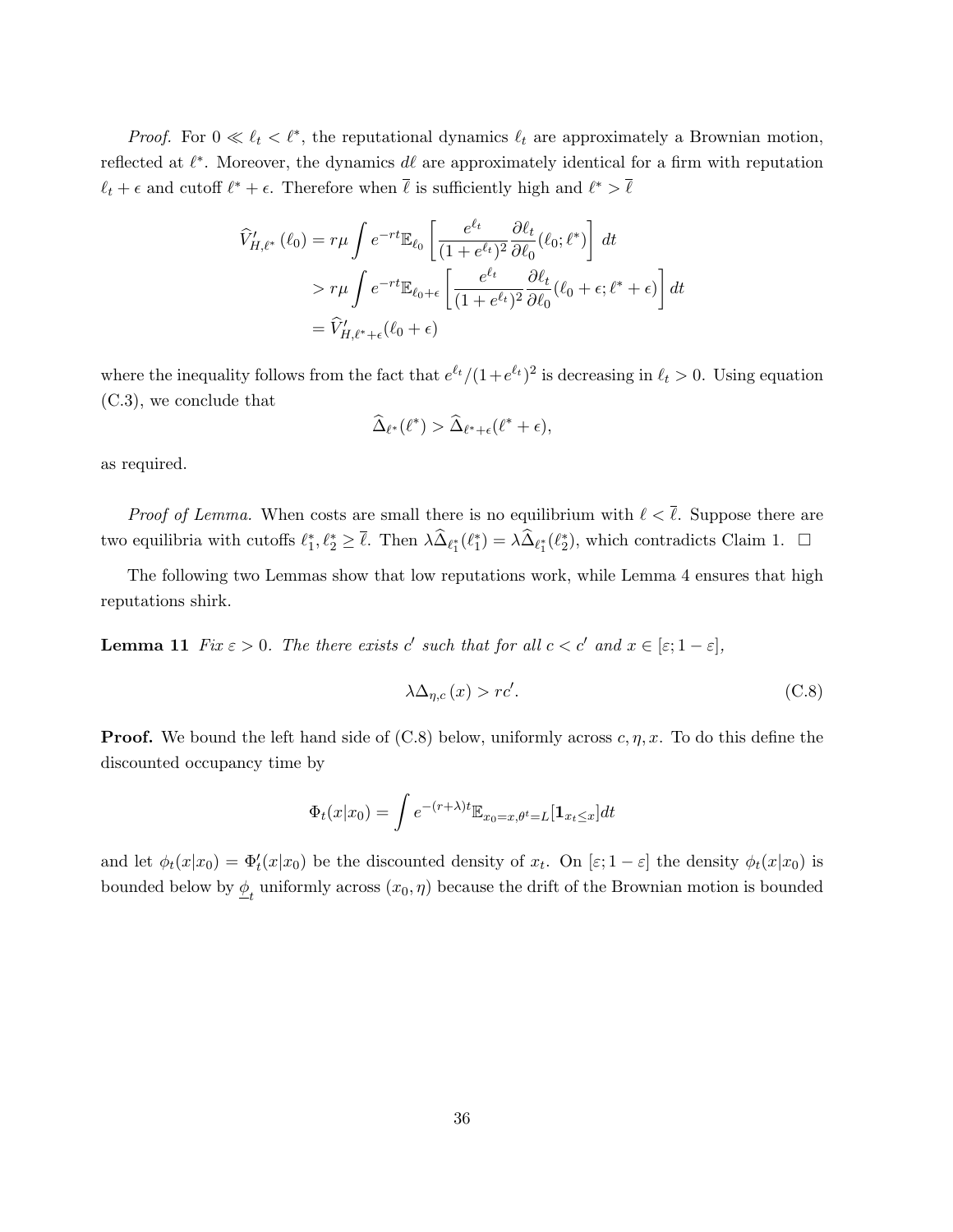above. We then have,

$$
\lambda \Delta_{\eta,c}(x) = \lambda \mu^2 \int_0^\infty e^{-(r+\lambda)t} \mathbb{E}_{x_0=x,\theta^t=L} \left[ x_t (1-x_t) V_H'(x_t) \right] dt
$$
  
\n
$$
\geq \lambda \mu^2 \varepsilon (1-\varepsilon) \int_0^\infty e^{-(r+\lambda)t} \mathbb{E}_{x_0=x,\theta^t=L} \left[ V_H'(x_t) \mathbf{1}_{x_t \in [\varepsilon;1-\varepsilon]} \right] dt
$$
  
\n
$$
= \lambda \mu^2 \varepsilon (1-\varepsilon) \int_0^\infty \left[ \int_\epsilon^{1-\epsilon} V_H'(x) \phi_t(x|x_0) dx \right] dt
$$
  
\n
$$
\geq \lambda \mu^2 \varepsilon (1-\varepsilon) \int_0^\infty \underline{\phi}_t [V_H(1-\epsilon) - V_H(\epsilon)] dt
$$
  
\n
$$
\geq \text{const.}
$$

for some positive constant, as required.  $\Box$ 

**Lemma 12** Fix  $\varepsilon > 0$ . For sufficiently low costs, a firm with reputation below  $1 - \varepsilon$  works, i.e.  $\lambda \Delta_{\eta,c}(x) > rc.$ 

**Proof.** Fix  $\varepsilon > 0$ . From Lemma 11 we know that (C.8) holds on  $[\varepsilon, 1 - \varepsilon]$ . By contradiction, assume that there is a shirk-region in  $[0; \varepsilon]$  and let the highest shirk-work cutoff be  $x^* < \varepsilon$ . Since dividends are positive, Theorem 1 implies that

$$
\Delta_{\eta,c}(x^*) \ge E[e^{(r+\lambda)T}]\Delta_{\eta,c}(\varepsilon)
$$

where T is the time that a process starting at  $x^*$  hits  $\epsilon$ . Since the firm is working for  $x \in [x^*, \epsilon]$ ,  $E[e^{(r+\lambda)T}]$  and therefore  $\Delta_{\eta,c}(x^*)/\Delta_{\eta,c}(\varepsilon)$  are bounded away from 0, independently of  $\varepsilon$ .

Let the cost be sufficiently low so that  $c < c' \Delta_{\eta,c}(x^*) / \Delta_{\eta,c}(\varepsilon)$ . Then we have

$$
rc < rc' \frac{\Delta_{\eta,c} (x^*)}{\Delta_{\eta,c} (\varepsilon)} < \lambda \Delta_{\eta,c} (x^*) ,
$$

where the second inequality uses (C.8) at  $x = \varepsilon$ . This contradicts the assumption that  $x^*$  is indifferent between working and shirking, as required.  $\Box$ 

#### C.7 Zero-effort as  $\lambda \to \infty$

**Lemma 13** For sufficiently high  $\lambda$ :

(a) Pure shirking is an equilibrium.

(b) There is no work-shirk equilibrium with  $x^* \in (0,1]$ .

**Proof.** We will show that the dividend  $\hat{V}'_{\theta}(\ell)$  approaches 0 uniformly over all reputations and all work-shirk effort profiles. That is,  $\lim_{\lambda \to \infty} \sup_{\ell^* \in [-\infty,\infty],\ell \in \mathbb{R}} \widehat{V}'_{\theta,\ell^*} (\ell) = 0$ , where  $\ell^* = \pm \infty$  captures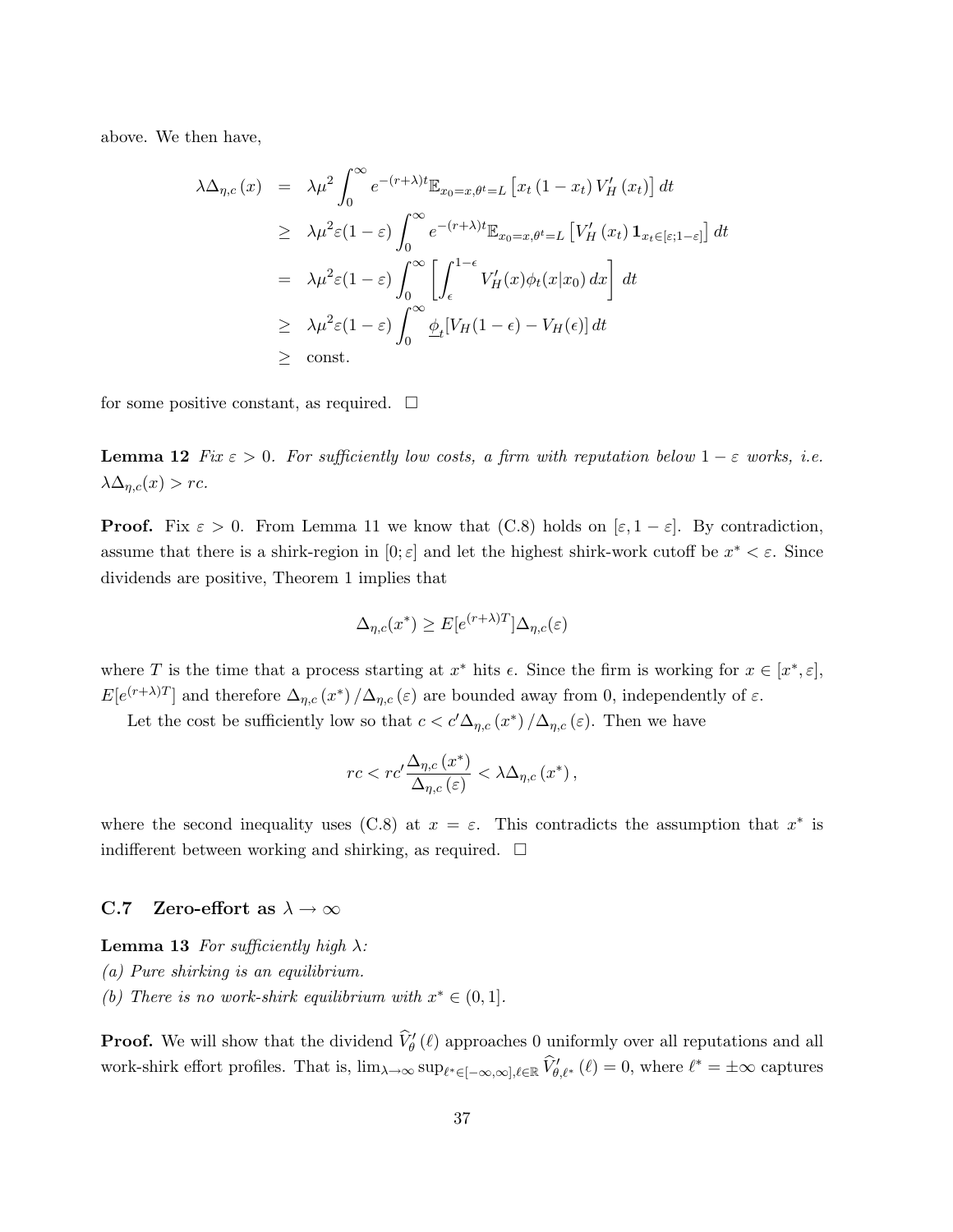the pure shirk (resp. work) profile. Equation (C.3) then implies that  $\lim_{\lambda\to\infty} \sup_{\ell^* \in [-\infty,\infty],\ell \in \mathbb{R}} \lambda \widehat{\Delta}_{\ell^*} (\ell) =$ 0.

To do so, fix  $\epsilon$  and let  $\ell^{**} > 0$  solve  $e^{\ell^{**}}$ / $($  $1 + e^{\ell^{**}}^2 = \epsilon$ . First, consider a cutoff  $\ell^*$  in the tail, i.e.  $|\ell^*| > \ell^{**}$ . For any two processes  $\ell_t$  and  $\ell'_t$ , equation (C.2) implies that in a work-shirk equilibrium,  $|\ell'_t - \ell_t|$  decreases over time for any realisation of W<sub>t</sub>. Hence  $\partial \ell_t / \partial \ell_0 \leq 1$ . Using equation (C.1) we get:

$$
\lim_{\lambda \to \infty} \sup_{|\ell^*| > \ell^{**}, \ell_0 \in \mathbb{R}} \widehat{V}'_{\theta, \ell^*} (\ell_0) = \lim_{\lambda \to \infty} \sup_{|\ell^*| > \ell^{**}, \ell_0} \mathbb{E}\left[r \int e^{-rt} \frac{e^{\ell_t}}{(1 + e^{\ell_t})^2} \frac{\partial \ell_t}{\partial \ell_0} dt\right]
$$
\n
$$
\leq \lim_{\lambda \to \infty} \sup_{|\ell^*| > \ell^{**}, \ell_0} \mathbb{E}\left[r \int e^{-rt} \left(\frac{\Pr(|\ell_t| < \ell^{**})}{4} + \frac{\Pr(|\ell_t| \geq \ell^{**})e^{\ell^{**}}}{(1 + e^{\ell^{**}})^2}\right) dt\right]
$$
\n
$$
\leq \varepsilon.
$$

The second line uses  $e^{\ell}/(1+e^{\ell})^2 \leq 1/4$  and  $\partial \ell_t/\partial \ell_0 \leq 1$ . The first term under the integral vanishes because  $\lim_{\lambda\to\infty} \sup_{\ell_0} \Pr\left(|\ell_t|<\ell^{**}\right)=0$  for all t. The second term is bounded by  $\varepsilon$ .

Next, suppose that  $|\ell^*| \leq \ell^{**}$ . Suppose the process  $\ell_t$  hits  $\ell^*$  at time T. Using equation (C.1) we get:

$$
\lim_{\lambda \to \infty} \sup_{|\ell^*| < \ell^{**}, \ell_0 \in \mathbb{R}} \widehat{V}'_{{\theta}}(\ell_0) = \lim_{\lambda \to \infty} \sup_{|\ell^*| < \ell^{**}, \ell_0} \mathbb{E}\left[r \int e^{-rt} \frac{e^{\ell_t}}{(1 + e^{\ell_t})^2} \frac{\partial \ell_t}{\partial \ell_0} dt\right]
$$
\n
$$
\leq \lim_{\lambda \to \infty} \sup_{|\ell^*| < \ell^{**}, \ell_0} \mathbb{E}\left[\frac{r}{4} \int_{t=0}^T e^{-rt} dt + \frac{r}{4} \int_{t=T}^\infty e^{-rt} \frac{\partial \ell_t}{\partial \ell_0} dt\right]
$$
\n
$$
= 0.
$$

The second line again uses  $e^{\ell}/(1 + e^{\ell})^2 \leq 1/4$  and  $\partial \ell_t/\partial \ell_0 \leq 1$ . The first integral vanishes because  $\sup_{\ell_0,|\ell^*|<\ell^{**}}\mathbb{E}[T]\to 0$  as  $\lambda\to\infty$ . The second integral vanishes because reputational increments disappear at an absorbing boundary, i.e.  $E[\partial \ell_t / \partial \ell_0(\ell^*) | t \geq T] \to 0$  as  $\lambda \to \infty$ .  $\Box$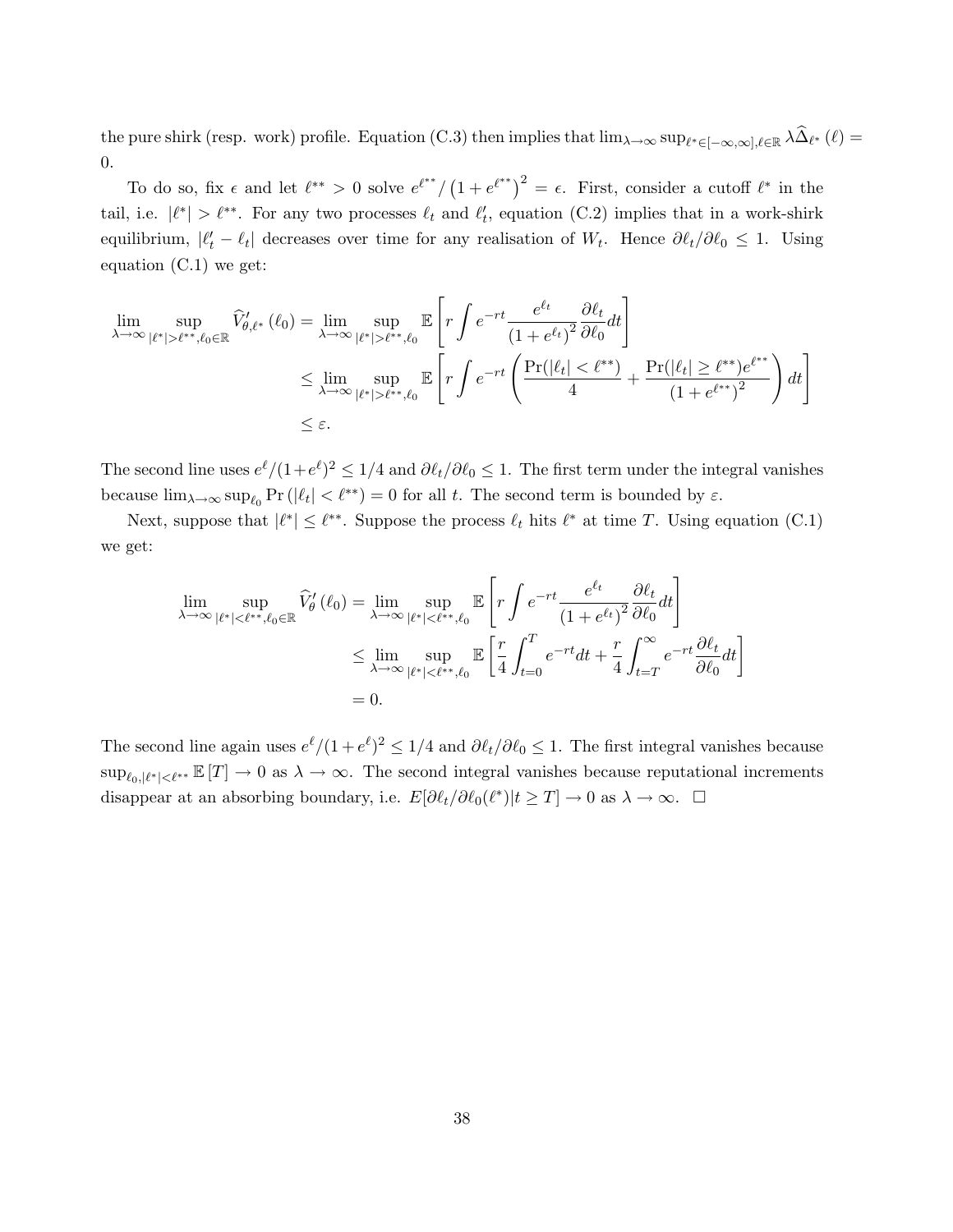## References

- Abreu, D., P. Milgrom, and D. Pearce (1991): "Information and Timing in Repeated Partnerships Information and Timing in Repeated Partnerships," Econometrica, 59(6), 1713–1733.
- BAR-ISAAC, H., AND S. TADELIS (2008): "Seller Reputation," Foundations and Trends in Microeconomics, 4(4), 273–351.
- BENABOU, R., AND G. LAROQUE (1992): "Using Priviledged Information to Manipulate Markets: Insiders, Gurus and Credibility," Quarterly Journal of Economics, 107(3), 921–958.
- BORENSTEIN, S., AND M. B. ZIMMERMAN (1988): "Market Incentives for Safe Commercial Airline Operation," American Economic Review, 75(5), 913–935.
- BOSCH, J.-C., E. W. ECKARD, AND V. SINGAL (1998): "The Competitive Impact of Air Crashes: Stock Market Evidence The Competitive Impact of Air Crashes: Stock Market Evidence," Journal of Law and Economics, 41(2), 503–519.
- CABRAL, L., AND A. HORTAC<sub>SU</sub> (2009): "The Dynamics of Seller Reputation: Theory and Evidence from eBay," forthcoming.
- Chalk, A. J. (1987): "Market Forces and Commercial Aircraft Safety Market Forces and Commercial Aircraft Safety," 36(1), 61–81.
- Cohen, W. M., and D. A. Levinthal (1990): "Absorptive Capacity: A New Perspective on Learning and Innovation," Administrative Science Quarterly, 35(1), 128–152.
- DIAMOND, D. W. (1989): "Reputation Acquisition in Debt Markets," Journal of Political Econ $omy, 97(4), 828–862.$
- Diermeier, D., M. Keane, and A. Merlo (2005): "A Political Economy Model of Congressional Careers," American Economic Review, 95(1), 347–373.
- Ericson, R., and A. Pakes (1995): "Markov-Perfect Industry Dynamics: A Framework for Empirical Work," Review of Economic Studies, 62(1), 53–82.
- FAINGOLD, E., AND Y. SANNIKOV (2007): "Reputation Effects and Degenerate Equilibria in Continuous-Time Games," Working paper, Yale University.
- FERNANDES, A., AND C. PHELAN (2000): "A Recursive Formulation for Repeated Agency with History Dependence," Journal of Economic Theory, 91(2), 223–247.
- Foster, L., J. Haltiwanger, and C. Syverson (2008): "Reallocation, Firm Turnover and Efficiency: Selection on Productiviy or Profitability?," American Economic Review, 98(1), 394– 425.